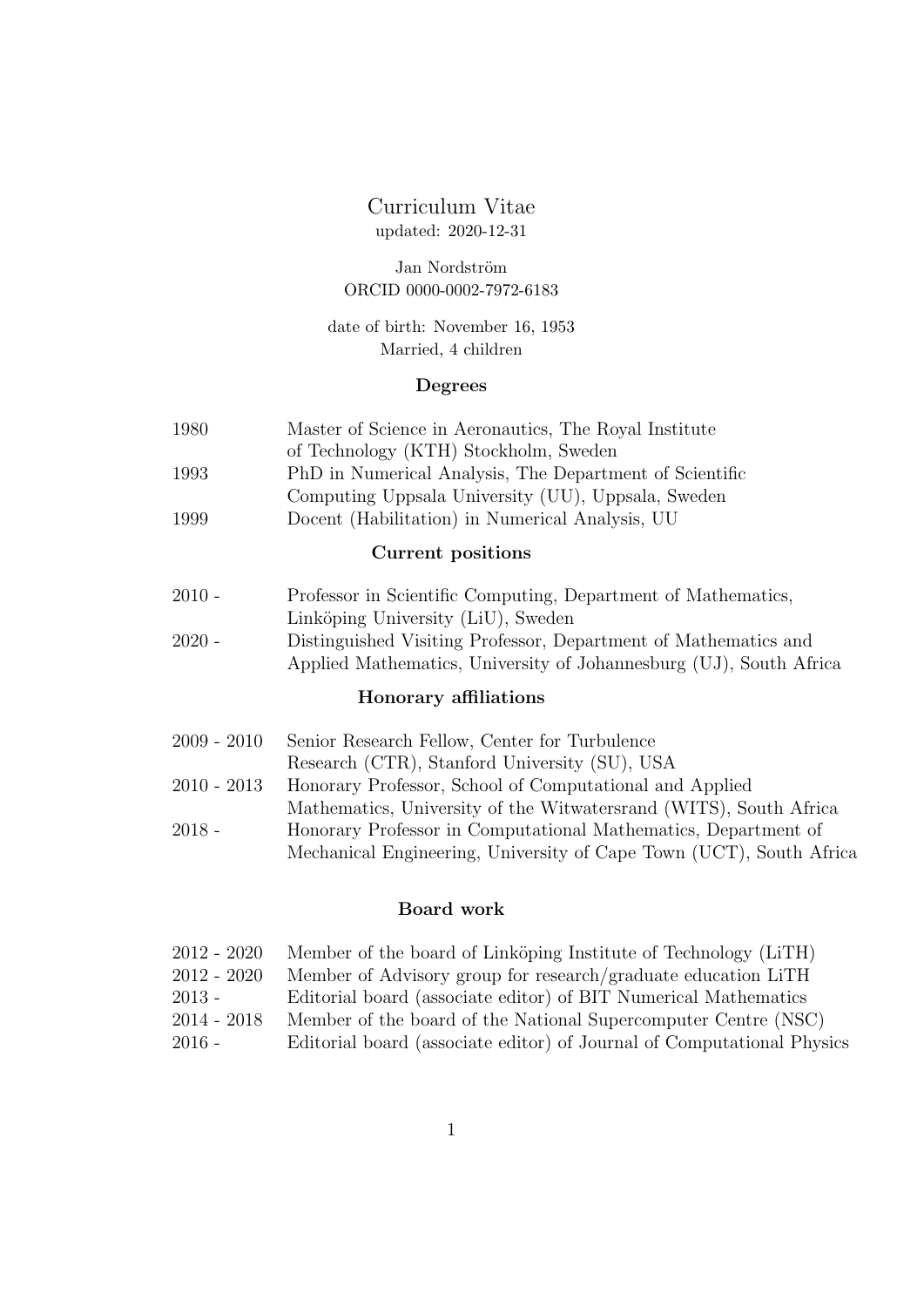# Previous positions and affiliations

| $1980 - 1995$ | Research Scientist, The Aeronautical Research Institute          |
|---------------|------------------------------------------------------------------|
|               | of Sweden (FFA)                                                  |
| 1986 - 1991   | Acting head at the Viscous Flow Branch, FFA                      |
| $1995 - 2001$ | Senior Scientist, FFA                                            |
| $1995 - 1999$ | Research leader for the Unsteady Aerodynamics group at FFA       |
| $1999 - 2001$ | Research leader for the Wave Propagation group at FFA            |
| $1999 - 2001$ | Research leader for the Numerical Methods group at FFA           |
| $2001 - 2002$ | Senior Scientist, The Swedish Defense Research Agency (FOI)      |
| $2001 - 2004$ | Adjunct Professor, Numerical Analysis (Adjungerad), UU           |
| $2002 - 2010$ | Director of Research (Forskningschef) in Numerical Analysis, FOI |
| $2006 - 2009$ | Adjunct Professor, Numerical Analysis, UU                        |
| $2007 - 2009$ | Visiting Professor, 6 months, Department of Mechanical           |
|               | Engineering, Stanford University (SU), USA                       |
| $2009 - 2010$ | Adjunct Professor, Scientific Computing, UU                      |
| $2009 - 2010$ | Professor in Aeronautical Engineering, School of                 |
|               | Mechanical, Industrial and Aeronautical Engineering,             |
|               | University of the Witwatersrand (WITS), South Africa             |
| $2009 - 2010$ | Head of Division of Aeronautical Engineering, School of          |
|               | Mechanical, Industrial and Aeronautical Engineering,             |
|               | WITS, South Africa                                               |
| $2010 - 2013$ | Visiting Professor, School of Electrical and Information         |
|               | Technology, WITS, South Africa                                   |
| $2011 - 2011$ | Visiting Professor, 3 months, Department of Mechanical           |
|               | Engineering, Stanford University, USA                            |
| $2012 - 2020$ | Head of Division in Computational Mathematics, LiU, Sweden       |
|               |                                                                  |

# Research visits and Consultant positions

| 1987            | Visiting Scientist, 3 months, NASA Ames, USA             |
|-----------------|----------------------------------------------------------|
| 1996 - 1997     | Visiting Scientist, 2 months, ICASE, USA                 |
| 1998 - 2002     | 7 months as ICASE (Institute of Computer)                |
|                 | Applications in Science and Engineering) Consultant      |
| $2003$ - $2005$ | Visiting Scientist, 3 months, National Institute of      |
|                 | Aerospace (NIA), USA                                     |
| $2003 - 2005$   | Consultant, 3 months, Appl. Math., Brown University, USA |
| $2005$ - $2007$ | Senior Visiting Fellow, 3 months, Center for Turbulence  |
|                 | Research, SU, USA                                        |
|                 |                                                          |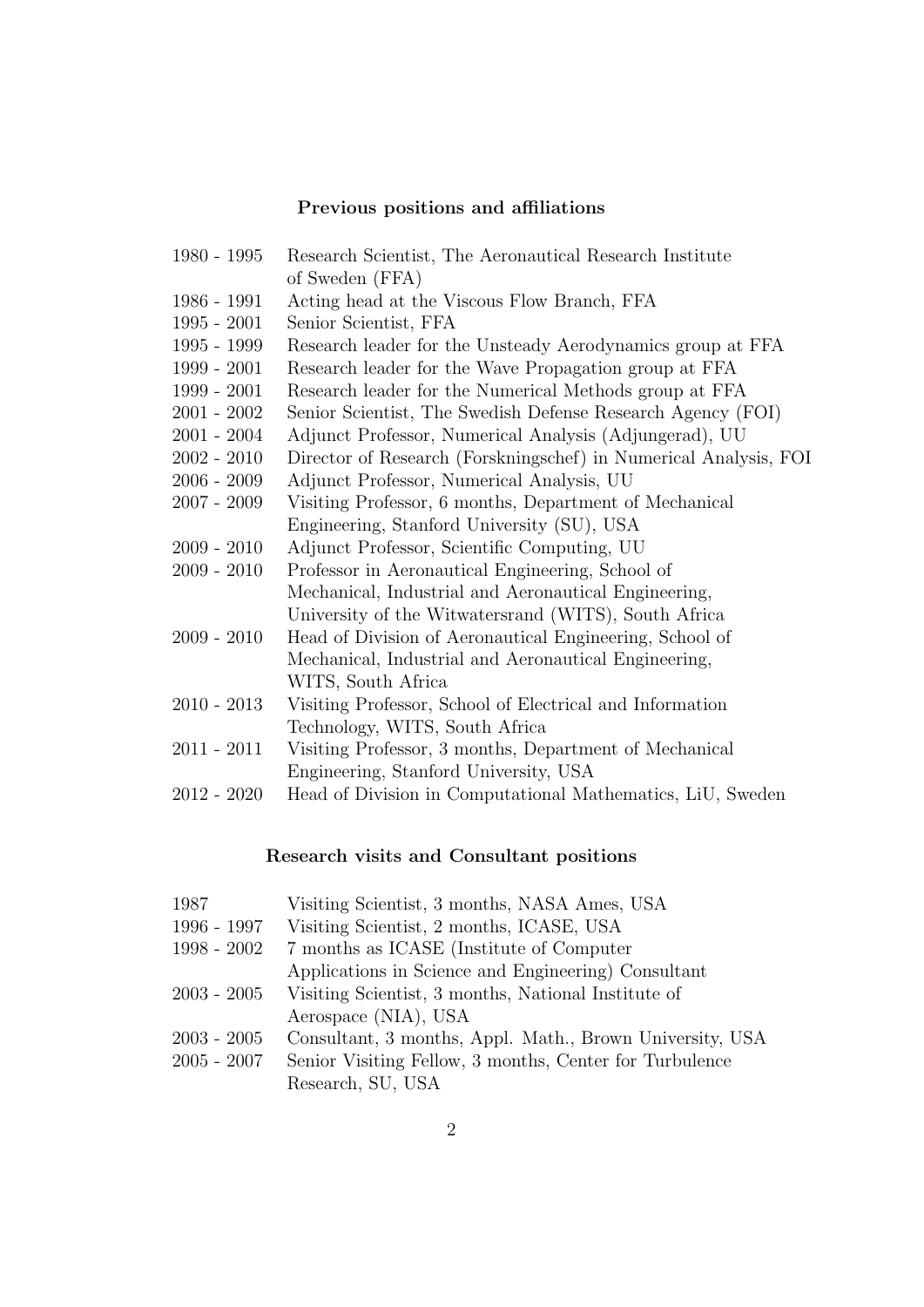| $2006 - 2008$ | Consultant 2 months/year for the Dept. of Vehicle              |
|---------------|----------------------------------------------------------------|
|               | and Aeronautical Engineering, KTH, Sweden                      |
| 2010          | Visiting Scientist, 1 month, NIA, USA                          |
| 2011          | Visiting Scientist, 1 week, Caltech, USA                       |
| 2013          | Visiting Scientist, 1 week, Caltech, USA                       |
| 2014          | Seniour Visiting Fellow, 1 week, CTR, Stanford University, USA |
| 2014          | Visiting Scientist, 1 week, University of Zurich, Switzerland  |
| 2015          | Visiting Scientist, 1 week, Florida State University, USA      |
| $2015\,$      | Visiting Scientist, 1 month, NIA, USA                          |
| 2015          | Seniour Visiting Fellow, 1 week, CTR, Stanford University, USA |
| $2015\,$      | Visiting Scientist, 1 week, University of Zurich, Switzerland  |
| 2016          | Visiting Scholar, 1 month, Department of Mechanical            |
|               | Engineering, Stanford University, USA                          |
| 2017          | Visiting Scholar, 1 month, Department of Mechanical            |
|               | Engineering, Stanford University, USA                          |
| 2017          | Visiting Academic, 2 weeks, Department of Mechanical           |
|               | Engineering, University of Cape Town, South Africa             |
| 2018          | Visiting Scientist, 1 week, Caltech, USA                       |
| 2018          | Visiting Scientist, 1 week, Department of Mechanical           |
|               | Engineering, Technion - Israel Institute of Technology, Israel |
| 2018          | Visiting Scientist, 1 week, National Institute of              |
|               | Aerospace (NIA), USA                                           |
| 2018          | Visiting Academic, 2 weeks, Department of Mechanical           |
|               | Engineering, University of Cape Town, South Africa             |
| 2019          | Visiting Scientist, 1 week, Department of                      |
|               | Computing + Mathematical Sciences (CMS), Caltech, USA          |
| 2019          | Visiting Scientist, 1 week, National Institute of              |
|               | Aerospace (NIA), USA                                           |
| 2019          | Visiting Scholar, 2 weeks, Department of Mechanical            |
|               | Engineering, Technion - Israel Institute of Technology, Israel |
| 2019          | Visiting Academic, 3 weeks, Department of Mechanical           |
|               | Engineering, University of Cape Town, South Africa             |
| 2020          | Visiting Academic, 2 weeks, Department of Mathematics and      |
|               | Applied Mathematics, University of johannesburg, South Africa  |

# Evaluation and committee work

| 2004 | Independent Expert, EU 6th framework program, EST |  |  |  |
|------|---------------------------------------------------|--|--|--|
| 2004 | Independent Expert, EU 6th framework program, OIF |  |  |  |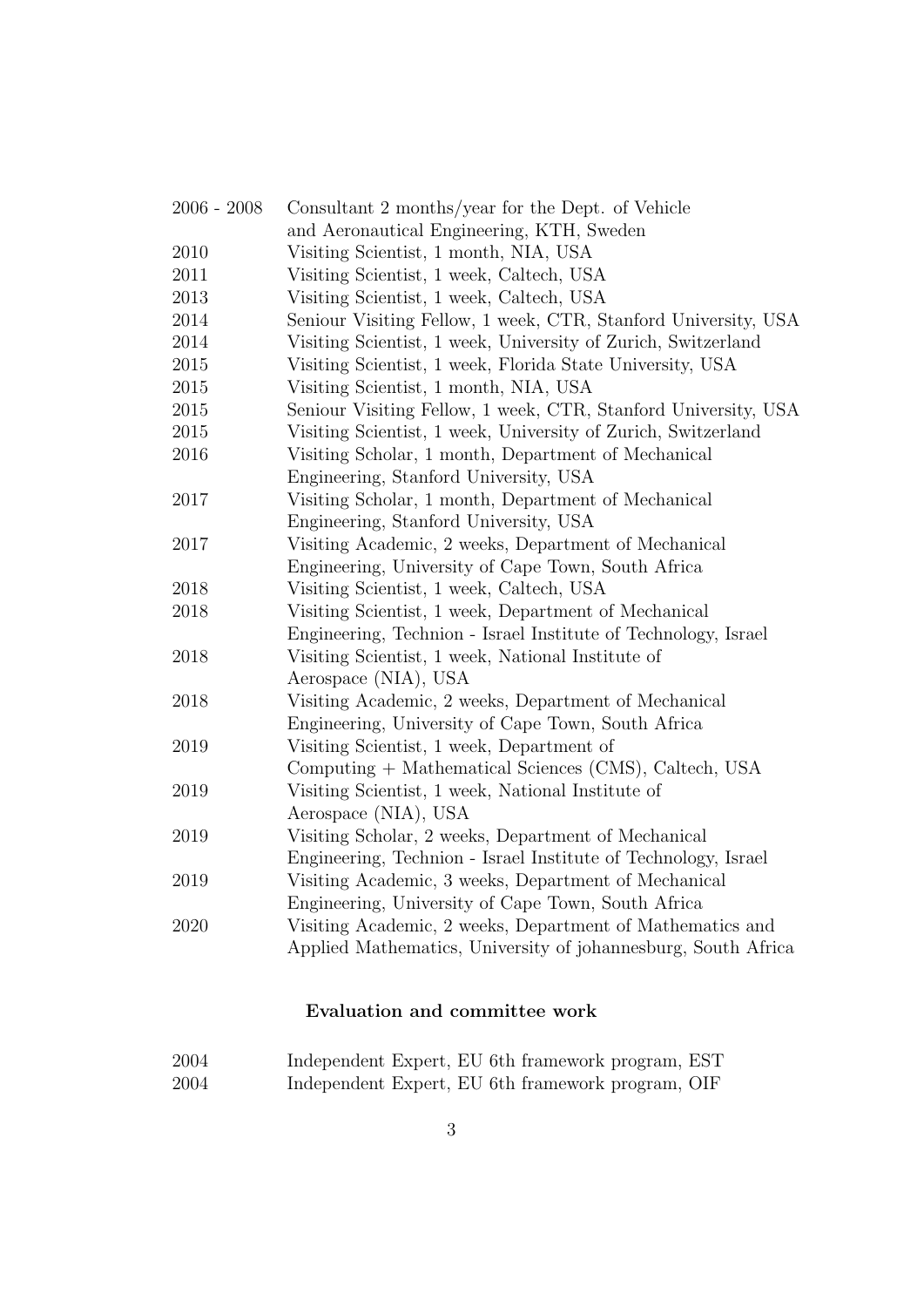| 2004          | Independent Expert, EU 6th framework program, IIF                    |  |  |
|---------------|----------------------------------------------------------------------|--|--|
| 2004          | Member PhD Thesis evaluation committee                               |  |  |
| 2004          | Scientific reviewer for the Swedish Research Council                 |  |  |
| 2005          | Member PhD Thesis evaluation committee                               |  |  |
| 2006          | Independent Expert, EU 6th framework program, TOK                    |  |  |
| $2007 - 2009$ | Scientific reviewer for the Georgian Research Council                |  |  |
| 2008          | Member International Scientific Committee for Africomp2009           |  |  |
| 2009          | Expert opinion for a succesful promotion at Stanford University      |  |  |
| 2009          | Expert opinion for a succesfull application for the PECASE           |  |  |
|               | (Presidential Early Career Award for Scientists and Engineers) award |  |  |
| 2010          | Member International Scientific Committee for Africomp2011           |  |  |
| 2011          | Scientific evaluator for the Cyprus Research Promotion Foundation    |  |  |
| 2011          | Member PhD Thesis evaluation committee                               |  |  |
| 2011          | Scientific reviewer for National Science Foundation, Georgia         |  |  |
| 2011          | Expert opinion for a succesful application to a faculty position     |  |  |
|               | at the U.S. Naval Post Graduate School in Monterey                   |  |  |
| 2012          | Member of two Docent evaluation committees                           |  |  |
| 2012          | Member International Scientific Committee for Africomp2013           |  |  |
| 2012          | Member PhD Thesis evaluation committee                               |  |  |
| 2013          | Chairman, Numerical Treatment of Boundary Conditions, 21st           |  |  |
|               | AIAA CFD conference, San Diego, USA.                                 |  |  |
| 2013          | Member PhD Thesis evaluation committee                               |  |  |
| 2014          | Member Evaluation Panel, Mathematical Sciences, Swedish Research     |  |  |
|               | Council                                                              |  |  |
| 2014          | Chairman for the Applied Mathematics panel, Academy of Finland       |  |  |
| 2014          | Reviewer for the Mathematics panel, Swiss National Science           |  |  |
|               | Foundation                                                           |  |  |
| 2014          | Member PhD Thesis evaluation committee                               |  |  |
| 2014          | Member of three Docent evaluation committees                         |  |  |
| 2014          | Member International Scientific Committee for Africomp2015           |  |  |
| 2014          | Member Organizing Committee for 3rd International Workshop           |  |  |
|               | on High-Order CFD Methods                                            |  |  |
| 2014          | Expert opinion for a succesful promotion at Stanford University      |  |  |
| 2015          | Member PhD Thesis evaluation committee                               |  |  |
| 2015          | Member of two Docent evaluation committees                           |  |  |
| 2015          | Member Organizing Committee for 4th International Workshop           |  |  |
|               | on High-Order CFD Methods                                            |  |  |
| 2016          | Member PhD Thesis evaluation committee                               |  |  |
| 2016          | Member of Docent evaluation committee                                |  |  |
| 2016          | Member Scientific Committee for 6th EASN International               |  |  |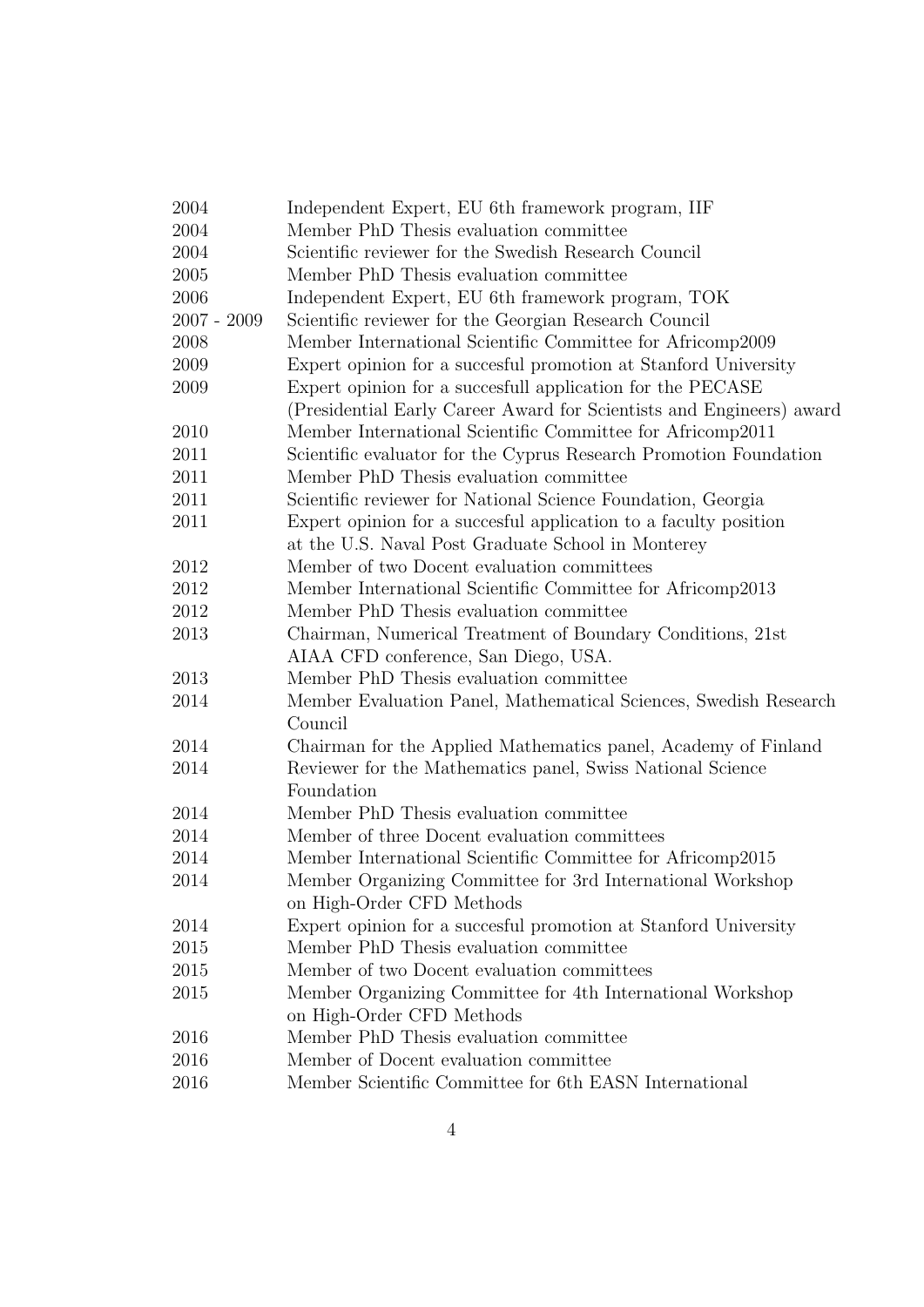|      | Conference on Innovation in European Aeronautics Research  |
|------|------------------------------------------------------------|
| 2017 | Member Organizing Committee for 5th International Workshop |
|      | on High-Order CFD Methods                                  |
| 2017 | Member PhD Thesis evaluation committee                     |
| 2017 | Member Scientific Committee for 7th EASN International     |
|      | Conference on Innovation in European Aeronautics Research  |
| 2017 | Expert opinion for a succesful promotion at Rensselaer     |
|      | Polytechnic Institute                                      |
| 2018 | Member PhD Thesis evaluation committee                     |
| 2019 | Member PhD Thesis evaluation committee                     |
| 2020 | Organizer of Workshop Swedcomp2020, Motala, Sweden         |
|      |                                                            |

# Invited talks

| 2007 | American Mathematical Society, Mathematical and                    |
|------|--------------------------------------------------------------------|
|      | Computational aspects of Compressible Flow, Albuquerque, USA       |
| 2008 | SIAM Annual meeting, Computational Methods for Compressible        |
|      | Flow, San Diego, USA                                               |
| 2010 | SACAM10, Keynote talk, Weak Boundary and Interface                 |
|      | Conditions with Multi-physics Applications, Pretoria, South Africa |
| 2010 | SIAM Annual Meeting, Nonlinear Boundary Conditions for Wave        |
|      | Propagation Problems, Pittsburgh, USA                              |
| 2011 | Africomp2011, Keynote talk, Initial Boundary Value Problems,       |
|      | Summation-by-parts Operators and Weak Boundary Conditions,         |
|      | Cape Town, South Africa                                            |
| 2011 | The Popular Applied Mathematics seminar (PAM), Initial Boundary    |
|      | Value Problems, Summation-by-parts Operators and Weak              |
|      | Boundary Conditions, Uppsala, Sweden                               |
| 2011 | ICIAM 2011, Initial Boundary Value Problems, Summation-by-parts    |
|      | Operators and Weak Boundary Conditions, Vancouver, Canada          |
| 2012 | Linear and Nonlinear Boundary and Interface Problems,              |
|      | Oberwolfach workshop, Germany                                      |
| 2012 | Initial Boundary Value Problems and Boundary/Interface Conditions  |
|      | with Multi-Physics Applications, AIM workshop, Palo Alto, USA      |
| 2012 | CTR Seminar: New Developments for Finite Difference                |
|      | Approximations of Initial Boundary Value Problems: Time            |
|      | Integration and Dual Consistency, Stanford, USA                    |
| 2013 | Stable High Order Finite Difference Methods for Wave Propagation   |
|      | Problems, SIAM CSE Meeting, Boston, USA                            |
|      |                                                                    |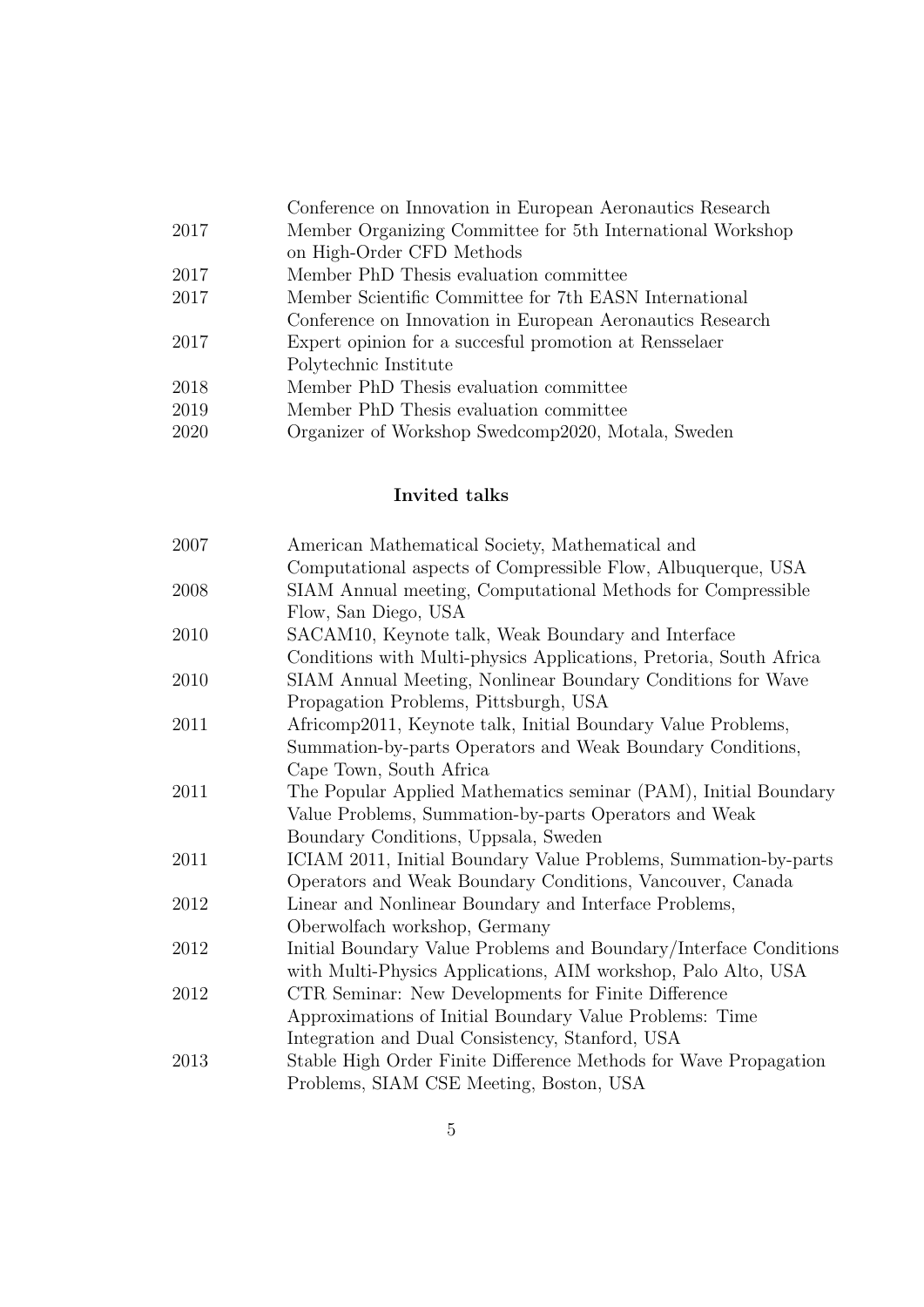| 2013 | SANUM 2013, Plenary talk, Initial Boundary Value Problems,         |
|------|--------------------------------------------------------------------|
|      | Summation-by-parts Operators and Weak Boundary Conditions,         |
|      | Stellenbosch, South Africa                                         |
| 2013 | Flamengro conference 2013, Initial Boundary Value Problems         |
|      | and Boundary/Interface Conditions with Multi-Physics Applications, |
|      | Pretoria, South Africa                                             |
| 2014 | SANUM 2014, Plenary talk, High Order Finite Difference             |
|      | Approximations of Multi-Physics Problems, Johannesburg,            |
|      | South Africa                                                       |
| 2015 | Well Posed Problems and Boundary Conditions in Computational       |
|      | Fluid Dynamics, Aviation 2015, Dallas Texas, USA.                  |
| 2015 | Well Posed Problems and Boundary Conditions in Computational       |
|      | Fluid Dynamics, Mathematisches Forschungsinstitut Oberwolfach,     |
|      | Oberwolfach, Germany.                                              |
| 2015 | Plenary talk at 28th Nordic Seminar on Computational Mechanics:    |
|      | New Developments for Initial Boundary Value Problems               |
|      | involving Multi-physics at Linköping University, Tallin, Estonia.  |
| 2016 | An Investigation of Uncertainty Effects in Mixed Hyperbolic-       |
|      | Parabolic Problems due to Stochastically Varying Geometry,         |
|      | SIAM UQ 2016, Lausanne, Switzerland.                               |
| 2016 | A Roadmap to Well Posed and Stable Problems in                     |
|      | Computational Physics, Stanford University, Stanford, USA          |
| 2016 | New Developments for Initial Boundary Value Problems               |
|      | involving Multi-physics at Linköping University, 6th EASN          |
|      | International Conference, Porto, Portugal                          |
| 2017 | Improved Numerical Performance Using the SBP-SAT                   |
|      | Technique As the Main Building Block, SIAM CSE 17,                 |
|      | Atlanta, USA                                                       |
| 2018 | Energy Stable Boundary Conditions for the Nonlinear                |
|      | Incompressible Navier-Stokes Equations, CFD IMPACT 2018,           |
|      | Haifa, Israel                                                      |
| 2018 | Energy Stable Boundary Conditions for the Nonlinear                |
|      | Incompressible Navier-Stokes Equations, NASA Langley               |
|      | Research Center, Hampton, USA                                      |
| 2018 | Energy Stable Boundary Conditions for the Nonlinear                |
|      | Incompressible Navier-Stokes Equations, Old Dominion               |
|      | University, Norfolk, USA                                           |
| 2018 | Energy Stable Boundary Conditions for the Nonlinear                |
|      | Incompressible Navier-Stokes Equations, BCAM - Basque              |
|      | Center for Applied Mathematics, Bilbao, Spain                      |
|      |                                                                    |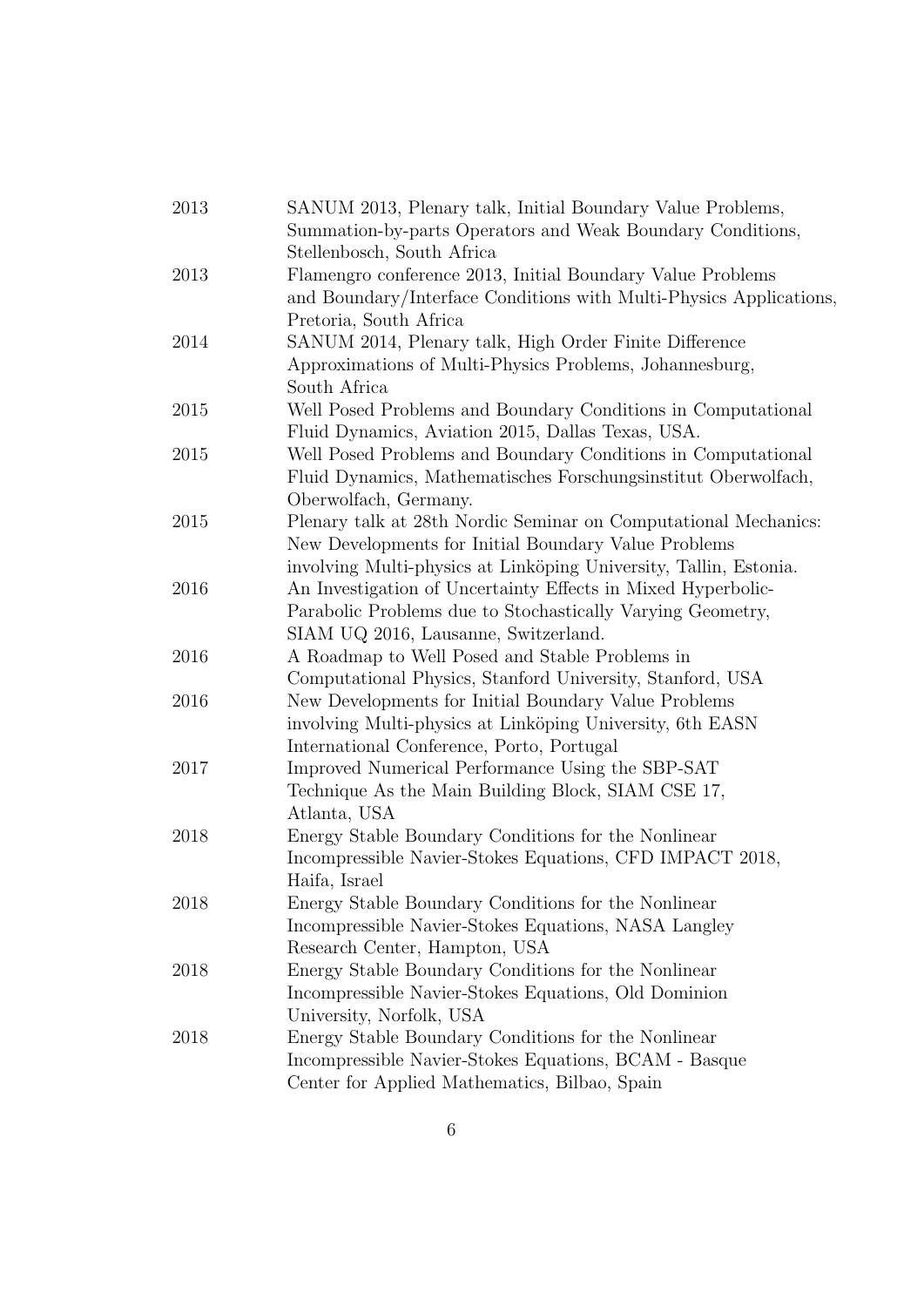| $2019\,$ | New Developments for Initial Boundary Value Problems              |
|----------|-------------------------------------------------------------------|
|          | involving Multi-physics at Linköping University, SDSU,            |
|          | San Diego, USA                                                    |
| 2019     | New Developments for Initial Boundary Value Problems              |
|          | involving Multi-physics at Linköping University,                  |
|          | Caltech, Pasadena, USA                                            |
| 2019     | Stable and accurate filtering procedures, NASA Langley            |
|          | Research Center, Hampton, USA                                     |
| 2019     | The spatial operator in the incompressible Navier-Stokes,         |
|          | Oseen and Stokes equations, CFD IMPACT 2019,                      |
|          | Haifa, Israel                                                     |
| 2019     | The spatial operator in the incompressible Navier-Stokes,         |
|          | Oseen and Stokes equations, ICIAM 2019, Valencia, Spain           |
| 2019     | New Developments for Initial Boundary Value Problems              |
|          | involving Multi-physics at Linköping University,                  |
|          | Lawrence Livermore National Lab, Livermore, USA                   |
| 2019     | Stable and accurate filtering procedures, Center for              |
|          | Turbulence Research, Stanford University, Stanford, USA           |
| 2019     | New Developments for Initial Boundary Value Problems              |
|          | involving Multi-physics at Linköping University,                  |
|          | University of Cape Town, Cape Town, South Africa                  |
| 2020     | New Developments for Initial Boundary Value Problems              |
|          | at Linköping University, University of Stavanger, Norway          |
| 2020     | New Developments for Initial Boundary Value Problems              |
|          | at Linköping University, University of Johannesburg, South Africa |
| 2020     | Combining Machine Learning and Computational Mathematics for      |
|          | Increased Prediction Capability: two recent examples,             |
|          | Workshop: Remaking the World with Machine Learning,               |
|          | University of Johannesburg, South Africa                          |
|          |                                                                   |

# Invited to the following workshops and programs

| 2012 | Mathematisches Forschungsinstitut Oberwolfach: Recent             |
|------|-------------------------------------------------------------------|
|      | Developments in the Numerics of Nonlinear Hyperbolic Conservation |
|      | Laws and their Use in Science and Engineering                     |
| 2012 | American Institute of Mathematic (AIM): Nonlinear solvers for     |
|      | high-intensity focused ultrasound with application to cancer      |
|      | treatment.                                                        |
| 2015 | Mathematisches Forschungsinstitut Oberwolfach: Recent             |
|      |                                                                   |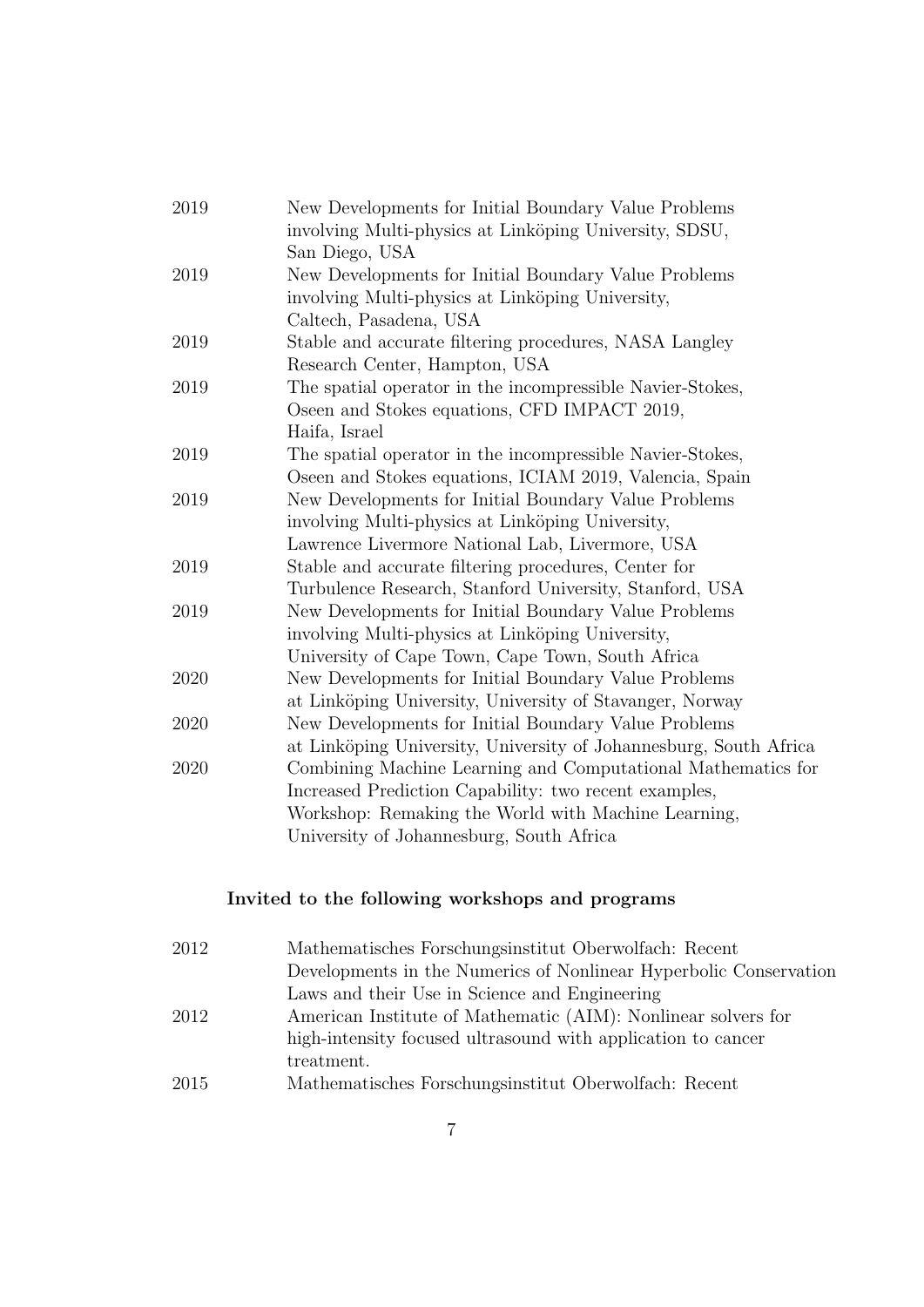|      | Developments in the Numerics of Nonlinear Hyperbolic Conservation |
|------|-------------------------------------------------------------------|
|      | Laws and their Use in Science and Engineering                     |
| 2016 | The Center for Turbulence Research, CTR summer program,           |
|      | Stanford University                                               |
| 2018 | Institut de Mathmatiques de Toulouse:                             |
|      | NABUCO (NumericAl BoUndaries and COupling)                        |
| 2018 | Advances in PDEs: Theory, Computation and Application to CFD      |
|      | ICERM, Brown University                                           |
| 2019 | The CFDLAB summer scholar-in-residence program,                   |
|      | Technion - Israel Institute of Technology, Haifa, Israel          |
| 2020 | The Center for Turbulence Research, CTR summer program,           |
|      | postponed to 2021, Stanford University, USA                       |
| 2020 | Remaking the World with Machine Learning,                         |
|      | University of Johannesburg, South Africa                          |
|      |                                                                   |

# PhD Student supervision

| 1997 - 2003   | Ken Mattsson, Thesis title: Summation-by-Parts                     |
|---------------|--------------------------------------------------------------------|
|               | Operators for High Order Finite Difference Methods                 |
| 1999 - 2004   | Magnus Svärd, Thesis title: Stable High Order                      |
|               | Finite Difference Methods for Aerodynamics                         |
| 2003 - 2007   | Jing Gong, Thesis title: Hybrid Methods for                        |
|               | Unsteady Fluid Flow Problems in Complex Geometries                 |
| $2006 - 2011$ | Qaiser Abbas, Thesis title: Weak Boundary and Interface            |
|               | Procedures for Wave and Flow Problems                              |
| 2006 - 2016   | Sven-Erik Ekström, (Licenciate) Project: ADIGMA, A Vertex-Centered |
|               | Dual Discontinuous Galerkin Method for Hyperbolic                  |
|               | Problems, Martin Berggren UMU 1st advisor                          |
| 2007 - 2012   | Sofia Eriksson, Project: Stable Numerical Methods with Boundary    |
|               | and Interface Treatment for Applications in Aerodynamics           |
| 2007 - 2012   | Kenneth Duru, Thesis title: Perfectly Matched Layers and           |
|               | High Order Difference Methods for Wave Equations,                  |
|               | Gunilla Kreiss UU 1st advisor                                      |
| 2008 - 2013   | Jens Berg, Project: Stable and High-Order Finite Difference        |
|               | Methods for Multiphysics Flow Problems                             |
| 2008 - 2013   | Per Pettersson, Project: Unceartainty Quantification and           |
|               | Numerical Methods for Conservation Laws, jointly with              |
|               | Gianluca Iaccarino, SU                                             |
| 2011 - 2016   | Tomas Lundquist, Project: High Order Summation-by-Parts            |
|               |                                                                    |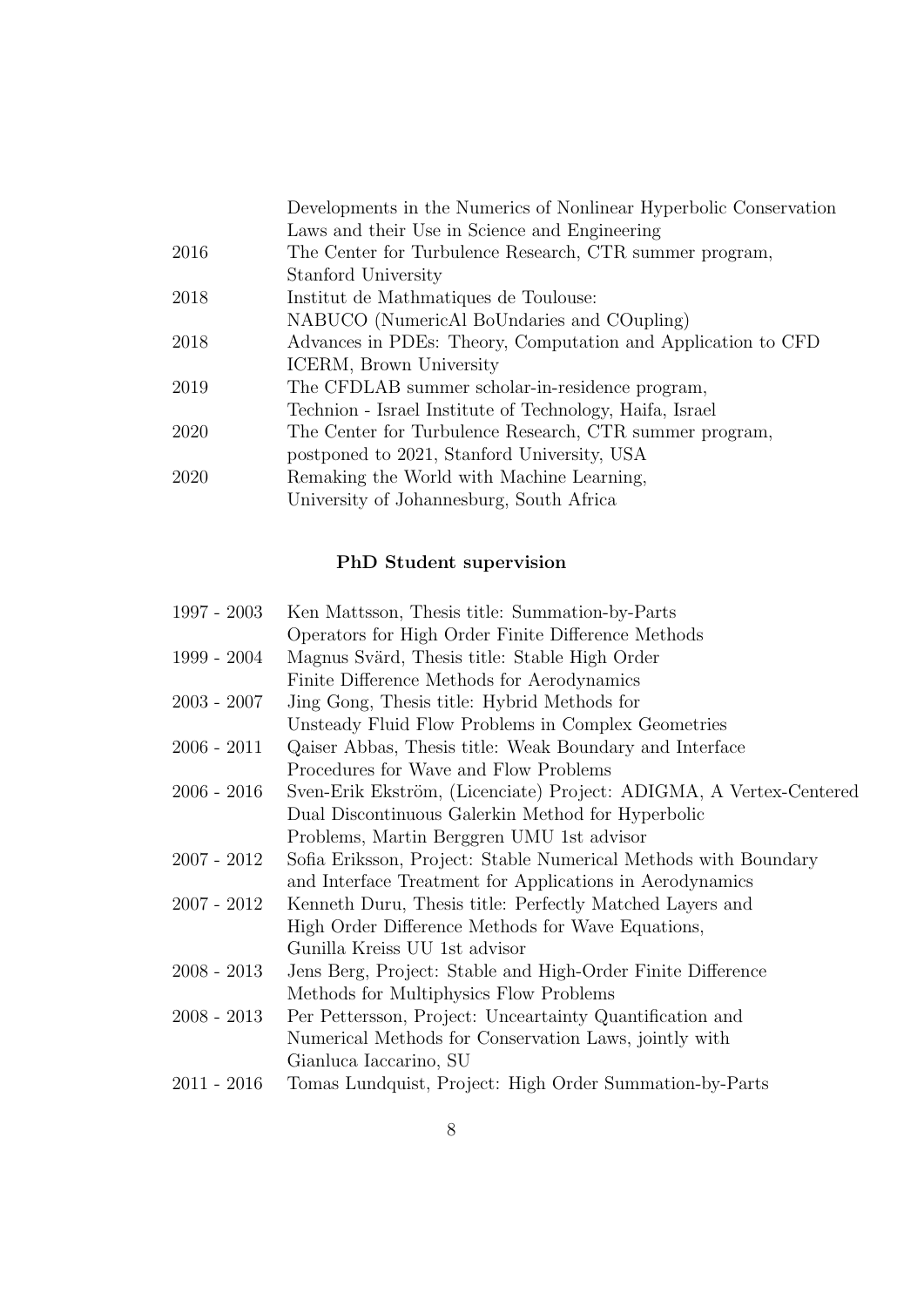Methods in Time and Space

- 2011 2016 Samira Nikkar, Project: Stable High Order Finite Difference Methods for Wave Propagation and Flow Problems on Deforming Domains 2011 - 2016 Ossian O'Reilly, Project: High Order Accurate Numerical
- Methods in Geophysics, jointly with Eric Dunham SU 2012 - 2017 Hannes Frenander, Project: High-order finite
- difference approximations for hyperbolic problems: multiple penalties and non-reflecting boundary conditions
- 2012 2017 Cristina La Cognata, Project: High order summation-by-parts based approximations for discontinuous and nonlinear problems
- 2012 2017 Viktor Linders, Project: Error analysis of summation-by-parts formulations: Dispersion, transmission and accuracy
- 2013 2018 Markus Wahlsten, Project: Uncertainty quantification for wave propagation and flow problems with random data
- 2014 2019 Fatemeh Ghasemi, Project: Stability, dual consistency and conservation of summation-by-parts formulations for multi-physics problems
- 2014 2019 Andrea Ruggio, Project: Eigenvalue analysis and convergence acceleration techniques for summation-by-parts approximations
- 2016 Oskar Álund, Project: High order methods on general grids 2017 - Fredrik Lauren, Project: The influence of boundary and
	- interface conditions on numerical schemes

## Postdoc supervision

2011 - 2014 Marco Kupiainen, Project: InDustrIalisation of Higher Order Methods (IDIHOM)

## Teaching experience

- 2001 Graduate course in Computational Aeroacoustics (UU)
- 2004 Graduate course in Artificial Boundary Conditions (UU)
- 2007 Undergraduate course in Scientific Computing (UU)
- 2007 Undergraduate course in Analysis of Numerical Methods (UU)
- 2008 Undergraduate course in Computational Fluid Dynamics (KTH)
- 2008 Graduate course in Initial Boundary Value Problems (UU)
- 2009 Graduate course in Numerical Methods for Initial Boundary Value Problems, Institute of Computational Mathematics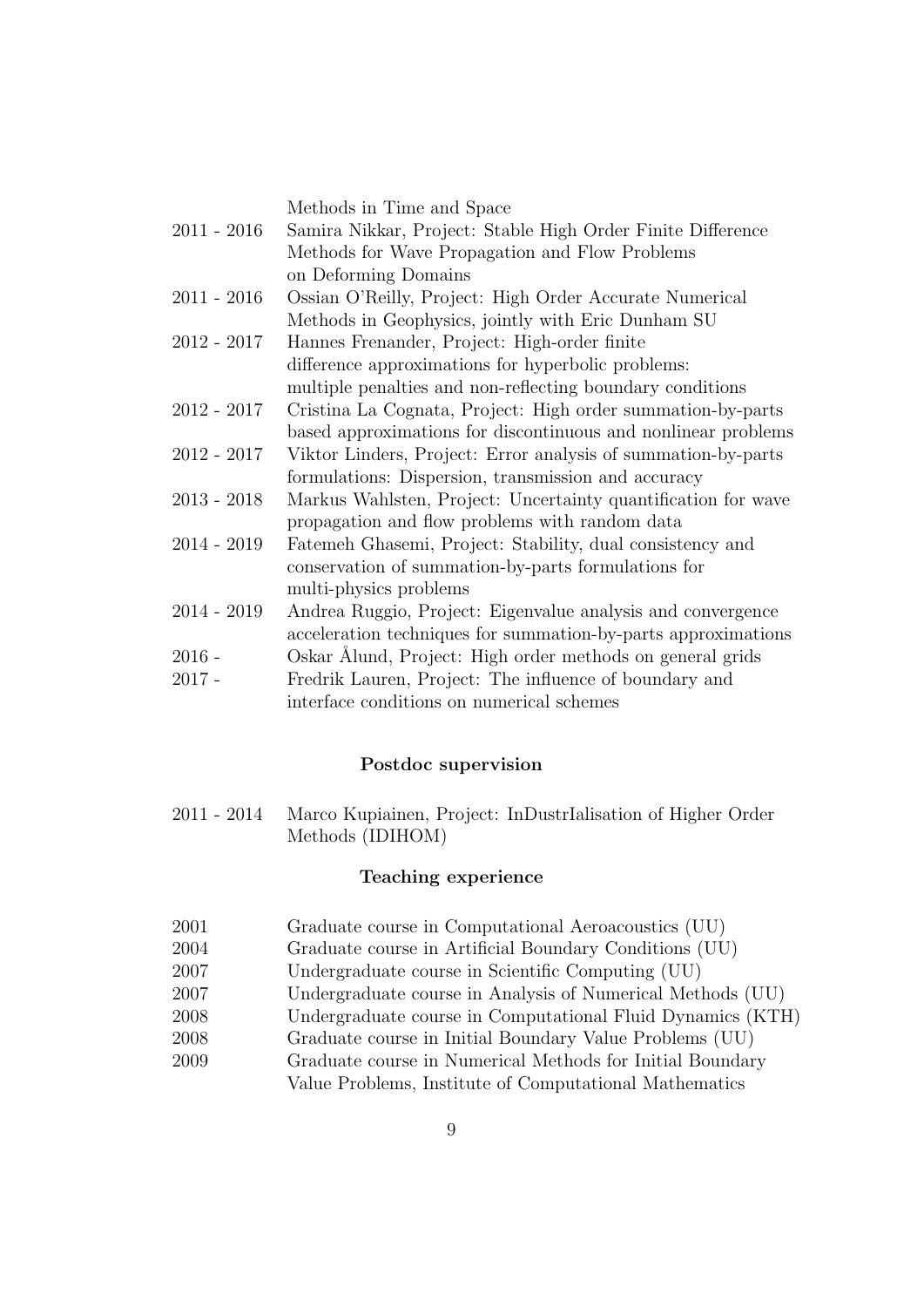|      | in Engineering (iCME), Stanford University                     |
|------|----------------------------------------------------------------|
| 2011 | Graduate course in Numerical Methods for Initial Boundary      |
|      | Value Problems, Institute of Computational Mathematics         |
|      | in Engineering (iCME), Stanford University                     |
| 2011 | Graduate course in Numerical Methods for Initial Boundary      |
|      | Value Problems, Linköping University (LiU)                     |
| 2013 | Short course in Numerical Solution of Initial Boundary         |
|      | Value Problems, Council for Scientific and Industrial Research |
|      | (CSIR), Pretoria, South Africa                                 |
| 2013 | SeSE Graduate course in Numerical Solution of Initial Boundary |
|      | Value Problems, (LiU)                                          |
| 2014 | Graduate course, Selected articles on well posed problems      |
|      | and numerical approximations, (LiU)                            |
| 2016 | SeSE Graduate course in Stochastic Galerkin Methods for        |
|      | Partial Differential Equations, (LiU)                          |
| 2017 | SeSE Graduate course in Numerical Solution of Initial Boundary |
|      | Value Problems, (LiU)                                          |
| 2017 | SeSE Graduate course in Numerical Solution of Initial Boundary |
|      | Value Problems, University of Cape Town                        |
| 2019 | SeSE Graduate course: Combining Partial Differential           |
|      | Equations, Machine Learning and Measurements for               |
|      | Increased Prediction Capability, (LiU)                         |

## Review and editorial work

- 1993 Journal of Computational Physics
- 1995 Applied Numerical Mathematics
- 1999 Journal of Scientific Computing
- 1999 SIAM, Journal of Numerical Analysis
- 1999 SIAM, Journal of Scientific Computing
- 2008 2011 Editorial board of International Journal of Mechanics and MEMS
- 2009 AIAA Journal
- 2010 Journal of Mathematical Modeling and Numerical Analysis
- 2010 Communications in Computational Physics (CiCP)
- 2010 Computer Methods in Applied Mechanics and Engineering
- 2011 Journal of Aerospace Engineering
- 2011 BIT Numerical Mathematics
- 2012 Applied Mathematics and Computation
- 2012 Journal of Fluid Mechanics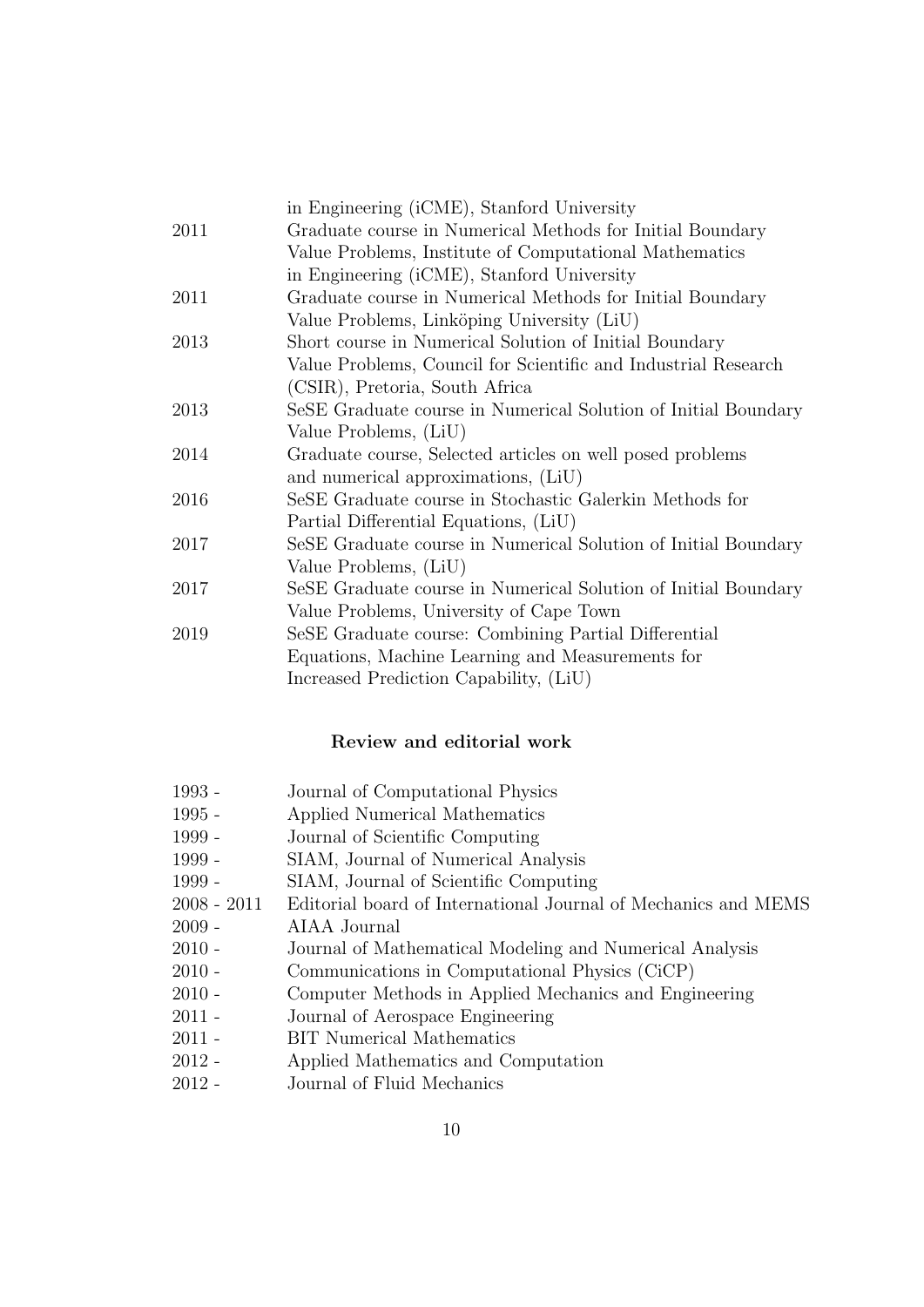| $2012 -$ | International Journal of Numerical Methods for Heat and Fluid Flow   |
|----------|----------------------------------------------------------------------|
| $2012 -$ | International Journal of Computational Fluid Dynamics                |
| $2013 -$ | Physics of Fluids                                                    |
| $2013 -$ | International Journal of Nonlinear Sciences and Numerical Simulation |
| $2013 -$ | Editorial board of BIT Numerical Mathematics                         |
| $2014 -$ | Ocean Modelling                                                      |
| $2015 -$ | Bulletin of the Iranian Mathematical Society                         |
| $2016 -$ | Editorial board of Journal of Computational Physics (JCP)            |
|          |                                                                      |

# Recent projects

| $1996 - 2010$ | High order finite difference approximations,                       |
|---------------|--------------------------------------------------------------------|
|               | collaboration with ICASE, NIA and NASA, USA                        |
| $1998 - 2010$ | Accelerating coordinate systems, collaboration                     |
|               | with CSIR, South Africa                                            |
| $2004 - 2010$ | Unsteady Supersonic Aerodynamics, collaboration                    |
|               | with WITS, South Africa                                            |
| $2005 - 2009$ | Hybrid Methods for Unsteady Aerodynamics, collaboration            |
|               | with CTR, the Centre for Turbulence Research, SU, USA              |
| $2007 - 2013$ | Uncertainties in Aerodynamics, collaboration with the              |
|               | Department of Mechanical Engineering, SU, USA                      |
| $2008 - 2012$ | Computational methods for heat transfer in                         |
|               | micro-mechanical systems, collaboration with Nanospace             |
|               | AB, Swedish Space Corporation Group, Sweden                        |
| $2009 - 2011$ | Nonlinear generation of internal waves in the deep ocean by tides, |
|               | collaboration with MISU, Stockholm University                      |
| $2009 - 2016$ | Computational Methods for Earthquake Simulations,                  |
|               | collaboration with the Department of Geophysics, SU, USA           |
| $2010 - 2013$ | The European Union, FP7: IDIHOM Industrialisation of               |
|               | High-Order Methods, 181564 euro in 3 years                         |
| $2012 - 2017$ | The SeRC FLOW Community. Stable High-Order Boundary                |
|               | Conditions for In- and Outgoing Waves for Fluid                    |
|               | Flow Problems                                                      |
| $2012 - 2017$ | Swedish Meterological and Hydrological Institute (SMHI).           |
|               | Numerical methods for Climate Problems                             |
| $2012 - 2015$ | The Swedish Research Council: Summation-By-Parts Operators         |
|               | and Weak Initial Conditions for Time Discretisation of             |
|               | Initial Boundary Value Problems                                    |
| $2013 - 2016$ | The European Union, FP7: UMRIDA Uncertainty Management             |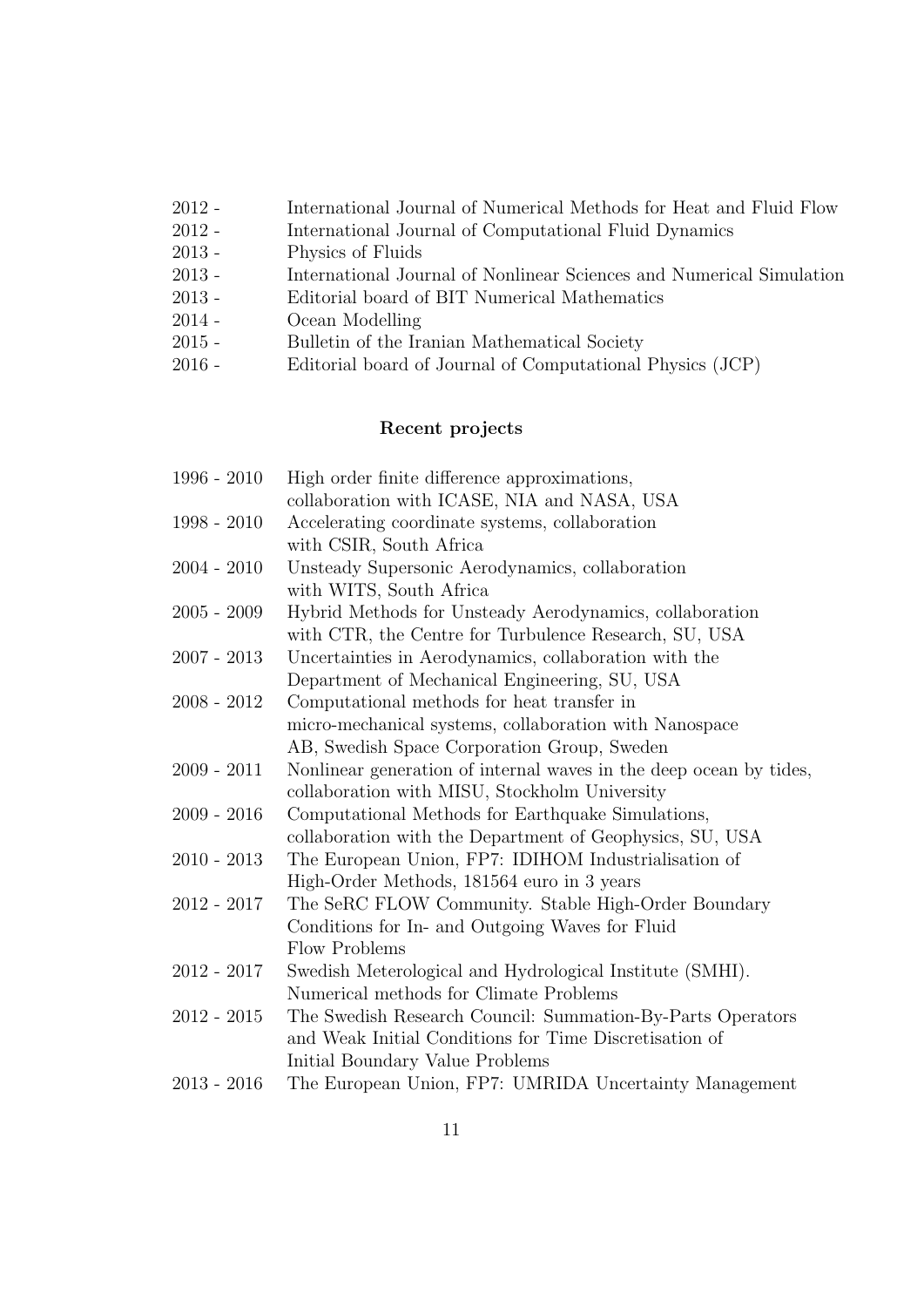for Robust Industrial Design in Aeronautics

- 2013 2017 VINNOVA-NFFP project: Methods for Improved Accuracy in Unsteady CFD (MIAU) 2014 - 2019 The research school in interdisciplinary mathematics at MAI, Linköping University, Duality Based Boundary Conditions for the Navier-Stokes and Elastic Wave Equations
- 2019 The Swedish Research Council: Artificial Neural Networks, Thin Layers and Approximate Solutions to Partial Differential Equations
- 2019 The SeRC FLOW Community: ABL, Atmospheric Boundary Layers for Climate Simulations

# Grants

| 1995 | VINNOVA-NFFP project: Unsteady aerodynamics of compressible         |
|------|---------------------------------------------------------------------|
|      | flow, colaboration between FFA and SAAB, 1500.000 SEK in two years  |
| 1999 | FFA internal funds: Stable High Order Finite Difference Methods for |
|      | Aerodynamics, colaboration with UU, 1000.000 SEK in two years       |
| 2004 | The Swedish Research Council: Unsteady aerodynamics of              |
|      | compressible flow, colaboration with WITS South Africa,             |
|      | planning grant, 75.000 SEK                                          |
| 2005 | The Swedish Research Council: Generation and propagation            |
|      | of vortices in aerodynamic applications, colaboration               |
|      | with WITS South Africa, 450.000 SEK in 3 years                      |
| 2007 | The Swedish Governmental Agency for Innovation Systems:             |
|      | Numerical methods for micromechanical systems in space,             |
|      | colaboration with Nanospace AB, 1600.000 SEK in 4 years             |
| 2009 | The Swedish Research Council: Nonlinear generation of               |
|      | internal waves in the deep ocean by tides, collaboration            |
|      | with MISU, Stockholm University, 1600.000 SEK in 3 years            |
| 2010 | Professor Career Contract for research, 2200.000 SEK/year           |
|      | in 5 years issued by Linköping University                           |
| 2010 | Startup Grant, 8000.000 SEK in 5 years from Linköping University    |
| 2010 | The European Union, FP7: IDIHOM Industrialisation of                |
|      | High-Order Methods, 181564 euro in 3 years                          |
| 2012 | The SeRC FLOW Community. Stable High-Order Boundary                 |
|      | Conditions for In- and Outgoing Waves for Fluid                     |
|      | Flow Problems, 2400.000 SEK in 4 years                              |
| 2012 | Swedish Meteorological and Hydrological Institute (SMHI).           |
|      | Numerical methods for Climate Problems, 1900.000 SEK in 4 years     |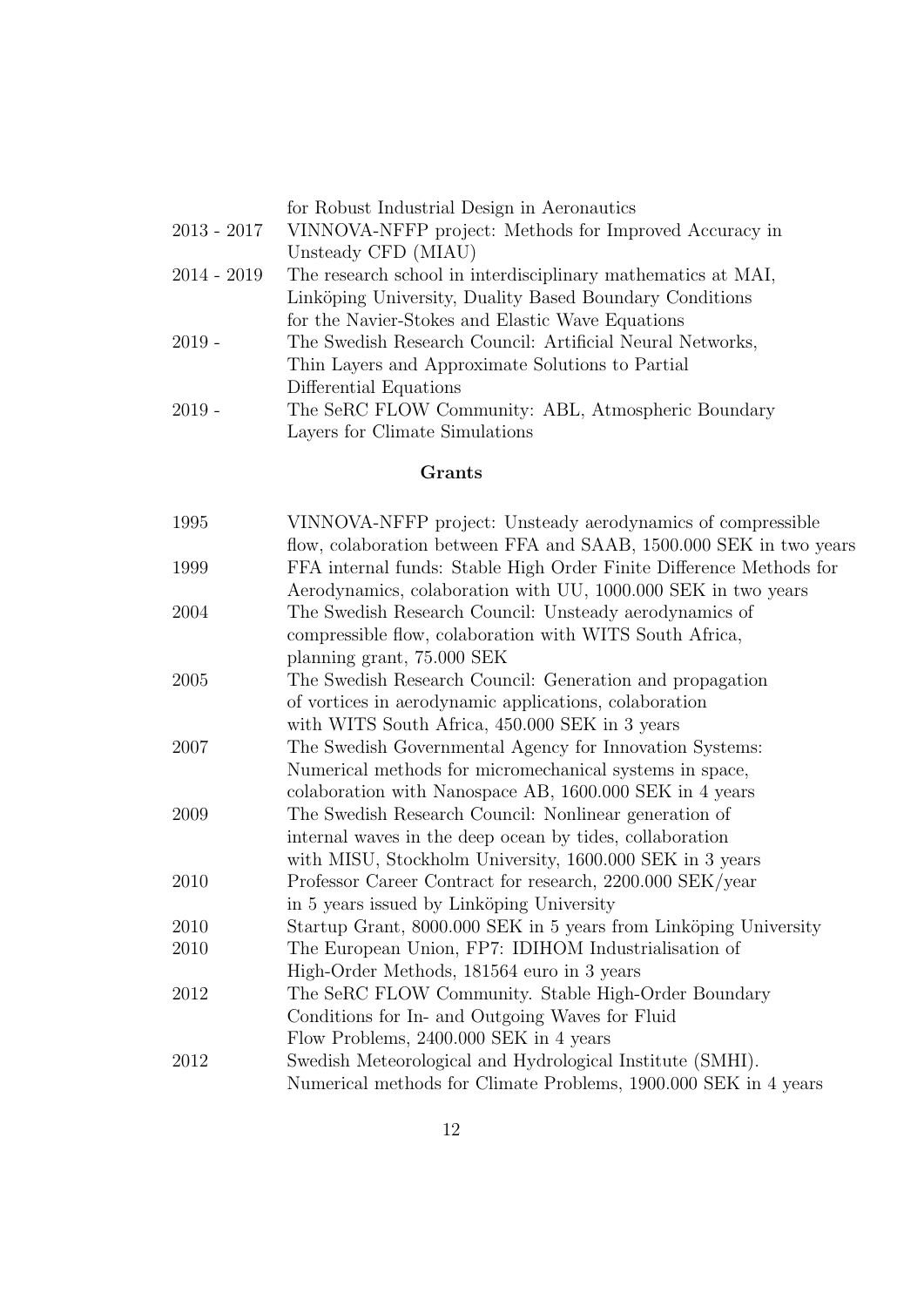| 2012     | The Swedish Research Council: Summation-By-Parts Operators          |
|----------|---------------------------------------------------------------------|
|          | and Weak Initial Conditions for Time Discretisation of              |
|          | Initial Boundary Value Problems, 1800.000 SEK in 3 years            |
| 2013     | The European Union, FP7: UMRIDA Uncertainty Management              |
|          | for Robust Industrial Design in Aeronautics, 200000 euro in 3 years |
| 2013     | VINNOVA-NFFP project: Methods for Improved Accuracy in              |
|          | Unsteady CFD (MIAU), 1800.000 SEK in 3 years                        |
| 2014     | The research school in interdisciplinary mathematics at MAI,        |
|          | Linköping University, Duality Based Boundary Conditions             |
|          | for the Navier-Stokes and Elastic Wave Equations,                   |
|          | 1300.000 SEK in 5 years                                             |
| $2015 -$ | Professor Career Contract for research, 2000.000 SEK/year           |
|          | issued by Linköping University                                      |
| $2019 -$ | The Swedish Research Council: Artificial Neural Networks,           |
|          | Thin Layers and Approximate Solutions to Partial                    |
|          | Differential Equations, 2475.000 SEK in 3 years                     |
| 2019     | The SeRC FLOW Community: ABL, Atmospheric Boundary                  |
|          | Layers for Climate Simulations, 1600.000 SEK in 4 years             |
|          |                                                                     |

#### Main advisor for the following PhD thesis

- 1. K. Mattsson, Summation-by-Parts Operators for High Order Finite Difference Methods, Acta Univ. Ups. Comprehensive Summaries of Uppsala Dissertations from the Faculty of Science and Technology 828. 23 pp. Uppsala ISBN 91-554-5596-4. 2003.
- 2. M. Svärd, Stable High Order Finite Difference Methods for Aerodynamics, Acta Univ. Ups. Comprehensive Summaries of Uppsala Dissertations from the Faculty of Science and Technology 1026. 25 pp. Uppsala ISBN 91-554-6063-1. 2004.
- 3. J. Gong, Hybrid Methods for Unsteady Fluid Flow Problems in Complex Geometries, Acta Univ. Ups. Digital Comprehensive Summaries of Uppsala Dissertations from the Faculty of Science and Technology 374. 28 pp. Uppsala ISBN 978-91-554-7046-3, 2007.
- 4. Q. Abbas, Weak Boundary and Interface Procedures for Wave and Flow Problems, Digital Comprehensive Summaries of Uppsala Dissertations from the Faculty of Science and Technology, ISSN 1651-6214; 862, 2011.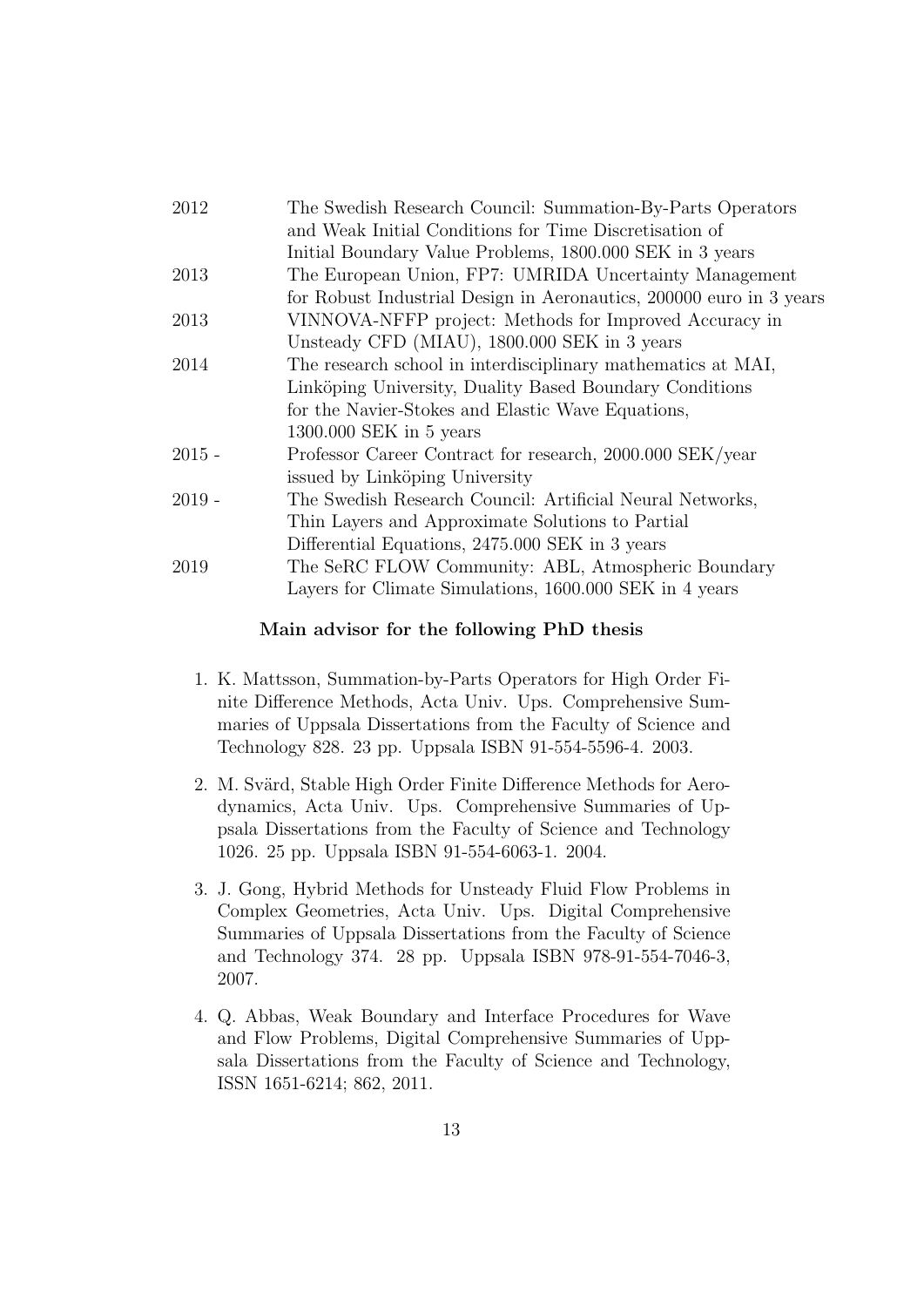- 5. S. Eriksson, Stable Numerical Methods with Boundary and Interface Treatment for Applications in Aerodynamics, Digital Comprehensive Summaries of Uppsala Dissertations from the Faculty of Science and Technology, ISSN 1651-6214; 985 2012.
- 6. J. Berg, Stable and High-Order Finite Difference Methods for Multiphysics Flow Problems, Digital Comprehensive Summaries of Uppsala Dissertations from the Faculty of Science and Technology, ISSN 1651-6214; 1004, 2013.
- 7. P. Pettersson, Uncertainty Quantification and Numerical Methods for Conservation Laws, Digital Comprehensive Summaries of Uppsala Dissertations from the Faculty of Science and Technology, ISSN 1651-6214; 1008, 2013.
- 8. T. Lundquist, High order summation-by-parts methods in time and space, Linköping Studies in Science and Technology. Dissertations, ISSN 0345-7524; 1740, 2016.
- 9. S. Nikkar, Stable High Order Finite Difference Methods for Wave Propagation and Flow Problems on Deforming Domains, Linköping Studies in Science and Technology. Dissertations, ISSN 0345- 7524, 1774, 2016.
- 10. O. O'reilly, Numerical methods for wave propagation in solids containing faults and fluid-filled fractures, Linköping Studies in Science and Technology. Dissertations, ISSN 0345-7524, 1806, 2016.
- 11. H. Frenander, High-order finite difference approximations for hyperbolic problems: multiple penalties and non-reflecting boundary conditions, Linköping Studies in Science and Technology. Dissertations, ISSN 0345-7524, 1824, 2017.
- 12. C. La Cognata, High order summation-by-parts based approximations for discontinuous and nonlinear problems, Linköping Studies in Science and Technology. Dissertations, ISSN 0345-7524, 1880, 2017.
- 13. V. Linders, Error analysis of summation-by-parts formulations: Dispersion, transmission and accuracy, Linköping Studies in Science and Technology. Dissertations, ISSN 0345-7524, 1886, 2017.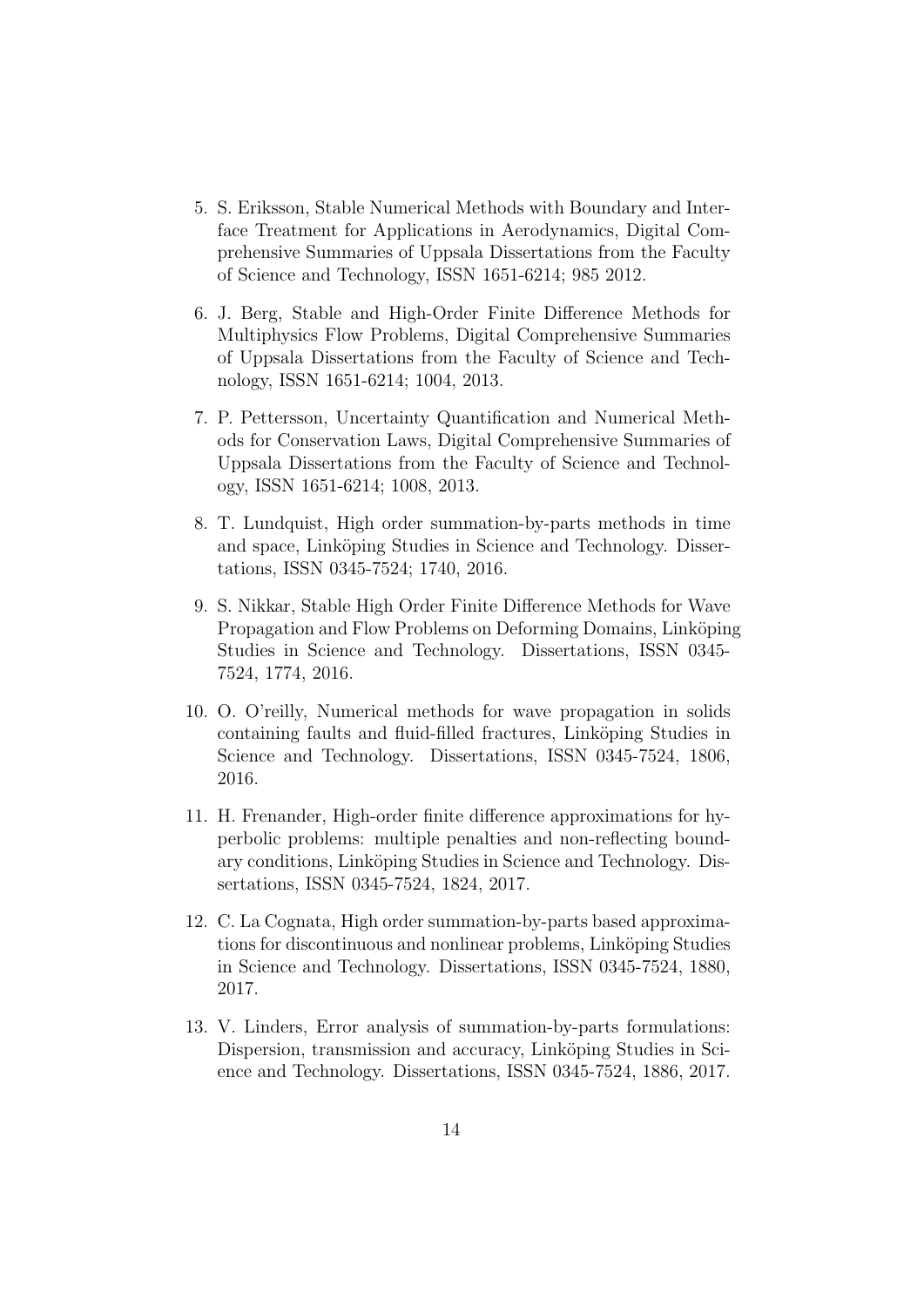- 14. M. Wahlsten, Uncertainty quantification for wave propagation and flow problems with random data, Linköping Studies in Science and Technology. Dissertations, ISSN 0345-7524, 1921, 2018.
- 15. F. Ghasemi, Stability, dual consistency and conservation of summationby-parts formulations for multiphysics problems, Linköping Studies in Science and Technology. Dissertations, ISSN 0345-7524, 1988, 2019.
- 16. A. A. Ruggiu, Eigenvalue analysis and convergence acceleration techniques for summation-by-parts approximations Linköping Studies in Science and Technology. Dissertations, ISSN 0345-7524, 2002, 2019.

#### Main advisor for the following Masters thesis

- 1. A. Bengtsson & E. Ziakouli, The Influence of Open Boundary Conditions and Difference Operators on the Time-integration of the Burgers Equation, FFA TN 1988-57, Stockholm 1988.
- 2. N. Nordin, The Fringe Region Technique Used in the Direct Numerical Simulation of the Incompressible Navier-Stokes Equations, FFA TN 1995-04, Stockholm 1995.
- 3. F. Jansson, Boundary Conditions for the Compressible Navier-Stokes Equations at a Subsonic Outflow Boundary, FFA TN 1995- 05, Stockholm 1995.
- 4. N. Lindberg, (jointly with Gunilla Efraimsson, FFA) Numerical Investigation of Extrapolation Boundary Conditions for the Euler Equations, FFA TN 1998-03, Stockholm 1998.
- 5. I. Karlsson, Boundary Conditions in the  $\kappa-\omega$  and  $\kappa-\epsilon$  Turbulence Models, FFA TN 1998-49, Stockholm 1998.
- 6. E. Petrini, (jointly with Gunilla Efraimsson, FFA) A Numerical Study of the Introduction and Propagation of a 2-D Vortex, FFA TN 1998-66, Stockholm 1998.
- 7. Rickard Lindkvist, Boundary Conditions for the Euler Equations, FFA TN 1999-31, Stockholm 1999.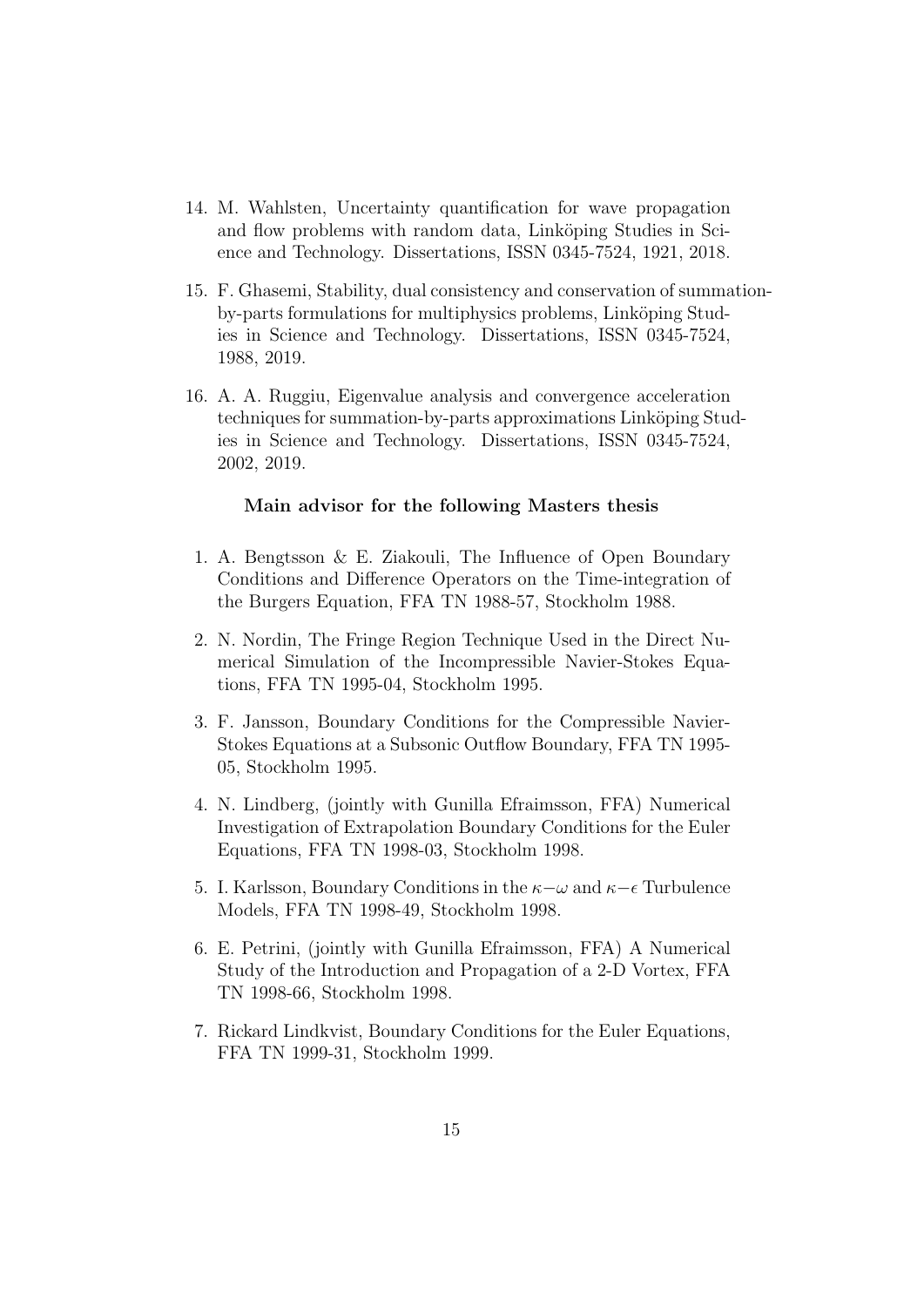- 8. Martin Björck, Finite Volume Approximations and Strict Stability for Hyperbolic Problems, FFA TN 2000-35, Stockholm 2000.
- 9. Björn Bretz, (jointly with Karl Forsberg, FFA) High Order Finite Difference Approximations of Hyperbolic Problems, FFA TN 2000-09, Stockholm 2000.
- 10. J. Persson, Discrete Approximations of Electromagnetic Problems, Scientific Report FOI-R–0119-SE, Stockholm 2001.
- 11. R. Gustafsson, High Order Finite Difference Approximations of Electromagnetic Wave Propagation Close to Material Discontinuities, Scientific Report FOI-R–0120-SE, Stockholm 2001.
- 12. C. Adamsson, (jointly with Karl Forsberg, FFA), Finite Volume Methods, Unstructured Meshes and Strict Stability, Scientific Report FOI-R–0121-SE, Stockholm 2001.
- 13. O. Fogelklou, Investigation of Time and Frequency Domain Based Methods for Radar Cross Section Calculations, Scientific Report FOI-R–0149-SE, Stockholm 2001.
- 14. A. Carlsson, Conservative Difference Formulations, Energy Estimates and Artificial Dissipation, Scientific Report FOI-R–0509- SE, Stockholm 2002.
- 15. S. Eriksson, (jointly with Magnus Svärd, Stanford University), Simulation of Ground Effects on Wake Vortices at Runways, Report ISSN: 1401-5757, UPTEC F07062, May 2007.
- 16. J. Lundberg, (jointly with Magnus Svärd, Stanford University), A Computational Study of Wing-Vortex Interaction Using a High Order Accurate Finite Difference Method, Report ISSN: 1401- 5757, UPTEC F07089, May 2007.
- 17. P. Pettersson, (jointly with Gianluca Iaccarino, Stanford University), Numerical Analysis of Burgers' Equation with Uncertain Boundary Conditions Using the Stochastic Galerkin Method, UP-TEC STS08011, March 2008.
- 18. N. Forsberg, (jointly with Gunilla Efraimsson, KTH), Simulation of Acoustic Waves in a Turbofan Engine Air Intake, UPTEC F09028, March 2009.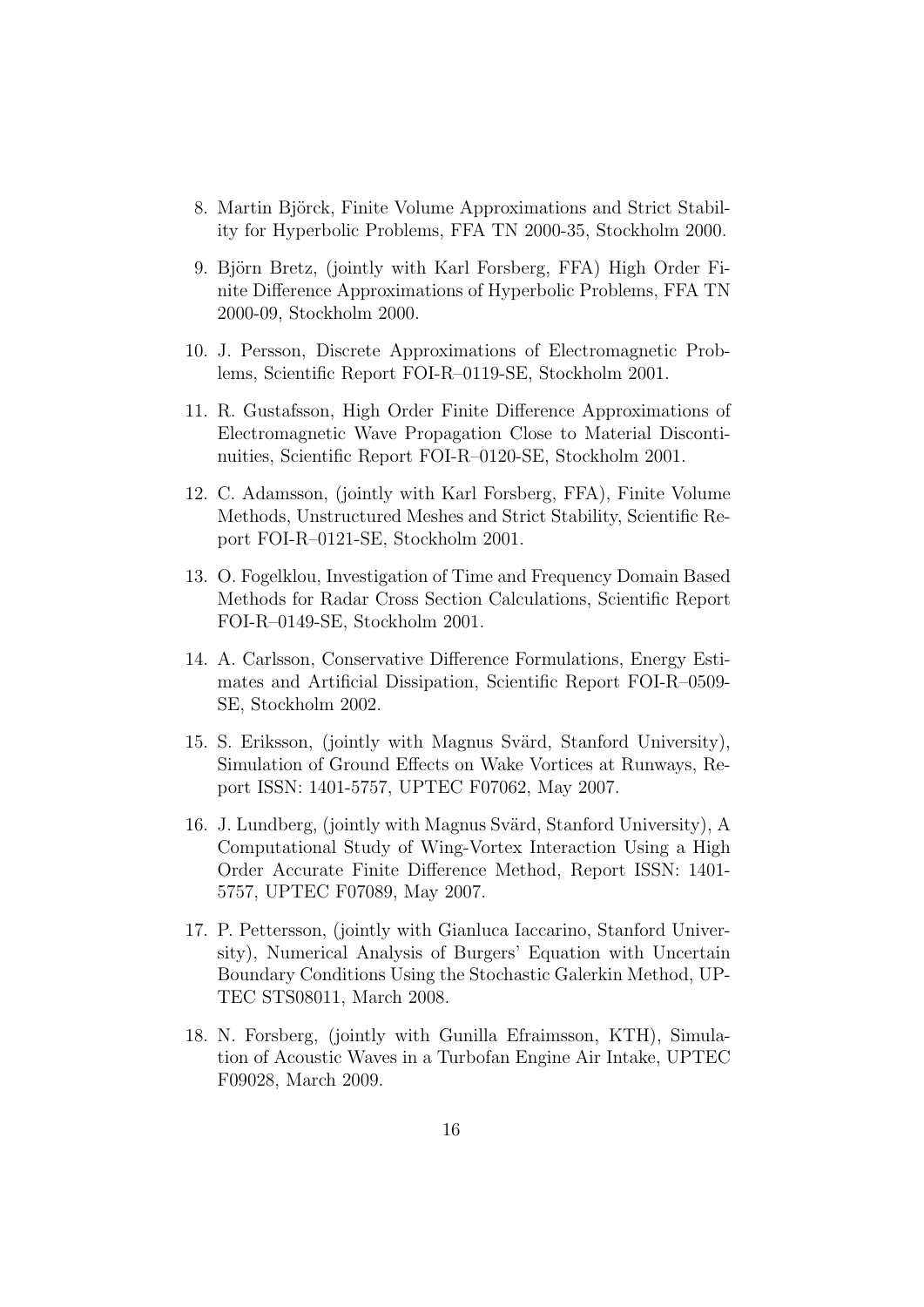- 19. B. Lönn, Energy decay in vortices, UPTEC F11031, ISSN 1401-5757, June 2011.
- 20. O. O'Reilly, (jointly with E. M. Dunham, Stanford University), Coupled Finite Difference and Finite Volume Methods for Earthquake Rupture Dynamics in Complex Geometries. UPTEC F11040, August 2011.
- 21. C-F. Arndt, Energy estimates and variance estimation for hyperbolic stochastic partial differential equations, LiTH-MAT-EX– 2011/18–SE, September 2011.
- 22. T. Lundquist, Stability of SBP schemes on overlapping domains, LiTH-MAT-EX–2011/17–SE, September 2011.
- 23. D. M. Changfoot, (Jointly with A. Malan, University of Cape Town) Towards a Hybrid CFD Platform for Investigating Aircraft Trailing Vortices, University of Cape Town, November 2017. (https://open.uct.ac.za/handle/11427/26905?show=full)
- 24. A. Göransson, Stability and accuracy of difference methods using asynchronous processors, LiTH-MAT-EX–2018/03–SE, February 2018.
- 25. M. Olsson, Vortex Formation in Free Space, LiTH-MAT-EX– 2018/12–SE, December 2018.
- 26. M.P. Nchupang, (Jointly with A. Malan, University of Cape Town) Stable and high order accurate finite difference method for the incompressible laminar boundary layer equations, University of Cape Town, January 2020.

#### h index

(Google Scholar: 38, Scopus: 33, Web of Science: 27)

## 5 most cited publications

1. M. H. Carpenter, J. Nordström  $& D.$  Gottlieb, A Stable and Conservative Interface Treatment of Arbitrary Spatial Accuracy, Journal of Computational Physics, Vol. 148 No. 2, pp. 341-365, 1999. Number of citations: (451, 355, 248)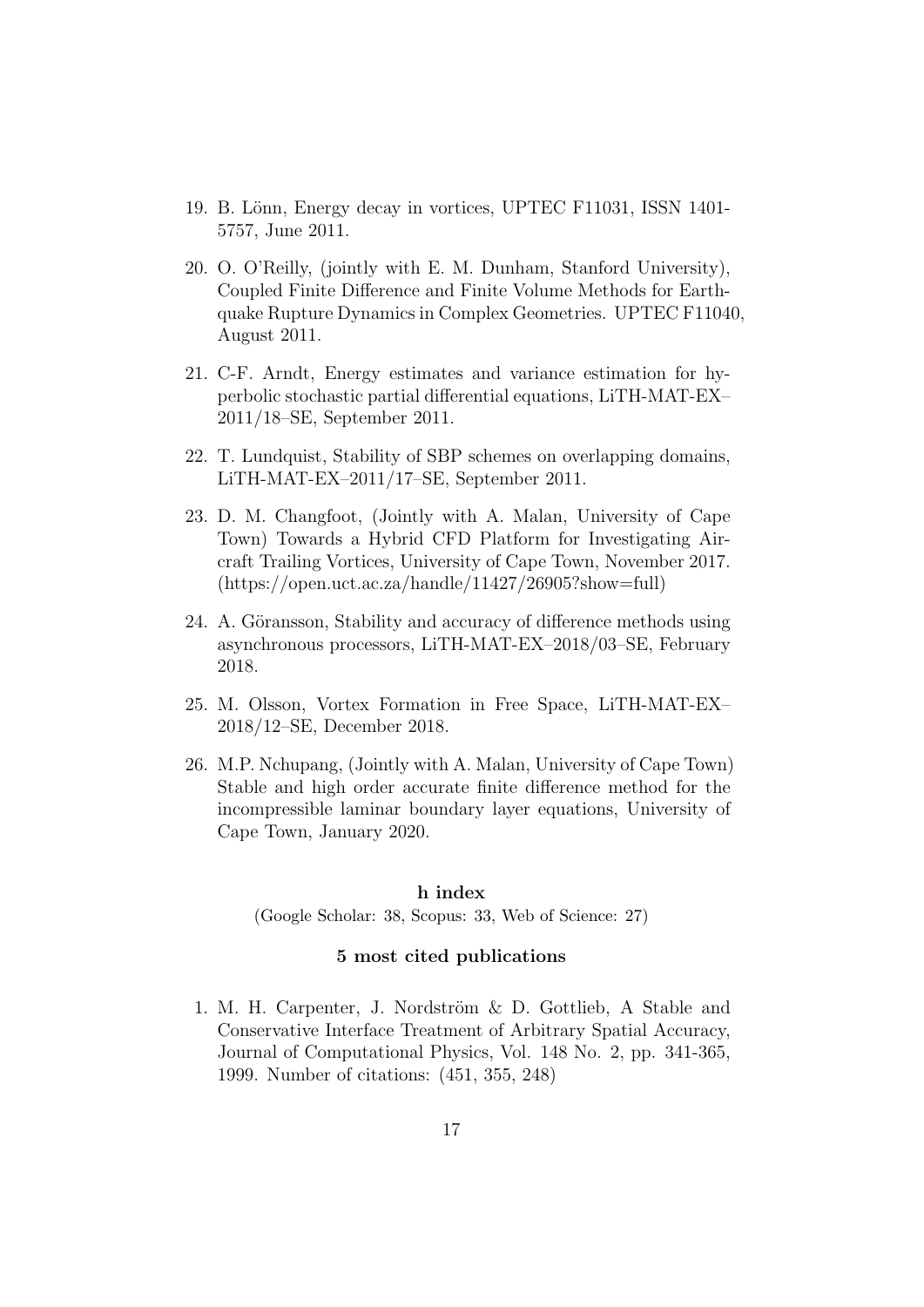- 2. K. Mattson  $&$  J. Nordström, Summation by parts operators for finite difference approximations of second derivatives, Journal of Computational Physics, Vol. 199, pp. 503-540, 2004. Number of citations: (339, 256, 185)
- 3. M. Svärd  $\&$  J. Nordström, Review of Summation-By-Parts Schemes for Initial-Boundary-Value Problems, Journal of Computational Physics, Volume 268, pp. 17-38, 2014. Number of citations: (297, 233, 164)
- 4. M. Svärd, M. H. Carpenter  $& J.$  Nordström, A Stable High-Order Finite Difference Scheme for the Compressible Navier-Stokes Equations, far-field boundary conditions, Journal of Computational Physics, Volume 225, Issue 1, Pages 1020-1038, 2007. Number of citations: (208, 170, 109)
- 5. M. Svärd  $&$  J. Nordström, On the Order of Accuracy for Difference Approximations of Initial-Boundary Value Problems, Journal of Computational Physics, Vol. 218, pp. 333-352, 2006. Number of citations: (199, 139, 116)

#### Articles

- 1. J. Nordström, The Influence of Open Boundary Conditions on the Convergence to Steady State of the Navier-Stokes Equation, Journal of Computational Physics Vol. 85, No. 1, pp. 210-244, 1989.
- 2. J. Nordström, Extrapolation Procedures for the Navier-Stokes Equations, AIAA-journal Vol. 30, No. 6, pp. 1654-1656, 1992.
- 3. J. Nordström, The Use of Characteristic Boundary Conditions for the Navier-Stokes Equations, Computers & Fluids, Vol. 24, No.5, pp. 609-623, 1995.
- 4. J. Nordström, Accurate Solutions of the Navier-Stokes Equations Despite Unknown Outflow Boundary Data, Journal of Computational Physics Vol. 120, pp. 184-205, 1995.
- 5. J. Nordström, On Extrapolation Procedures at Artificial Outflow Boundaries for the Time-Dependent Navier-Stokes Equations, Applied Numerical Mathematics, Vol. 23, pp. 457-468, 1997.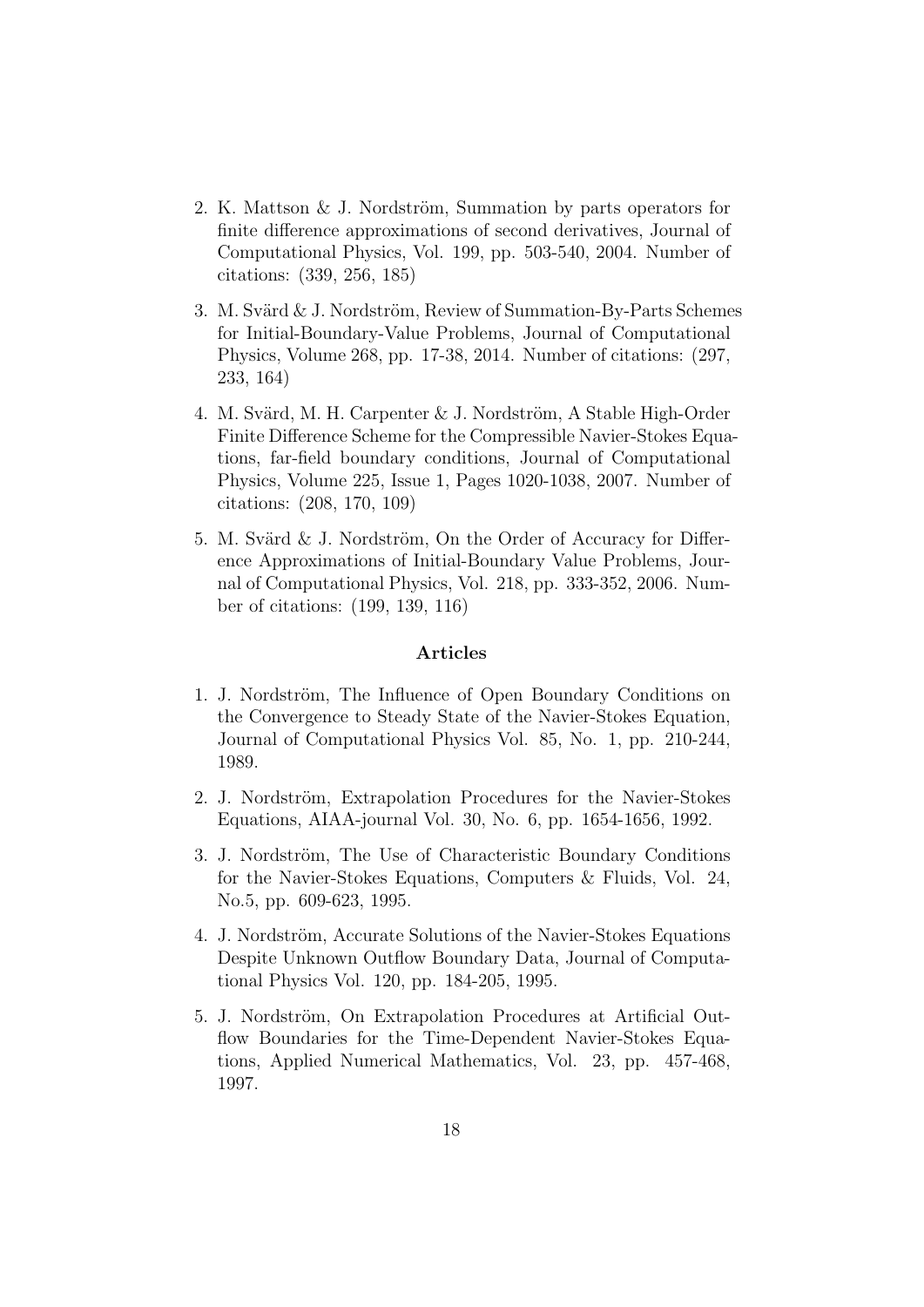- 6. J. Nordström, N. Nordin & D. Henningson, The Fringe Region Technique and the Fourier-method Used in the Direct Numerical Simulation of Spatially Evolving Viscous Flows, SIAM Journal of Scientific Computing, Vol. 20, No. 4, pp.1365-1393, 1999.
- 7. J. Nordström, On Flux-extrapolation at Supersonic Outflow Boundaries, Applied Numerical Mathematics, Vol. 30, Issue 4, pp. 447- 457, 1999.
- 8. M. H. Carpenter, J. Nordström & D. Gottlieb, A Stable and Conservative Interface Treatment of Arbitrary Spatial Accuracy, Journal of Computational Physics, Vol 148 No. 2, pp. 341-365, 1999.
- 9. J. Nordström  $&$  M. H. Carpenter, Boundary and Interface Conditions for High Order Finite Difference Methods Applied to the Euler and Navier Stokes Equations, Journal of Computational Physics, Vol 148 No. 2, pp. 621-645, 1999.
- 10. S. Tsynkov, S. Abarbanel, J. Nordström, V. Ryaben'kii & V. Vatsa, Global Artificial Boundary Conditions for Computation of External Flow Problems with Jets, AIAA Journal, vol. 38, no. 11, Nov. 2000, pp. 2014-2022.
- 11. G. Kreiss, G. Efraimsson  $\&$  J. Nordström, Elimination of First Order Errors in Shock Calculations, SIAM Journal of Numerical Analysis, Vol. 38, No. 6, pp. 1986-1998, 2001.
- 12. J. Nordström & Martin Björck, Finite Volume Approximations and Strict Stability for Hyperbolic Problems, Applied Numerical Mathematics, Volume 38, Issue 3, pp. 237-255, 2001.
- 13. J. Nordström & M. H. Carpenter, High Order Finite Difference Methods, Multidimensional Linear Problems and Curvilinear Coordintes, Journal of Computational Physics, Vol 173, pp. 149-174, 2001.
- 14. T Hagstrom  $& J.$  Nordström, Analysis of Extrapolation Boundary Conditions for the Linearized Euler Equations, Applied Numerical Mathematics, Volume 44, pp. 95-108, 2003.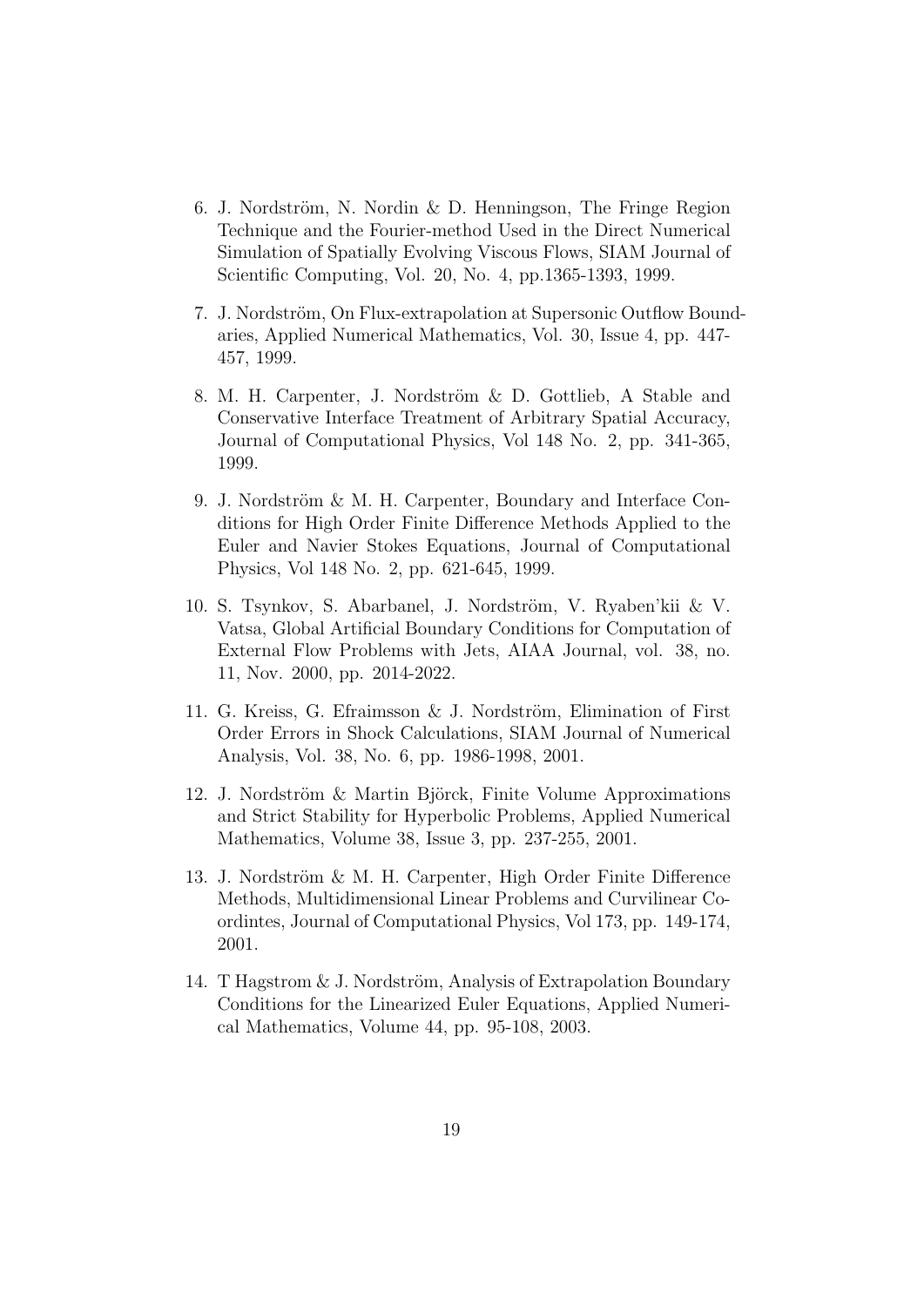- 15. J. Nordström & R. Gustafsson, High Order Finite Difference Approximations of Electromagnetic Wave Propagation Close to Material Discontinuities, Journal of Scientific Computing, Vol 18, No 2, 2003.
- 16. J. Nordström, K. Forsberg, C. Adamsson & P. Eliasson, Finite Volume Methods, Unstructured Meshes and Strict Stability, Applied Numerical Mathematics, Volume 48, pp. 453-473, 2003.
- 17. K. Mattsson M. Svärd and J. Nordström, Stable and Accurate Artificial Dissipation, Journal of Scientific Computing, Volume 21, No. 1, pp. 57-79, 2004.
- 18. M. Svärd and J. Nordström, Stability of Finite Volume Approximations for the Laplacian Operator on Quadrilateral and Triangular Grids, Applied Numerical Mathematics, Volume 51, pp. 101-124, 2004.
- 19. K. Mattson  $&$  J. Nordström, Summation by parts operators for finite difference approximations of second derivatives, Journal of Computational Physics, Vol. 199, pp. 503-540, 2004.
- 20. M. Svärd, K. Mattsson & J. Nordström, Steady State Computations Using Summation-By-Parts Operators, Journal of Scientific Computing, Volume 24, No. 1, pp. 79-95, 2005.
- 21. J. Nordström  $&$  J. Gong, A Stable and Efficient Hybrid Method for Aeroacoustic Sound Generation and Propagation, Comptes Rendus Mecanique 333, pp. 713-718, 2005.
- 22. J. Nordström & M. Svärd, Well Posed Boundary Conditions for the Navier-Stokes Equation, SIAM Journal on Numerical Analysis, Vol. 43, No. 3, pp. 1231-1255, 2005.
- 23. J. Nordström  $&$  J. Gong, A Stable Hybrid Method for Hyperbolic Problems, Journal of Computational Physics, Vol. 212, pp. 436- 453, 2006.
- 24. M. Svärd, J. Gong & J. Nordström, Stable Artificial Dissipation Operators for Finite Volume Schemes on Unstructured Grids, Applied Numerical Mathematics, Volume 56, pp. 1481-1490, 2006.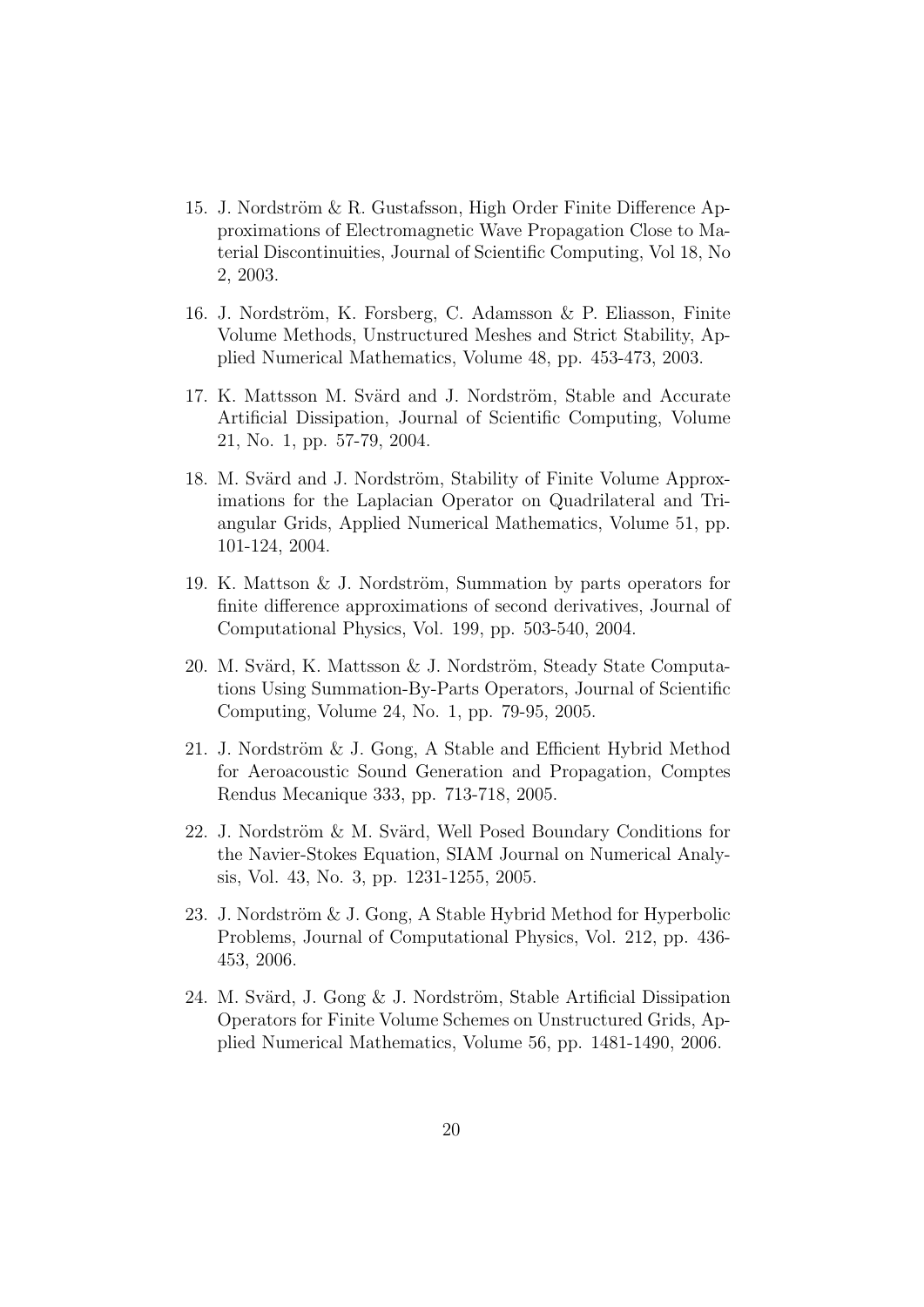- 25. M. Svärd  $\&$  J. Nordström, On the Order of Accuracy for Difference Approximations of Initial-Boundary Value Problems, Journal of Computational Physics, Vol. 218, pp. 333-352, 2006.
- 26. K. Mattson  $&$  J. Nordström, High Order Finite Difference Methods for Wave Propagation in Discontinuous Media, Journal of Computational Physics, Vol. 220, pp. 249-269, 2006.
- 27. J. Nordström, Conservative Finite Difference Formulations, Variable Coefficients, Energy Estimates and Artificial Dissipation, Journal of Scientific Computing, Vol. 29, pp. 375-404, 2006.
- 28. K. Mattson, M. Svärd, M. H. Carpenter  $& J.$  Nordström, Highly Accurate Computations for Unsteady Aerodynamics, Computers & Fluids, Volume 36, Issue 3, Pages 636-649, 2007.
- 29. J. Nordström, K. Mattsson & Charles Swanson, Boundary Conditions for a Divergence Free Velocity-Pressure Formulation of the Navier-Stokes Equations, Journal of Computational Physics, Volume 225, Issue 1, Pages 874-8901, 2007.
- 30. M. Svärd, M. H. Carpenter & J. Nordström, A Stable High-Order Finite Difference Scheme for the Compressible Navier-Stokes Equations, far-field boundary conditions, Journal of Computational Physics, Volume 225, Issue 1, Pages 1020-1038, 2007.
- 31. J. Nordström, Error Bounded Schemes for Time-dependent Hyperbolic Problems, SIAM Journal of Scientific Computing, Volume 30, Pages 46-59, 2007.
- 32. J. Gong  $&$  J. Nordström, A Stable and Efficient Hybrid Scheme for Viscous Problems in Complex Geometries, Journal of Computational Physics, Volume 226, Pages 1291-1309, 2007.
- 33. M. Svärd, J. Gong  $&$  J. Nordström, An Accuracy Evaluation of Unstructured Node-Centered Finite Volume Methods, Applied Numerical Mathematics, Vol 58, pp 1142-1158, 2008.
- 34. M. Svärd  $\&$  J. Nordström, A Stable High-Order Finite Difference Scheme for the Compressible Navier-Stokes Equations: Wall Boundary Conditions, Journal of Computational Physics, Vol. 227, pp. 4805-4824, 2008.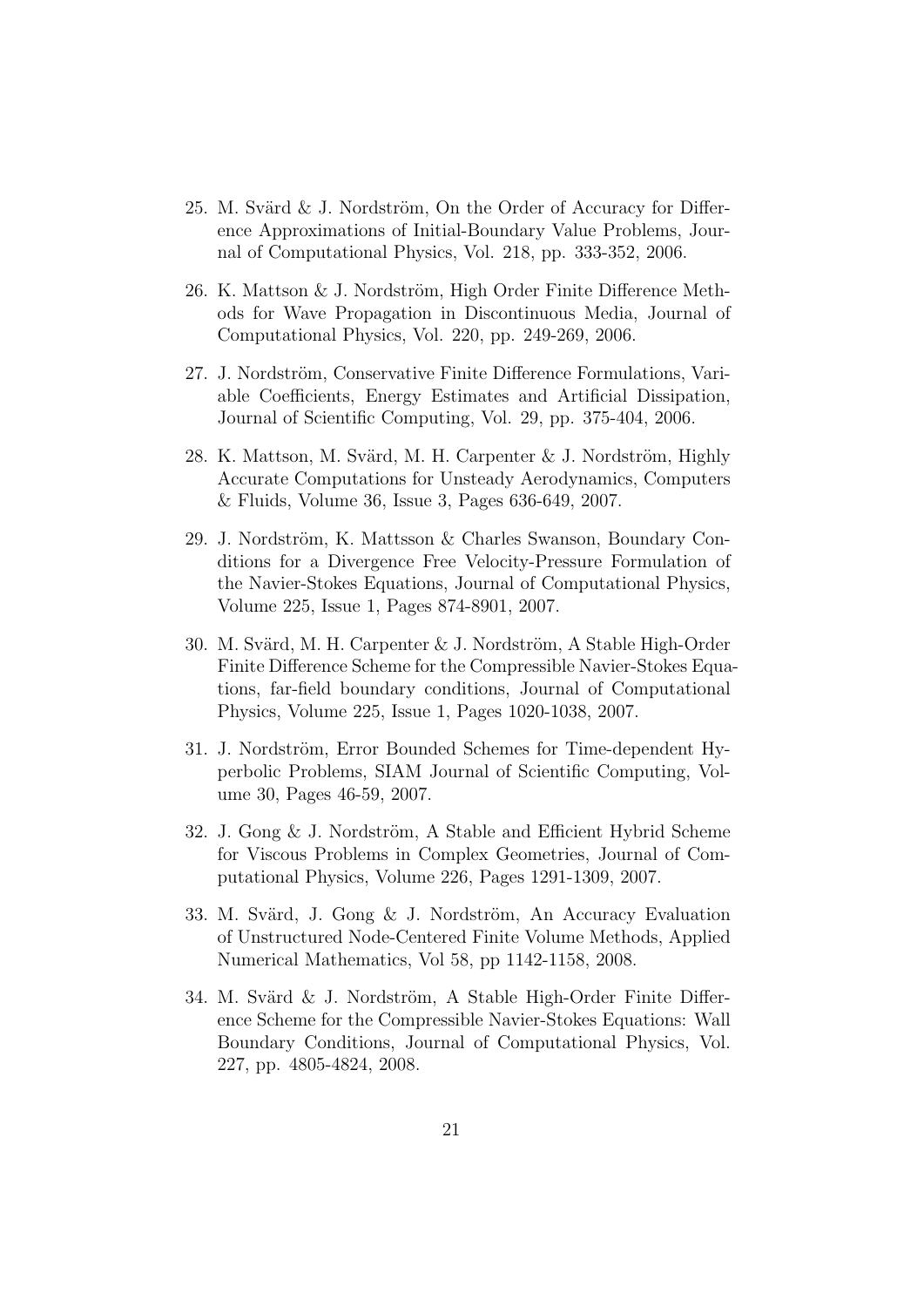- 35. M. Berggren, S.E. Ekström and J. Nordström, A discontinuous Galerkin extension of the vertex-centered edge-based finite volume method, Communications in Computational Physics (CiCP), Vol. 5, pp 456-468, 2009.
- 36. J. Nordström, S. Eriksson, C. Law & J. Gong, Shock and Vortex Calculations Using a Very High Order Accurate Euler and Navier-Stokes Solver, International Journal of Mechanics and MEMS (JMM), Volume 1, No. 1, 2009.
- 37. J. Nordström, F. Ham, M Shoeybi, E. van der Weide, M. Svärd, K. Mattsson, G. Iaccarino & J. Gong, A Hybrid Method for Unsteady Inviscid Fluid Flow, Computers & Fluids, Vol. 38, pp. 875-882, 2009.
- 38. I. M. A. Gledhill, K. Forsberg, P. Eliasson, J. Baloyi & J. Nordström, Investigation of acceleration effects on missile aerodynamics using Computational Fluid Dynamics, Aerospace Science & Technology, Volume 13, Issues 4-5, pp. 197-203, June-July 2009.
- 39. S. Eriksson  $& J.$  Nordström, Analysis of the Order of Accuracy for Node-centered Finite Volume Schemes, Applied Numerical Mathematics Volume 59, Issue 10, pp. 2659-2676, October 2009.
- 40. P. Pettersson, G. Iaccarino  $& J.$  Nordström, Numerical analysis of the Burger's equation in the presence of uncertainty, Journal of Computational Physics, Vol. 228, pp. 8394-8412, 2009.
- 41. J. Nordström, J. Gong, E. van der Weide and M. Svärd, A Stable and Conservative High Order Multi-block Method for the Compressible Navier-Stokes Equations, Journal of Computational Physics, Vol. 228, pp. 9020-9035, 2009.
- 42. Q. Abbas and J. Nordström, Weak Versus Strong No-slip Boundary Conditions for the Navier-Stokes Equation, Engineering Applications of Computational Fluid Mechanics, Vol. 4, No. 1, pp. 29-38, 2010.
- 43. P. Pettersson, J. Nordström & G. Iaccarino, Boundary Procedures for the Time-dependent Burgers' Equation under Uncertainty, Acta Mathematica Scientia, 30B(2):539-550, 2010.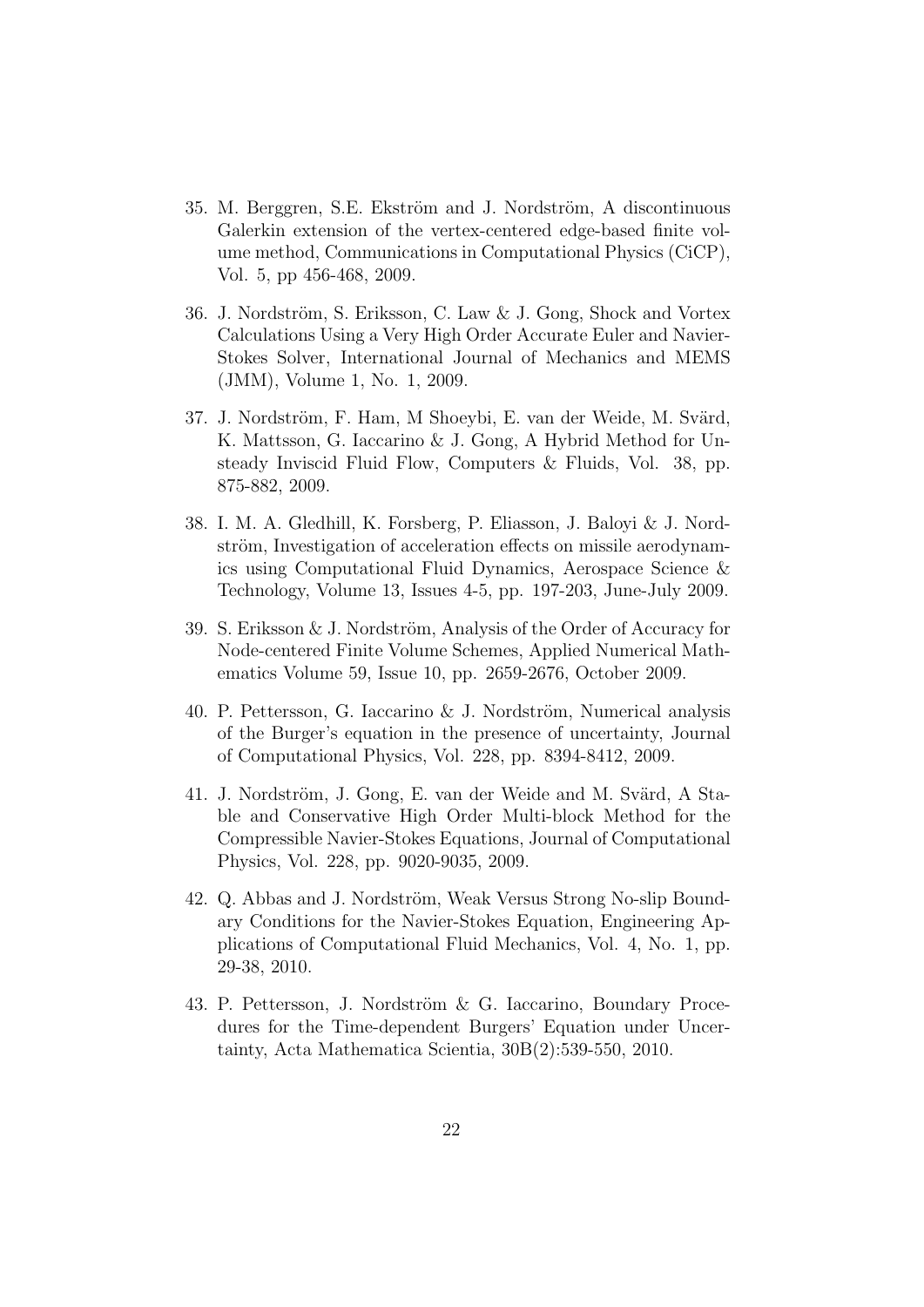- 44. M. H. Carpenter, J. Nordström & D. Gottlieb, Revisiting and Extending Interface Penalties for Multi-Domain Summation-By-Parts Operators, Journal of Scientific Computing, Vol. 45, pp. 118-150, 2010.
- 45. J. Nordström and S. Eriksson, Fluid Structure Interaction Problems: the Necessity of a Well Posed, Stable and Accurate Formulation, Communications in Computational Physics (CiCP), Vol. 8, pp. 1111-1138, 2010.
- 46. M. Svärd, J. Lundberg  $&$  J. Nordström, A Computational Study of Wing-Vortex Interaction Using High Order Finite Difference Methods, Computers & Fluids, Vol. 39, pp. 1267-1274, 2010.
- 47. J. Lindström  $&$  J. Nordström, A Stable and High Order Accurate Conjugate Heat Transfer Problem, Journal of Computational Physics, Vol. 229, pp. 5440-5456, 2010.
- 48. S. Eriksson, Q. Abbas and J. Nordström, A stable and conservative method of locally adapting the design order of finite difference schemes. Journal of Computational Physics 230, pp. 42164231, 2011.
- 49. J. Berg  $&$  J. Nordström, Stable Robin Solid Wall Boundary Conditions for the Navier-Stokes Equations. Journal of Computational Physics 230, pp. 7519-7532, 2011.
- 50. J. Gong  $\&$  J. Nordström, Interface Procedures for Finite Difference Approximations of the Advection-diffusion Equation, Journal of Computational and Applied Mathematics. Vol. 236, Issue 5, pp. 601-996, 2011.
- 51. J. E. Kozdon, E. M. Dunham & J. Nordström, Interaction of Waves with Frictional Interfaces Using Summation-By-Parts Difference Operators: Weak Enforcement of Nonlinear Boundary Conditions, Journal of Scientific Computing, Volume 50, No 2, Pages 341-367, 2012.
- 52. J. Nordström, S. Eriksson and P. Eliasson, Weak and Strong Wall Boundary Procedures and Convergence to Steady-State of the Navier-Stokes Equations, Journal of Computational Physics, Vol 231, pp. 4867-4884, 2012.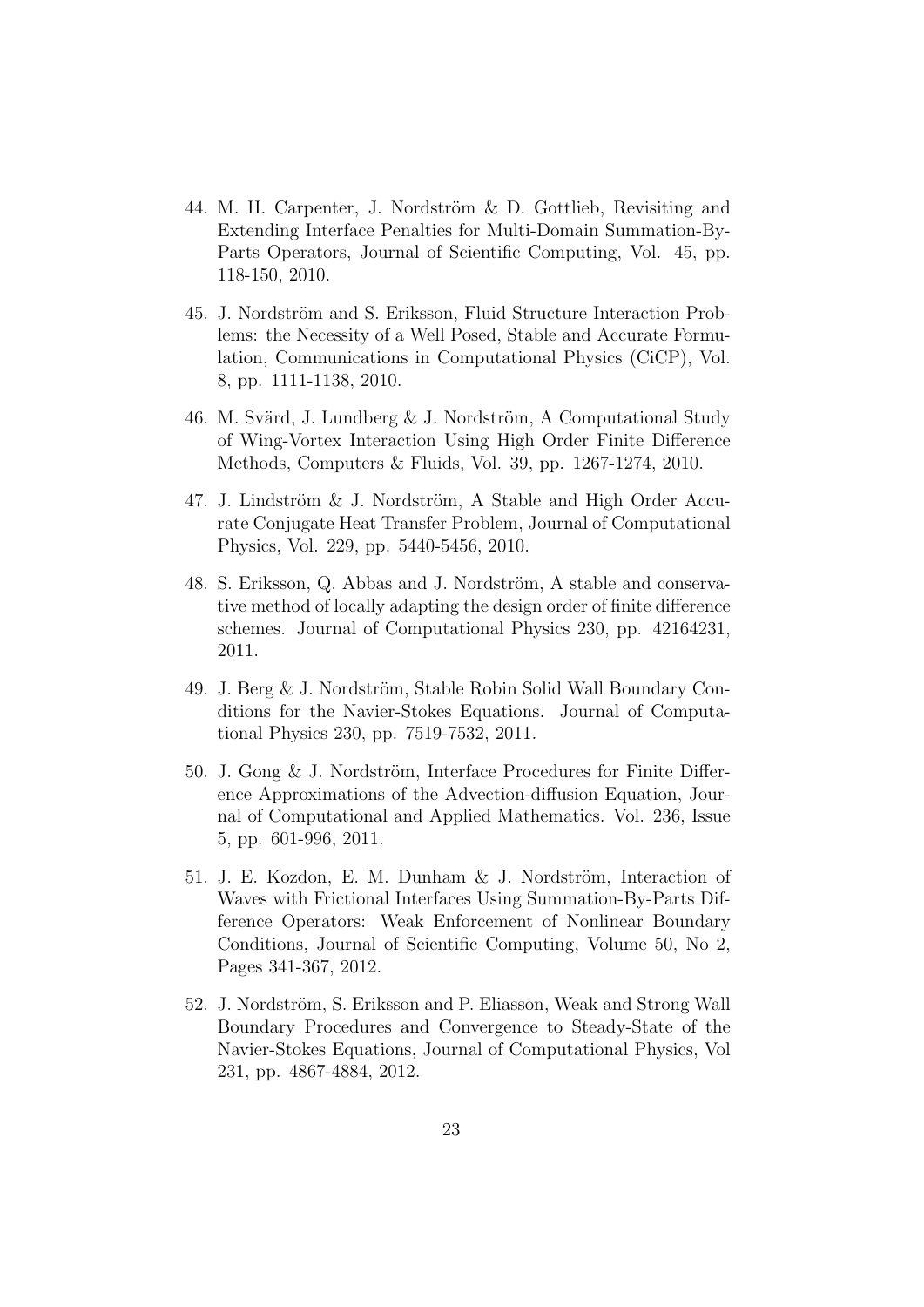- 53. J. Berg  $&$  J. Nordström, Superconvergent Functional Output for Time-Dependent Problems using Finite Differences on Summation-By-Parts Form, Journal of Computational Physics, Vol 231, pp. 6846-6860, 2012.
- 54. J. Berg  $&$  J. Nordström, Spectral analysis of the continuous and discretized heat and advection equation on single and multiple domains, Applied Numerical Mathematics, Vol 62, pp. 1620-1638, 2012.
- 55. J. Nordström & B. Lönn, Energy Decay of Vortices in Viscous Fluids: an Applied Mathematics View, Journal of Fluid Mechanics, 709, pp. 593609, 2012.
- 56. J. E. Kozdon, E. M. Dunham & J. Nordström, Simulation of Dynamic Earthquake Ruptures in Complex Geometries Using High-Order Finite Difference Methods, Journal of Scientific Computing, Volume 55, No 1, pp. 92-124, 2013.
- 57. T. Fisher, M.H. Carpenter, J. Nordström, N. K. Yamaleev & C. Swanson, Discretely Conservative Finite-Difference Formulations for Nonlinear Conservation Laws in Split Form: Theory and Boundary Conditions, Journal of Computational Physics, Vol 234, pp. 353-375, 2013.
- 58. J. Nordström  $\&$  J. Berg, Conjugate Heat Transfer for the Unsteady Compressible Navier-Stokes Equations Using a Multi-block Coupling, Computers & Fluids, Vol 72, pp. 20-29, 2013.
- 59. J. Berg & J. Nordström, On the impact of boundary conditions on dual consistent finite difference discretizations, Journal of Computational Physics, Vol 236, pp. 41-55, 2013.
- 60. P. Pettersson, A. Doostan  $\&$  J. Nordström, On Stability and Monotonicity Requirements of Finite Difference Approximations of Stochastic Conservation Laws with Random Viscosity, Computer Methods in Applied Mechanics and Engineering, Vol 258, pp. 134-151, 2013.
- 61. J. Nordström  $&$  Tomas Lundquist, Summation-By-Parts in Time, Journal of Computational Physics Vol 251, pp. 487-499, 2013.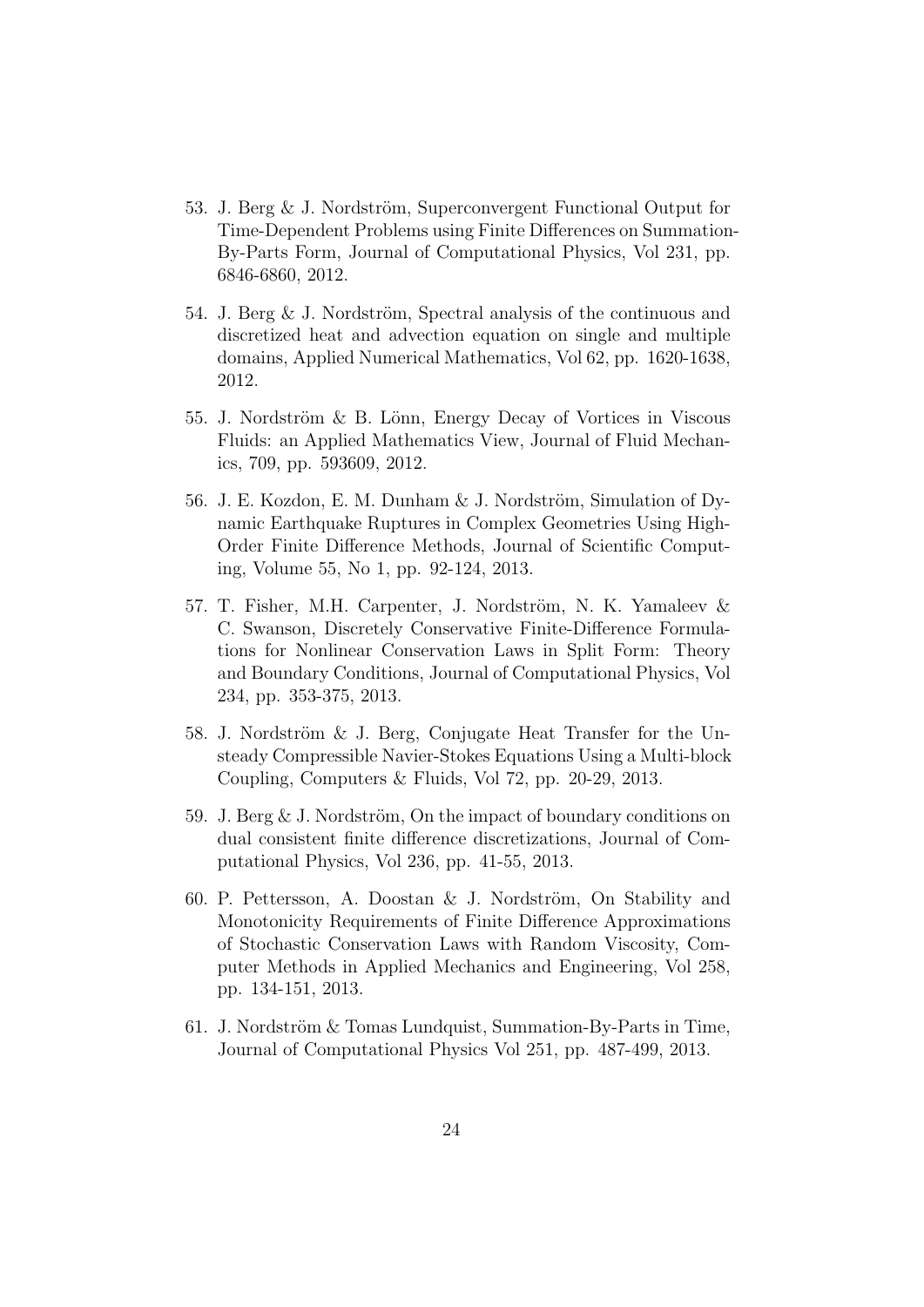- 62. D. Amsallem  $&$  J. Nordström, High-order accurate difference schemes for the Hodgkin-Huxley equations, Journal of Computational Physics, Vol. 252, pp. 573-590, 2013.
- 63. P. Pettersson, G. Iaccarino & J. Nordström, An Intrusive Hybrid Method for Discontinuous Two-Phase Flow under Uncertainty, Computers & Fluids, Volume 86, pp. 228-239, 2013.
- 64. P. Pettersson, G. Iaccarino & J. Nordström, A stochastic Galerkin method for the Euler equations with Roe variable transformation, Journal of Computational Physics, Volume 257, Part A, pp.481- 500, 2014.
- 65. J. Berg  $\&$  J. Nordström, Duality based boundary conditions and dual consistent finite difference discretizations of the Navier-Stokes and Euler equations, Journal of Computational Physics, Volume 259, 15 February, pp. 135-153, 2014.
- 66. S. Ghader  $&$  J. Nordström, Revisiting well-posed boundary conditions for the shallow water equations, Dynamics of Atmospheres and Oceans, Vol. 66, p. 1-9, June 2014.
- 67. M. Svärd  $& J.$  Nordström, Review of Summation-By-Parts Schemes for Initial-Boundary-Value Problems, Journal of Computational Physics, Volume 268, pp. 1738, 2014.
- 68. T. Lundquist  $& J.$  Nordström, The SBP-SAT Technique for Initial Value Problems, Journal of Computational Physics, Volume 270, pp. 86-104, 2014.
- 69. J. Nordström, Q. Abbas, B. A. Erickson & H. Frenander, A Flexible Boundary Procedure for Hyperbolic Problems: Multiple Penalty Terms Applied in a Domain, Communications in Computational Physics, Vol. 16, pp. 541-570, 2014.
- 70. B. A. Erickson & J. Nordström, Stable, High Order Accurate Adaptive Schemes for Long Time, Highly Intermittent Geophysics Problems, Journal of Computational and Applied Mathematics 271, pp. 328338, 2014.
- 71. O. OReilly, J. Nordström, J. E. Kozdon & E. M. Dunham, Simulation of Earthquake Rupture Dynamics in Complex Geometries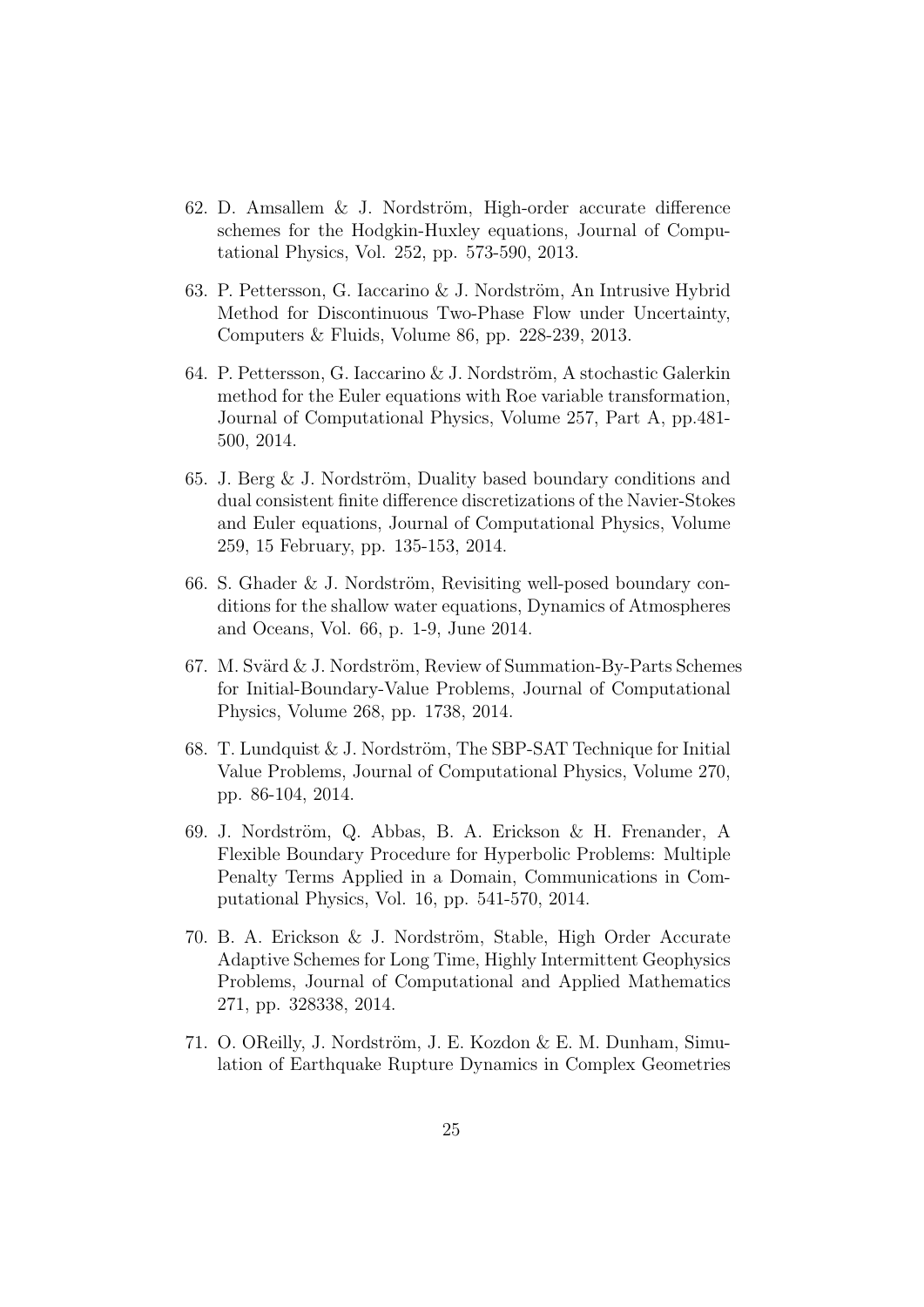Using Coupled Finite Difference and Finite Volume Methods, accepted in Communications in Computational Physics, Vol. 17, pp.337-370, 2015.

- 72. J. Nordström  $& M.$  Wahlsten, Variance reduction through robust design of boundary conditions for stochastic hyperbolic systems of equations, Journal of Computational Physics, Volume 82, pp. 1-22, 2015.
- 73. S. Nikkar & J. Nordström, Fully Discrete Energy Stable High Order Finite Difference Methods for Hyperbolic Problems in Deforming Domains. Journal of Computational Physics, Volume 291, Pages 82-98, 2015.
- 74. S. Ghader  $&$  J. Nordström, High-order compact finite difference schemes for the spherical shallow water equations, International Journal for Numerical Methods in Fluids, Volume 78, pp. 709- 738, 2015.
- 75. J. Nordström  $&$  S. Ghader, A new well-posed vorticity divergence formulation of the shallow water equations, Ocean Modelling, Volume 93, pp. 1-6, 2015.
- 76. V. Linders & J. Nordström, Uniformly Best Wavenumber Approximations by Spatial Central Difference Operators, Journal of Computational Physics, Volume 300, Pages 695-709, 2015.
- 77. C. Sorgentone, C. La Cognata  $\&$  J. Nordström, A New High Order Energy and Enstrophy Conserving Arakawa-like Jacobian Differential Operator. Journal of Computational Physics, Volume 301, Pages 167-177, 2015.
- 78. P. Pettersson, J. Nordström & A. Doostan, A Well-posed and Stable Stochastic Galerkin Formulation of the Incompressible Navier-Stokes Equations with Random Data. Journal of Computational Physics, Volume 306, Pages 92-116, 2016.
- 79. H. Frenander  $&$  J. Nordström, A Provable Stable and Accurate Davies-like Relaxation Procedure Using Multiple Penalty Terms for Lateral Boundaries in Weather Prediction. Dynamics of Atmospheres and Oceans, Volume 73, Pages 3446, March 2016.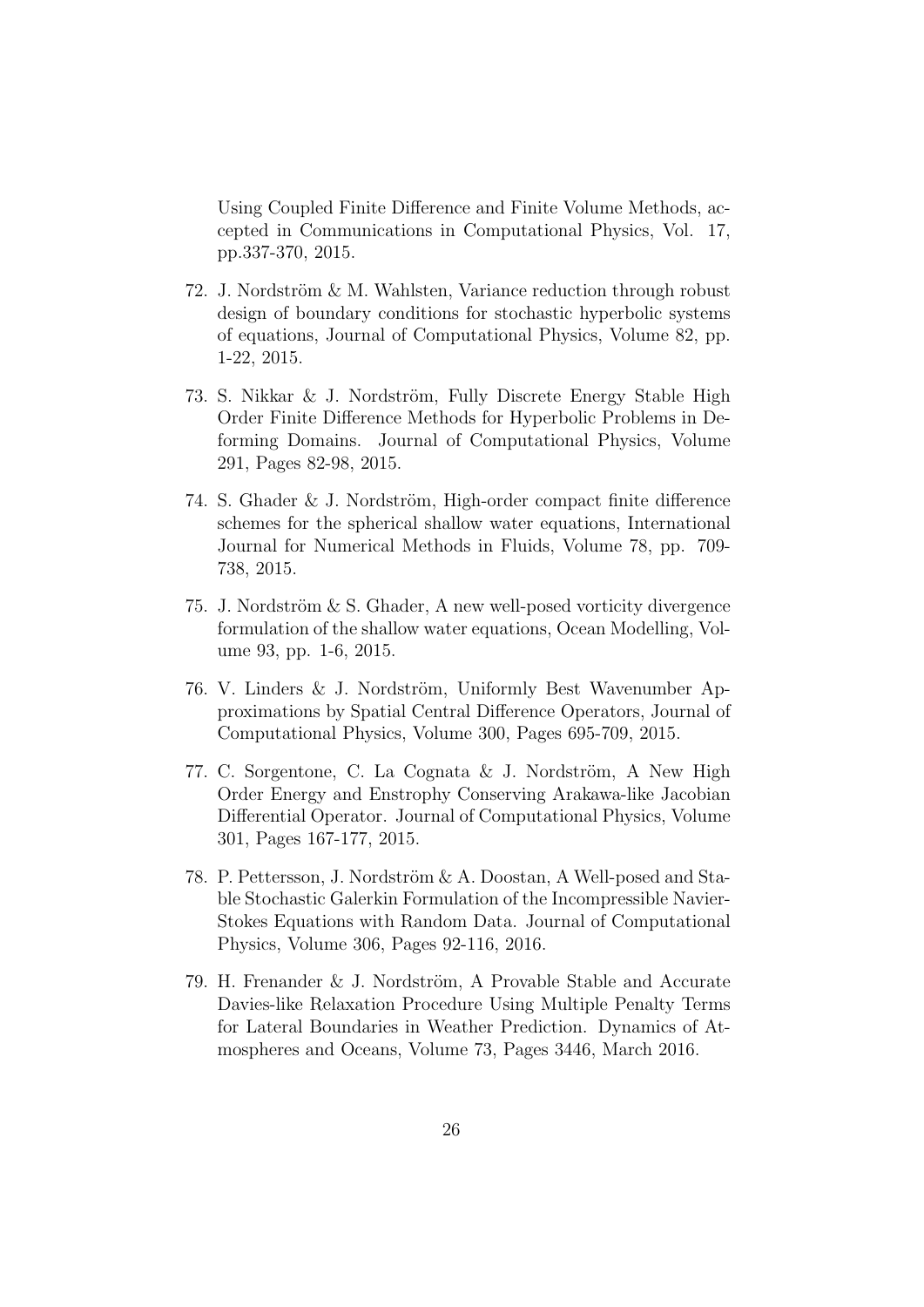- 80. J. Nordström  $& S.$  Nikkar, Hyperbolic Systems of Equations Posed on Erroneous Curved Domains, Journal of Computational Physics, Volume 308, Pages 438-442, 2016.
- 81. D. Amsallem  $&$  J. Nordström, Stable Model Reduction of Neurons by Non-Negative Discrete Empirical Interpolation, SIAM Journal of Scientific Computing, Vol. 38, No. 2, pp. B297–B326, 2016.
- 82. C. La Cognata & J. Nordström, Well-posedness, Stability and Conservation for a Discontinuous Interface Problem. BIT Numerical Mathematics, Volume 56, Issue 2, pp 681-704, 2016.
- 83. J. Nordström  $&\mathcal{T}$ . Lundquist, Summation-by-parts in Time: the Second Derivative. SIAM Journal of Scientific Computing, Vol. 38, No. 3, pp. A1561–A1586, 2016.
- 84. T. Lundquist & J. Nordström, Efficient Fully Discrete Summationby-parts Schemes for Unsteady Flow Problems. BIT Numerical Mathematics, Volume 56, No. 3, pp. 951–966, 2016.
- 85. I. Gledhill, H. Roohani, K. Forsberg, P. Eliasson, B. W. Skews, & J. Nordström, Theoretical treatment of fluid flow for accelerating bodies, Theoretical and Computational Fluid Dynamics, Vol. 30, no 5, pp. 449-467, 2016.
- 86. H. Frenander  $& J.$  Nordström, Constructing non-reflecting boundary conditions using summation-by-parts in time. Journal of Computational Physics, Volume 331, pp. 38-48, 2017.
- 87. J. Nordström, A Roadmap to Well Posed and Stable Problems in Computational Physics, Journal of Scientific Computing, Volume 71, Issue 1, pp. 365-385, 2017.
- 88. S. Nikkar & J. Nordström, A Fully Discrete, Stable and Conservative Summation-by-Parts Formulation for Deforming Interfaces, Journal of Computational Physics, Volume 339, pp. 500-524, 2017.
- 89. V. Linders, M. Kupiainen & J. Nordström, Summation-by-Parts Operators with Minimal Dispersion Error for Coarse Grid Flow Calculations, Journal of Computational Physics, Volume 340, pp. 160-176, 2017.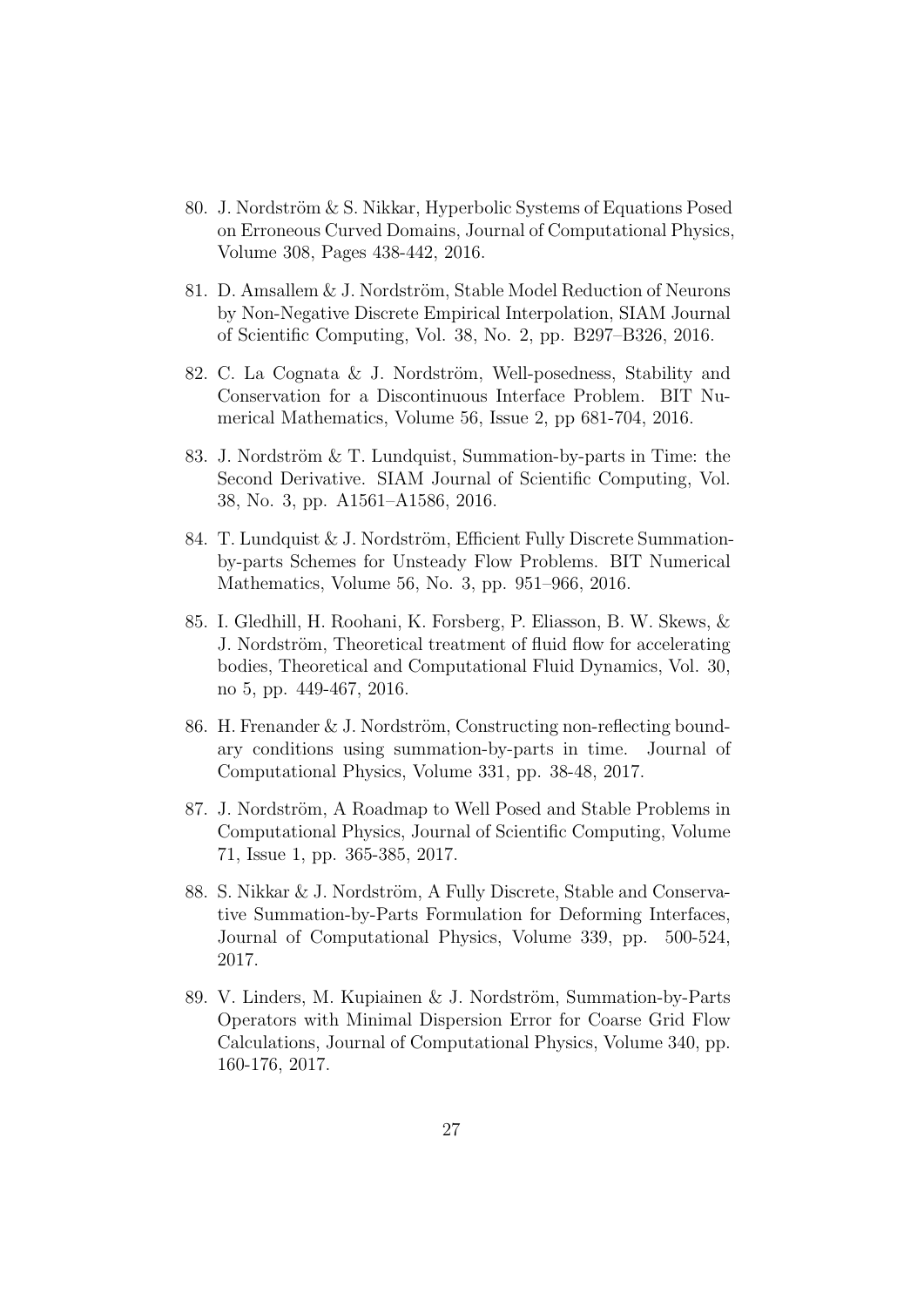- 90. Y. T. Delorme, K. Puria, J. Nordström, V. Linders, S. Dong  $\&$  S. H. Frankel, A Simple and Efficient Incompressible Navier-Stokes Solver for Unsteady Complex Geometry Flows on Truncated Domains, Computers & Fluids, Vol 150, pp. 84-94, 2017.
- 91. J. Nordström & A. Ruggiu, On Conservation and Stability Properties for Summation-By-Parts Schemes, Journal of Computational Physics, Vol 344, pp. 451-464, 2017.
- 92. J. Nordström & F. Ghasemi, On the relation between conservation and dual consistency for summation-by-parts schemes, Journal of Computational Physics, Vol 344, pp. 437-439, 2017.
- 93. D. A. Kopriva, J. Nordström & G. Gassner, Error Boundedness of Discontinuous Galerkin Spektral Element Approximations of Hyperbolic Problems, Journal of Scientific Computing, Vol 72, pp. 314-330, 2017.
- 94. O. O'reilly, T. Lundquist, E.M. Dunham & J. Nordström. Energy stable and high-order-accurate finite difference methods on staggered grids, Journal of Computational Physics, Vol 346, pp. 572-589, 2017.
- 95. S. Eriksson & J. Nordström, Exact Non-Reflecting Boundary Conditions Revisited: Well-Posedness and Stability, Foundations of Computational Mathematics, Vol 17, issue 4, pp. 957-986, 2017.
- 96. H. Frenander  $&$  J. Nordström, A stable and accurate data assimilation technique using multiple penalty terms in space and time, Dynamics of Atmospheres and Oceans, Vol 79, pp. 56-65, 2017.
- 97. O. O'reilly, E.M. Dunham  $&$  J. Nordström. Simulation of wave propagation along fluid-filled cracks using high-order summationby-parts operators and implicit-explicit time stepping, SIAM Journal of Scientific Computing, Vol 39, pp. B675-B702, 2017.
- 98. M. H. Carpenter, J. Nordström & D. Gottlieb, Corrigendum to "A stable and conservative interface treatment of arbitrary spatial accuracy" [J. Comput. Phys. 148 (1999) 341365], Journal of Computational Physics, Vol. 351, pp. 534, 2017.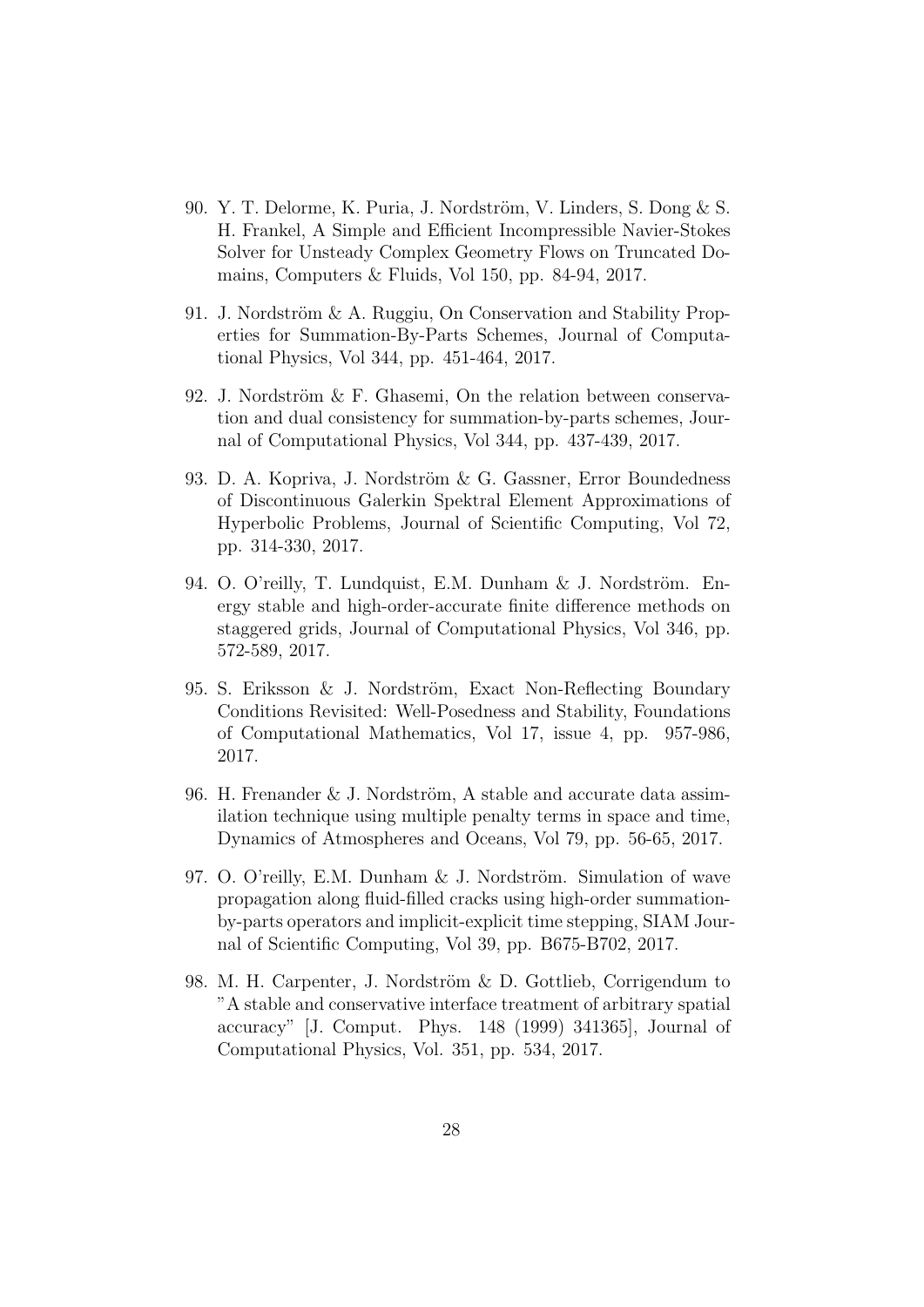- 99. K. Mattson  $&$  J. Nordström, Corrigendum to "Summation by parts operators for finite difference approximations of second derivatives" [J. Comput. Phys. 199 (2004) 503540], Journal of Computational Physics, Vol. 351, pp. 535, 2017.
- 100. F. Ghasemi  $&$  J. Nordström, Coupling Requirements for Multiphysics Problems Posed on Two Domains, SIAM Journal of Numerical Analysis, Vol 55, issue 6, pp. 2885-2904, 2017.
- 101. H. Frenander & J. Nordström, Spurious solutions for the advectiondiffusion equation using wide stencils for approximating the second derivative, Numerical Methods for Partial Differential Equations, Vol 34, issue 2, pp. 501-517, 2018.
- 102. A. Ruggiu, P. Weinerfelt & J. Nordström, A New Multigrid Formulation for High Order Finite Difference Methods on Summationby-Parts Form, Journal of Computational Physics, Vol. 359, pp. 216-238, 2018.
- 103. A. Ruggiu & J. Nordström, On pseudo-spectral time discretizations in summation-by-parts form, Journal of Computational Physics, Vol. 360, pp. 192-201, 2018.
- 104. M. Svärd  $& J.$  Nordström, Response to "Convergence of Summationby-Parts Finite Difference Methods for the Wave equation", Journal of Scientific Computing, Vol. 74, pp. 1188-1192, 2018.
- 105. T. Lundquist, A. Malan & J. Nordström, A hybrid framework for coupling arbitrary summation-by-parts schemes on general meshes, Journal of Computational Physics, Vol. 362, pp. 49-68, 2018.
- 106. J. Nordström  $&$  F. Ghasemi, Corrigendum to "On the relation between conservation and dual consistency for summation-by-parts schemes" [J. Comput. Phys. 344 (2017) 437439], Journal of Computational Physics, Vol. 360, pp. 247, 2018.
- 107. J. Nordström  $&\vee$ . Linders, Well-posed and Stable Transmission Problems, Journal of Computational Physics, Vol. 364, pp. 95- 110, 2018.
- 108. V. Linders, T. Lundquist & J. Nordström, On the Order of Accuracy of Finite Difference Operators on Diagonal Norm Based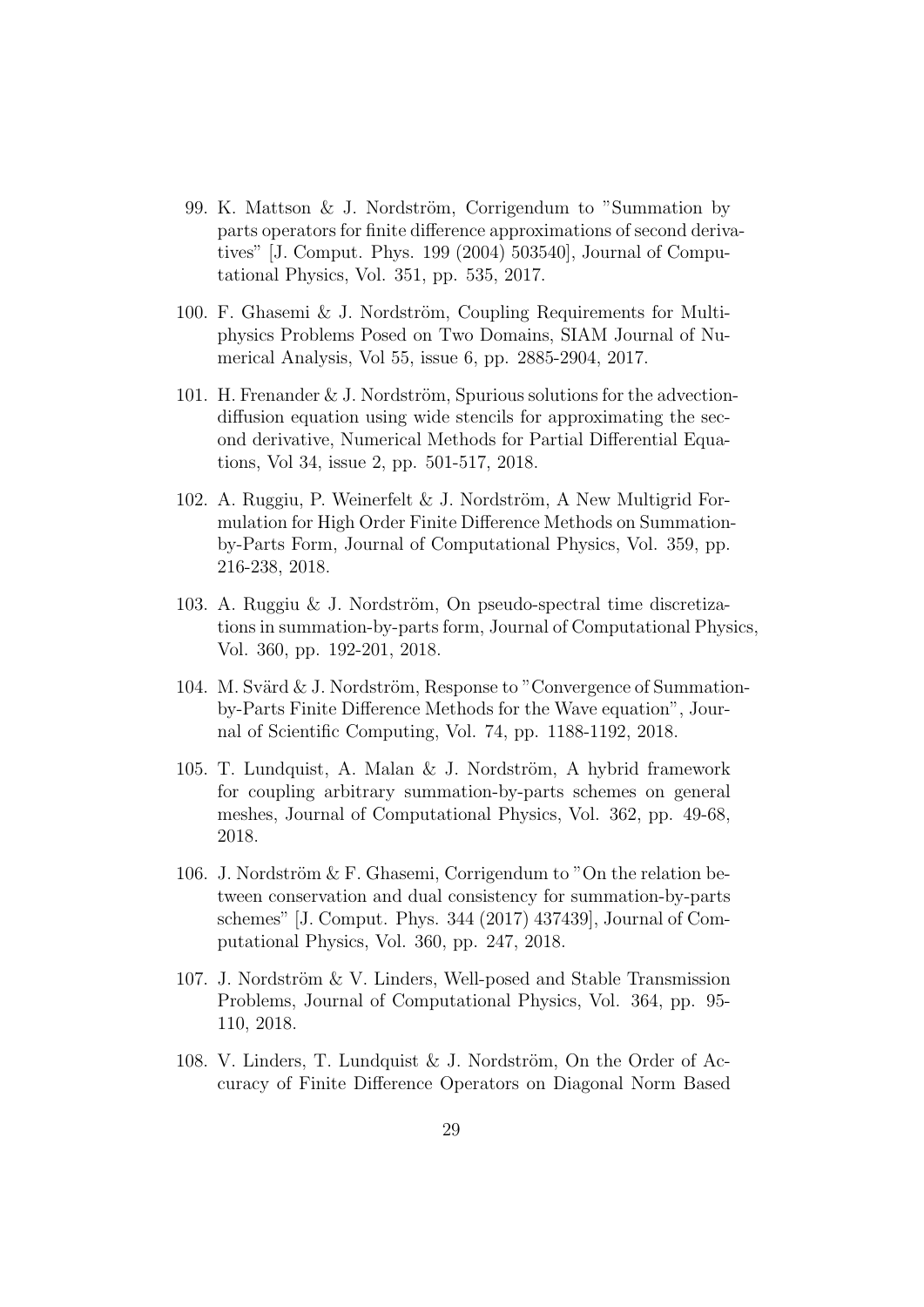Summation-by-Parts Form, SIAM Journal of Numerical Analysis, Vol. 56, No. 2, pp. 1048-1063, 2018.

- 109. S. Nikkar & J. Nordström, Summation-By-Parts Operators for Non-simply Connected Domains, SIAM Journal of Scientific Computing, Vol. 40, No. 3. pp. A 1250- A 1273, 2018.
- 110. M. Wahlsten  $&$  J. Nordström, The effect of uncertain geometries on advection-diffusion of scalar quantities, BIT Numerical Mathematics, Vol. 58, pp. 509-529, 2018.
- 111. M. Wahlsten & J. Nordström, Robust Boundary Conditions for Stochastic Incompletely Parabolic Systems of Equations, Journal of Computational Physics, Vol. 371, pp. 192-213, 2018.
- 112. J. Nordström  $\&$  H. Frenander, On long time error bounds for the wave equation on second order form, Journal of Scientific Computing, Volume 76, Issue 3, pp 1327–1336, 2018.
- 113. S. Eriksson  $& J.$  Nordström, Finite difference schemes with transferable interfaces for parabolic problems, Journal of Computational Physics, Vol. 375, pp. 935-949, 2018.
- 114. F. Lauren & J. Nordström, Practical Inlet Boundary Conditions for Internal Flow Calculations, Computers & Fluids, Volume 175, pp 159-166, 2018.
- 115. O. Ålund  $&$  J. Nordström, A stable domain decomposition technique for advection-diffusion problems, Journal of Scientific Computing, Vol 77, issue 2, pp 755-774, 2018.
- 116. S. Nikkar  $&$  J. Nordström, A dual consistent summation-by-parts formulation for the linearized incompressible Navier-Stokes equations posed on deforming domains, Journal of Computational Physics, Vol. 376, pp. 322-338, 2019.
- 117. J. Nordström & Cristina La Cognata, Energy Stable Boundary Conditions for the Nonlinear Incompressible Navier-Stokes Equations, Mathematics of Computation, Volume 88, Number 316, pp. 665-690, March 2019.
- 118. D. Changfoot, A. Malan & J. Nordström, A Hybrid CFD Platform to Investigate Aircraft Trailing Vortices, AIAA Journal of Aircraft, Vol. 56, No. 1, pp. 344-355, 2019.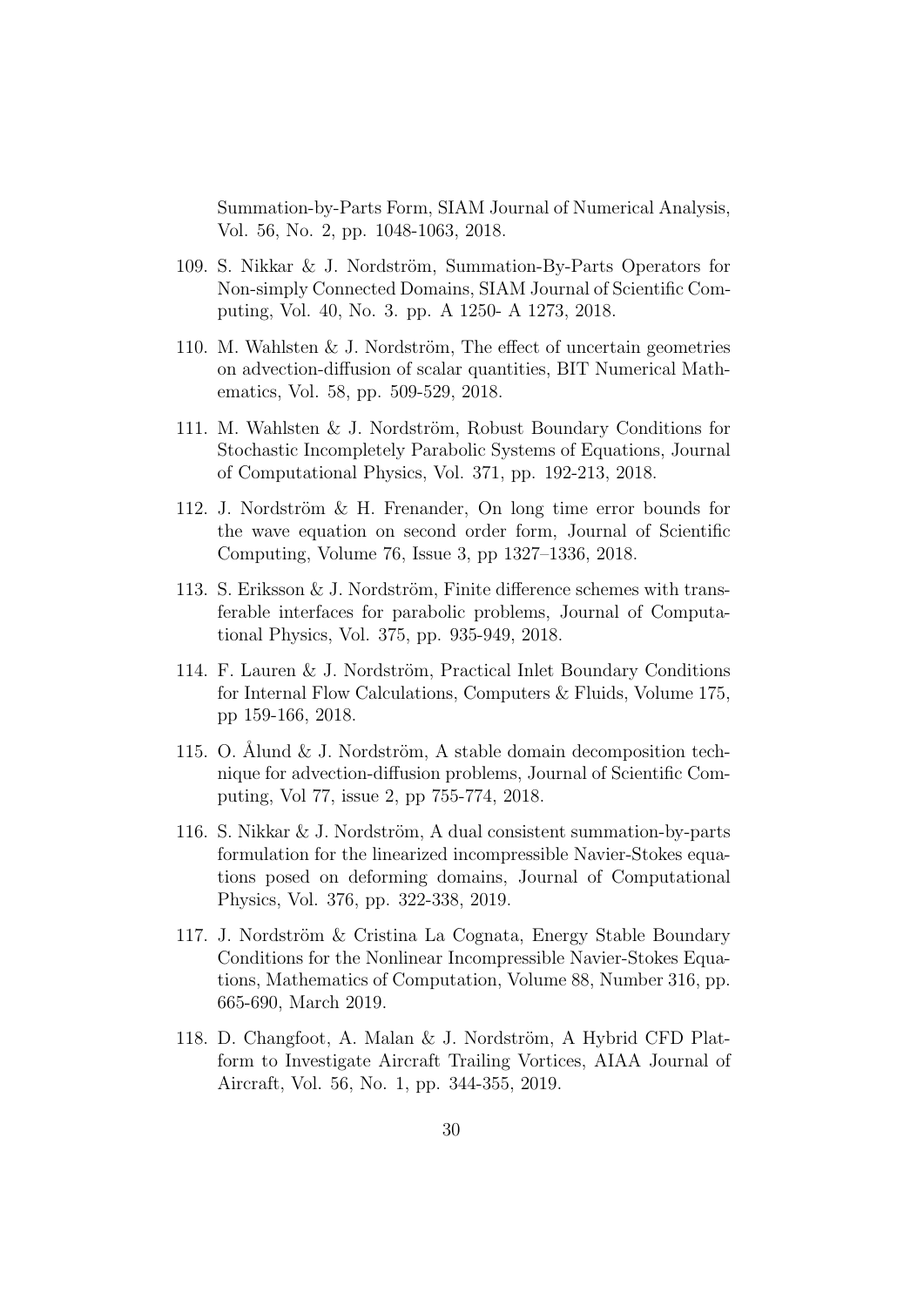- 119. O. Álund & J. Nordström, Encapsulated high order difference operators on curvilinear non-conforming grids, Journal of Computational Physics, Vol. 385, pp. 209-224, 2019.
- 120. P. Pettersson, A. Doostan  $\&$  J. Nordström, Level Set Methods for Stochastic Discontinuity Detection in Nonlinear Problems, Journal of Computational Physics, Vol 392, pp. 511-531, 2019.
- 121. F. Ghasemi & J. Nordström, An Energy Stable Coupling Procedure for the Compressible and Incompressible Navier-Stokes Equations, Journal of Computational Physics, Vol 396, pp. 280- 302, 2019.
- 122. M. Svärd  $\&$  J. Nordström, On the convergence rates of energystable finite-difference schemes, Journal of Computational Physics, Vol 397, 108819, 2019.
- 123. J. Nordström  $\&$  A. A. Ruggiu, Dual Time-Stepping Using Second Derivatives, Journal of Scientific Computing, 81(2), pp. 1050 - 1071, 2019.
- 124. Markus Wahlsten & J. Nordström, Correction to: On Stochastic Investigation of Flow Problems Using the Viscous Burgers Equation as an Example, Journal of Scientific Computing, Vol 81(2), pp. 1118, 2019.
- 125. Markus Wahlsten & J. Nordström, On Stochastic Investigation of Flow Problems Using the Viscous Burgers Equation as an Example, Journal of Scientific Computing, Vol 81(2), pp. 1111 - 1117, 2019.
- 126. B. Erickson, O. O'Reilly & J. Nordström, Accuracy of Stable, High-order Finite Difference Methods for Hyperbolic Systems with Non-smooth Wave Speeds, Journal of Scientific Computing, Vol 81(3), pp. 2356 - 2387, 2019.
- 127. J. Nordström  $&$  F. Ghasemi, The Relation Between Primal and Dual Boundary Conditions for Hyperbolic Systems of Equations, Journal of Computational Physics, Vol 401, 109032, 2019.
- 128. T. Lundquist & J. Nordström, Stable and accurate filtering procedure, Journal of Scientific Computing, Vol 82:16, 2020.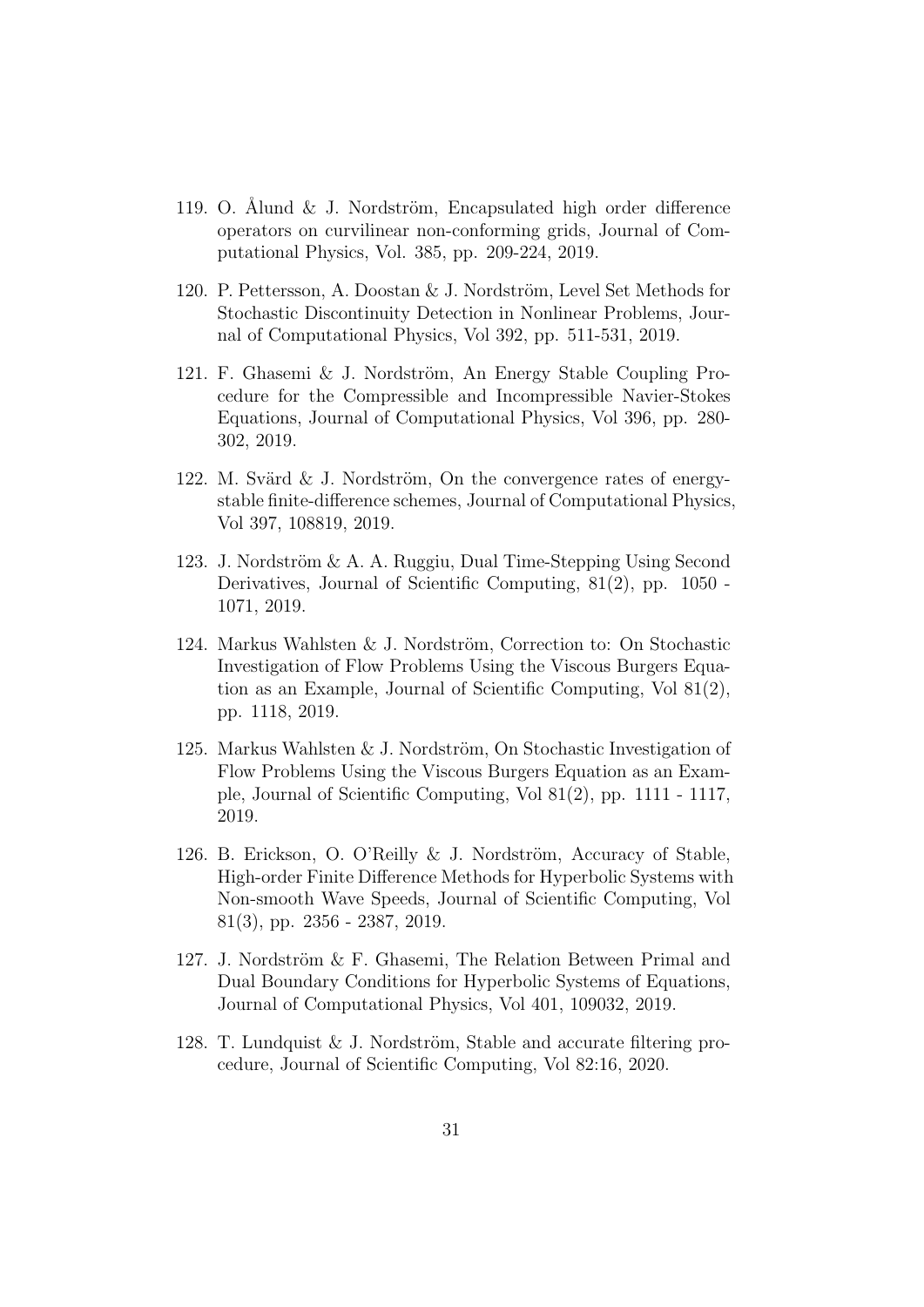- 129. T. Lundquist, A. G. Malan & J. Nordström, Efficient and error minimized coupling procedures for unstructured and moving meshes, Journal of Computational Physics, Vol 406, 109158, 2020.
- 130. J. Nordström  $&$  Fredrik Lauren, The Spatial Operator in the Incompressible Navier-Stokes, Oseen and Stokes Equations, Computer Methods in Applied Mechanics and Engineering, Vol 363, 112857, 2020.
- 131. Andrea A. Ruggiu & J. Nordström, Multigrid schemes for high order discretizations of hyperbolic problems, Journal of Scientific Computing, Vol 82:62, 2020.
- 132. Andrea A. Ruggiu & J. Nordström, Eigenvalue analysis for summation by parts finite difference time discretizations, SIAM Journal of Numerical Analysis, 58(2), 907928, 2020.
- 133. F. Ghasemi  $&$  J. Nordström, On conservation and dual consistency for summation-by-parts based approximations of parabolic problems, Journal of Computational Physics, Vol 410, 109282, 2020.
- 134. V. Linders, M.H. Carpenter & J. Nordström, Accurate Solution-Adaptive Finite Difference Schemes for Coarse and Fine Grids, Journal of Computational Physics, 410, 109393, 2020.
- 135. V. Linders, J. Nordström  $\&$  S. Frankel, Properties of Runge-Kutta-Summation-By-Parts Methods, Journal of Computational Physics, 419, 109684, 2020.
- 136. J. Nordström & T. Hagstrom, The Number of Boundary Conditions for Initial Boundary Value Problems, SIAM Journal of Numerical Analysis, Vol. 58, No. 5, pp. 2818-2828, 2020.
- 137. R. Abgrall, J. Nordström, P. Öffner & S. Tokareva, Analysis of the SBP-SAT Stabilization for Finite Element Methods Part I: Entropy Stability, Journal of Scientific Computing, Vol 85:43,
- 138. O. Ålund, G. Iaccarino & J. Nordström, Learning to Differentiate, Journal of Computational Physics, 424, 109873, 2021.
- 139. J. Nordström & O. Ålund, Neural Network Enhanced Computations on Coarse Grids, Journal of Computational Physics, 425, 109821, 2021.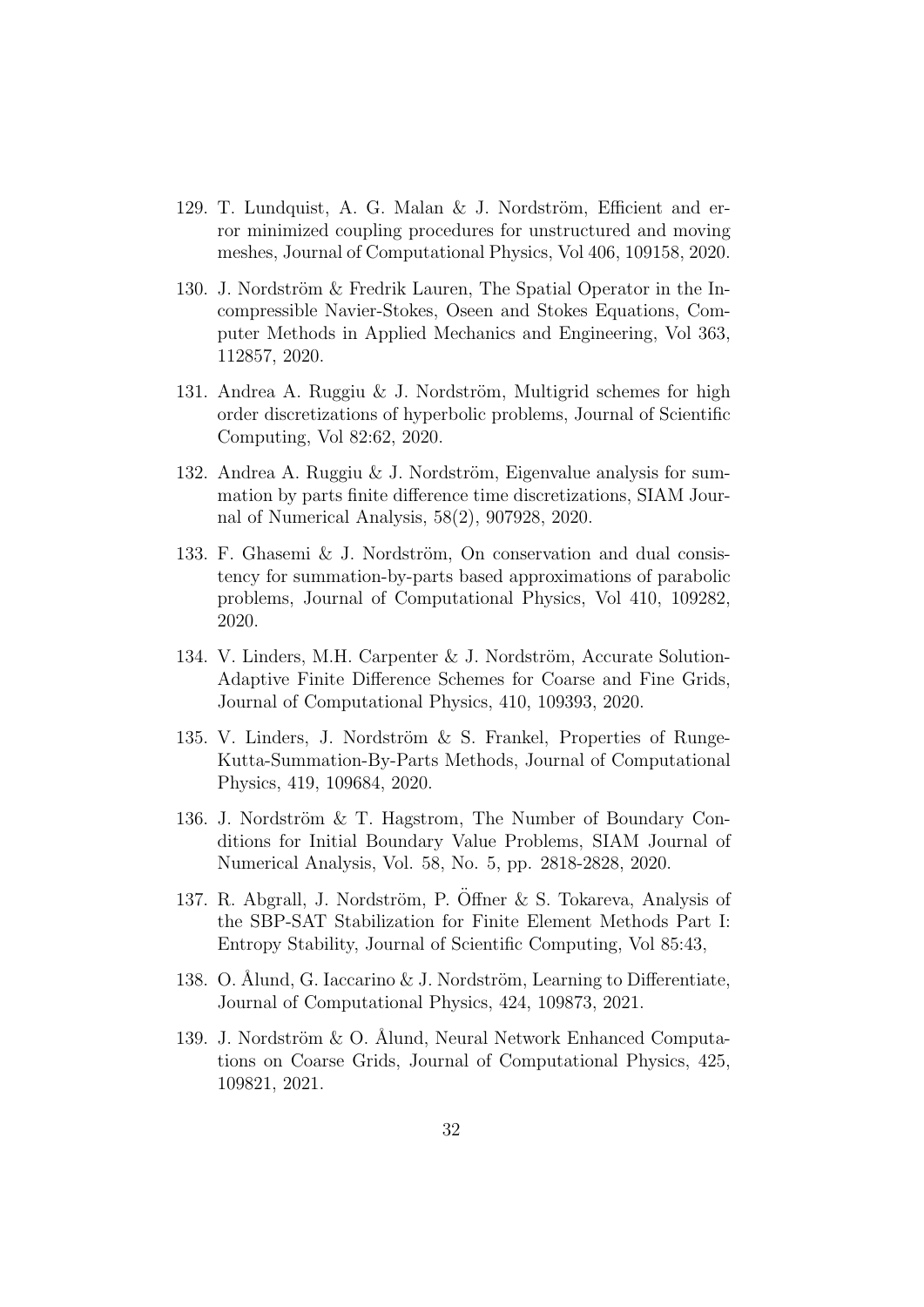- 140. O. Ålund, Y. Akamatsu, F. Lauren, T. Miura; J. Nordström & A. K. Rothkopf, Trace preserving quantum dynamics using a novel reparametrization-neutral summation-by-parts difference operator, Journal of Computational Physics, 425, 109917, 2021.
- 141. M. Svärd  $&$  J. Nordström, Convergence of energy stable finitedifference schemes with interfaces, accepted in Journal of Computational Physics.
- 142. F. Lauren  $&$  J. Nordström, Spectral properties of the incompressible Navier-Stokes equations, accepted in Journal of Computational Physics.
- 143. R. Abgrall, J. Nordström, P. Öffner & S. Tokareva, Analysis of the SBP-SAT Stabilization for Finite Element Methods Part II: Entropy Stability, accepted in Communications on Applied Mathematics and Computation.
- 144. J. Nordström  $\&$  A. A. Winters, Stable filtering procedures for nodal discontinuous Galerkin methods, accepted in Journal of Scientific Computing.

### Books

1. P. Pettersson, G. Iaccarino & J. Nordström, Polynomial Chaos Methods for Hyperbolic Partial Differential Equations, Book in Mathematical Engineering, DOI: 10.1007/978-3-319-10714-1, Springer International Publishing, 2015.

#### Book chapters

- 1. B. Gustafsson  $& J.$  Nordström, Extrapolation Procedures at Outflow Boundaries for the Navier-Stokes Equations, Computing Methods in Applied Science and Engineering, Paris 1990, pp.136-151, SIAM, Philadelphia, PA, 1990.
- 2. J. Nordström, Model Problems and The Analysis of Boundary Procedures in CFD, in Absorbing Boundaries and Layers, Domain Decomposition Methods, Application to Large Scale Computations, Edited by L. Tourette and L. Halpern, ISBN 1-56072- 940-6, Novascience, 2001.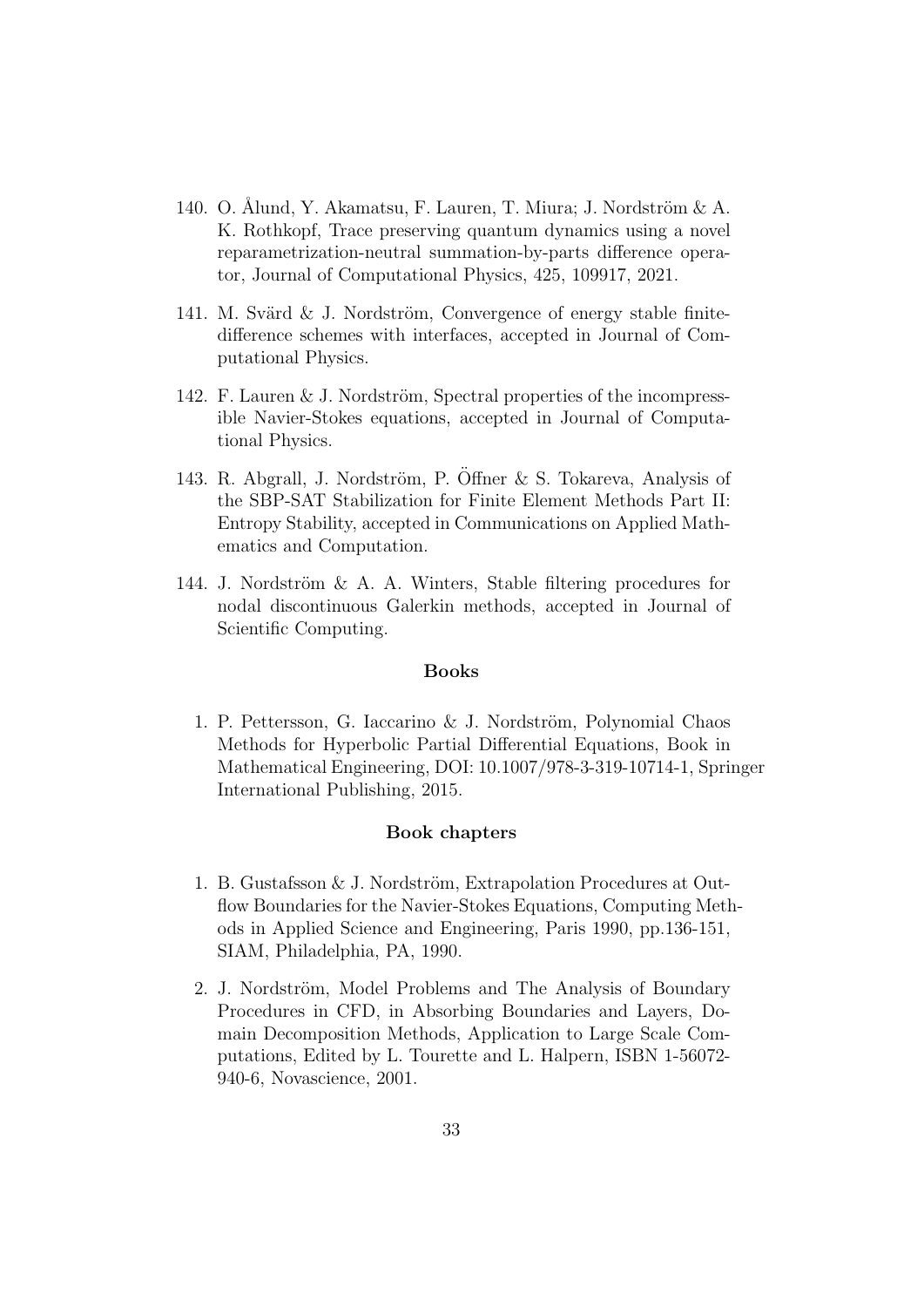- 3. P. Pettersson, Q. Abbas, G. Iaccarino, and J. Nordström, Efficiency of shock capturing schemes for Burgers' equation with boundary uncertainty, Numerical Mathematics and Advanced Applications, pp 737-745, Springer-Verlag, Berlin, 2010.
- 4. J. Lindström and J. Nordström, A stable and high order interface procedure for conjugate heat transfer problems, Numerical Mathematics and Advanced Applications, pp 599-607, Springer-Verlag, Berlin, 2010.
- 5. Q. Abbas, E. van der Weide and J. Nordström, Energy stability of the MUSCL scheme, Numerical Mathematics and Advanced Applications, pp 61-68, Springer-Verlag, Berlin, 2010.
- 6. J. Nordström, Linear and Nonlinear Boundary Conditions for Wave Propagation Problems, Notes on Numerical Fluid Mechanics and Multidisciplinary Design, Vol. 120, pp. 283-299, 2013.
- 7. J. Nordström  $&$  P. Eliasson, New developments for increased performance of the SBP-SAT finite difference technique, Notes on Numerical Fluid Mechanics and Multidisciplinary Design, Volume 128, pp. 467-488, 2015.
- 8. P. Eliasson, M. Kupiainen & J. Nordström, Higher Order Accurate Solutions for Flow in a Cavity: Experiences and Lessons Learned, Spectral and High Order Methods for Partial Differential Equations ICOSAHOM 2014, Lecture Notes in Computational Science and Engineering, No. 106, 189-196, 2015.
- 9. T. Lundquist  $& J.$  Nordström, Efficient Fully Discrete Summationby-Parts Schemes for Unsteady Flow Problems: An Initial Investigation, Spectral and High Order Methods for Partial Differential Equations ICOSAHOM 2014, Lecture Notes in Computational Science and Engineering, No. 106, 345-353, 2015.
- $10.$  S. Nikkar, & J. Nordström, Fully Discrete Energy Stable High Order Finite Difference Methods for Hyperbolic Problems in Deforming Domains: An Initial Investigation, Spectral and High Order Methods for Partial Differential Equations ICOSAHOM 2014, Lecture Notes in Computational Science and Engineering, No. 106, 385-395, 2015.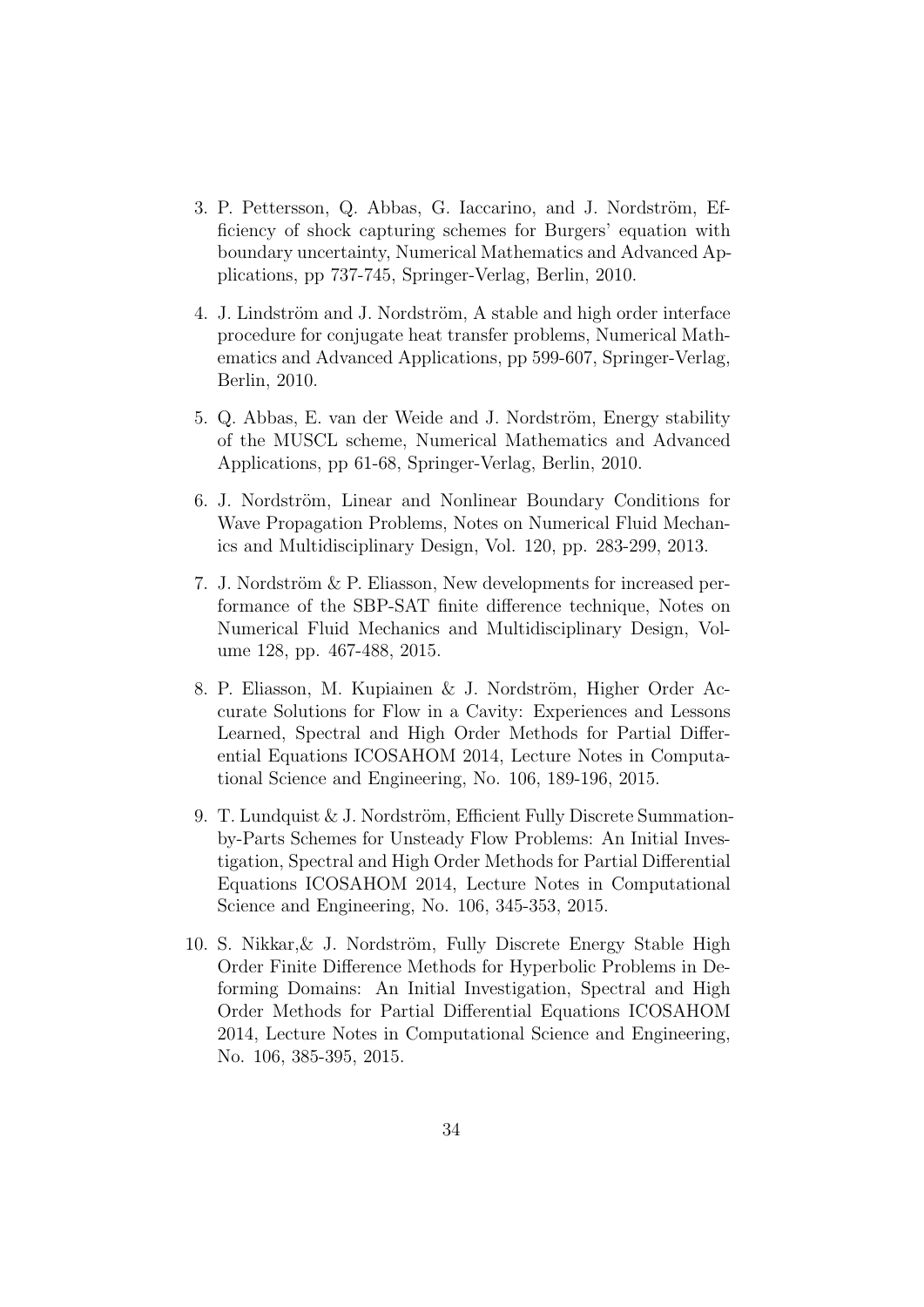- 11. V. Linders & J. Nordström, Uniformly Best Wavenumber Approximations by Spatial Central Difference Operators: An Initial Investigation, Spectral and High Order Methods for Partial Differential Equations ICOSAHOM 2014, Lecture Notes in Computational Science and Engineering, No. 106, 325-333, 2015.
- 12. C. La Cognata & J. Nordström, Well-Posedness, Stability and Conservation for a Discontinuous Interface Problem: An Initial Investigation, Spectral and High Order Methods for Partial Differential Equations ICOSAHOM 2014, Lecture Notes in Computational Science and Engineering, No. 106, 147-155, 2015.
- 13. Nordström J., Wahlsten M. Robust Design of Initial Boundary Value Problems. In: Hirsch C., Wunsch D., Szumbarski J., Laniewski-Wollk, L., Pons-Prats J. (eds) Uncertainty Management for Robust Industrial Design in Aeronautics. Notes on Numerical Fluid Mechanics and Multidisciplinary Design, vol 140, 463–478, Springer International Publishing, Cham, 2019.
- 14. M. Wahlsten and J. Nordström, Stochastic Galerkin Projection and Numerical Integration for Stochastic Systems of Equations: An initial attempt, Lecture Notes in Computational Science and Engineering, Vol 126, pp. 1005-1013, 2019.

#### Conference papers

- 1. A. Bertelrud & J. Nordström, Experimental and Computational Investigation of the Flow in the Leading Edge Region of a Swept Wing, AIAA paper 83-1762, Danvers Massachusetts 1983.
- 2. J. Nordström, The Use of Viscous Splitting when Solving the Navier-Stokes Equations for High Reynolds Numbers, Proceedings of the International Symposium Computational Fluid Dynamics, Tokyo 1985.
- 3. J. Nordström, Energy Absorbing Boundary Conditions for the Navier-Stokes Equations, Lecture Notes in Physics Vol. 264, Springer-Verlag Berlin 1986.
- 4. J. Nordström & B. Gustafsson, Boundary Conditions for the Navier-Stokes Equations at an Artificial Boundary Intersecting a Solid Boundary, Proceedings of the International Symposium on Computational Fluid Dynamics, Nagoya 1989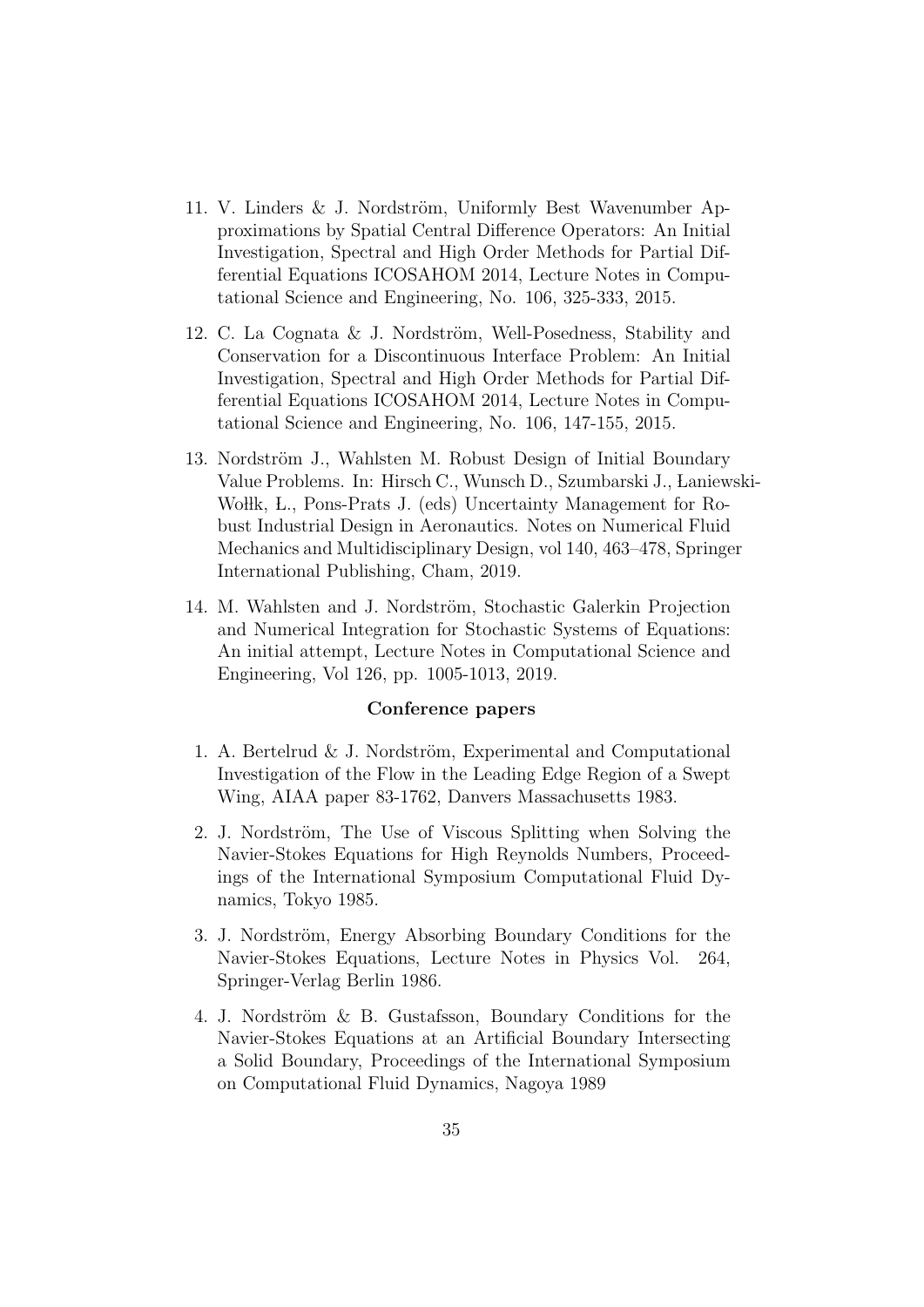- 5. T Berglind  $&$  J. Nordström, Flow Simulation Around a Realistic Fighter-Aircraft Configuration Including the Influence of the Hot Jet, Symposium on Advances and Applications in Computational Fluid Dynamics, Dallas 1990.
- 6. J. Nordström, Accuracy of the Time-dependent Navier-Stokes Equations Using Extrapolation Procedures at Outflow Boundaries, AIAA paper 91-1605, Honolulu 1991.
- 7. A. Karlssson, B. Winzell, P. Eliasson, J. Nordström, L. Tysell, Unsteady Control Surface Pressure Measurements and Computation, AIAA-96-2417, New Orleans, 1996.
- 8. P. Eliasson, J. Nordström, L. Tysell, A. Karlssson, B. Winzell, Computations and Measurements of Unsteady Pressure on a Delta Wing with an Oscillating Flap, ECCOMAS, Paris, 1996.
- 9. P. Eliasson, D. Wang, S. Meijer and J. Nordström Unsteady Euler Computations Through Non-Matching and Sliding-Zone Interfaces, AIAA paper 98-0371, Reno, 1998.
- 10. T.A. Grönland, P. Eliasson and J. Nordström, Accuracy of Transonic Flow Computations, paper no. ICAS-98-2.4.3, 21:st ICAS Congress, Sept. 13-18 1998, Melbourne, Australia.
- 11. S. Tsynkov, S. Abarbanel, J. Nordström, V. Ryaben'kii & V. Vatsa, Global Artificial Boundary Conditions for Computation of External Flow Problems with Propulsive Jets, AIAA Paper No.99–3351, the 14th AIAA CFD Conference, Norfolk, Virginia, USA, 1999.
- 12. G. Efraimsson, J. Nordström & G. Kreiss, Artificial Dissipation and Accuracy Downstream of Slightly Viscous Shocks, AIAA Paper No.2001-2608, the 15th AIAA CFD Conference, Anaheim, California, USA, 2001.
- 13. M. Sjögren & J. Nordström, Comparison of High Order Spectral Element and Finite Difference Methods for Electromagnetic Wave Propagation, Paper no.494 presented at the 2003 IEEE AP-S International Symposium on Antennas and Propagation and USNC/CNC/URSI North American Radio Science Meeting, Columbus, Ohio, USA, 2003.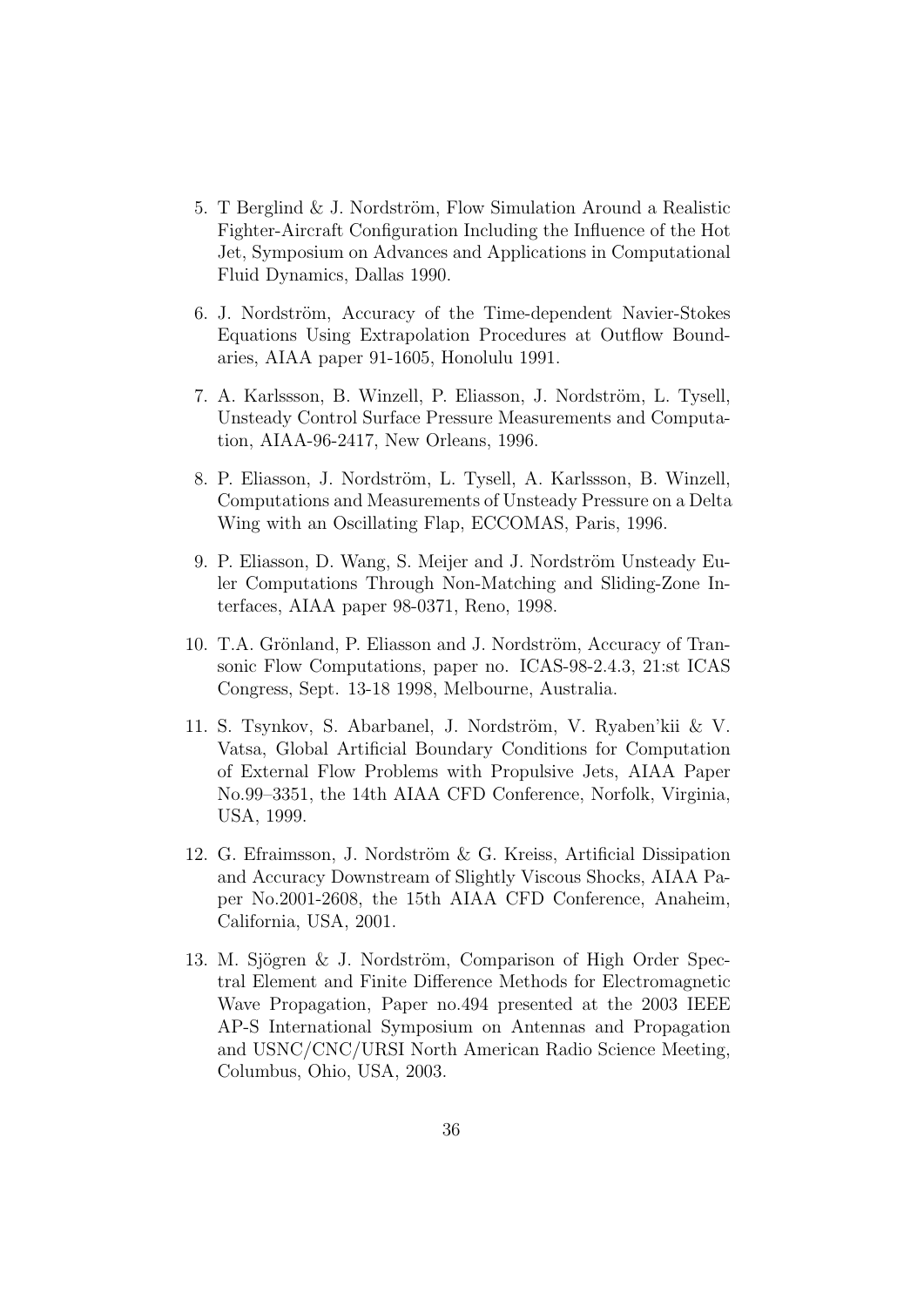- 14. K. Mattson, M. Svärd, M. H. Carpenter  $& J.$  Nordström, Accuracy Requirements for Transient Aerodynamics, AIAA Paper No. 2003-3689, the 16th AIAA CFD Conference, Orlando Florida, USA, 2003.
- 15. K. Forsberg, I. Gledhill, P. Eliasson  $\&$  J. Nordström, Investigations of Acceleration Effects on Missile Aerodynamics Using CFD, AIAA Paper No. 2003-4084, the 21th AIAA Applied Aerodynamics Conference, Orlando Florida, USA, 2003.
- 16. J. Nordström  $\&$  Jing Gong, A Stable and Efficient Hybrid Method for Aeroacoustic Sound Generation and Propagation, Computational Aeroacoustics: From Acoustic Sources Modeling to Far-Field Radiated Noise Prediction, Colloquium EUROMECH 449, Paper 49, December 9-12, 2003, Chamonix, France.
- 17. J. Gong, M. Svärd  $\&$  J. Nordström, Artificial Dissipation for Strictly Stable Finite Volume Methods on Unstructured Meshes, WCCM Sixth World Congress on Computational Mechanics, September 5-10, 2004, Beijing, China.
- 18. M. Svärd  $\&$  J. Nordström, Order of Accuracy for Difference Approximations of Initial-Boundary Value Problems with Second Derivatives, presented at the International Conference On Spectral and High Order Methods, (ICOSAHOM), Brown University, Rhode Island, USA 2004.
- 19. K. Mattson  $&$  J. Nordström, High Order Finite Difference Methods for Wave Propagation in Discontinuous Media, Waves 2005, Brown University, Providence, Rhode Island, June 20-24, 2005.
- 20. I. M. A. Gledhill, J. Baloyi, M. Maserumule, K. Forsberg, P. Eliasson and J. Nordström, Accelerating Systems: Some Remarks on Pitch Damping, 5th South African Conference on Computational and Applied Mechanics, SACAM06, Cape Town, 16-18 January, 2006.
- 21. G. Efraimsson, J. Gong, M. Svärd and J. Nordström, An Investigation of the Performance of a High-Order Accurate Navier-Stokes Code, European Conference on Computational Fluid Dynamics, ECCOMAS CFD 2006, paper no. 413, TU Delft, The Netherlands, 2006.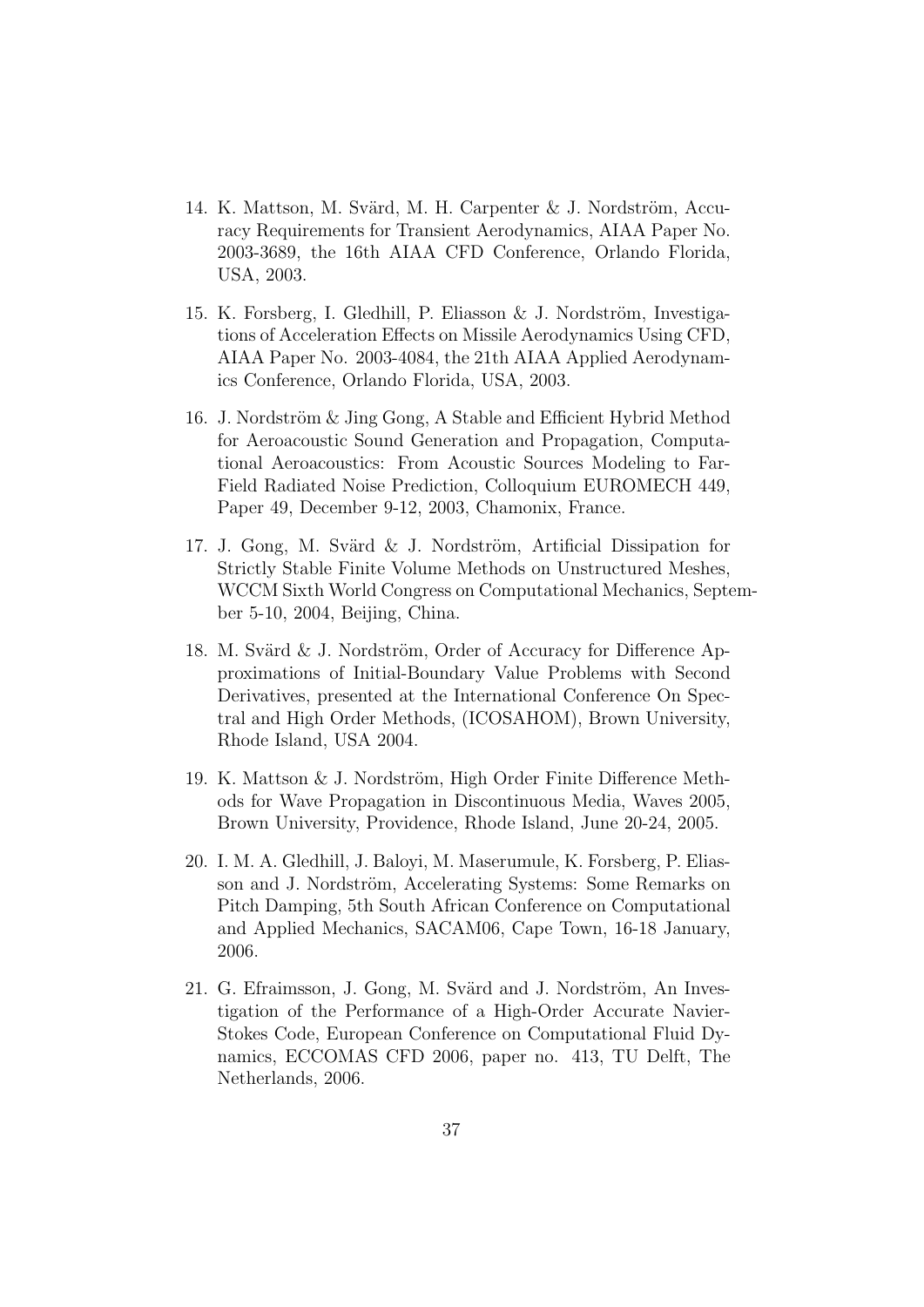- 22. L. Tysell and J. Nordström, Accuracy evaluation of the Unstructured Node-Centered Finite Volume Method in Aerodynamic Computations, the 10th ISGG Conference on Numerical Grid Generation, September 16-20, FORTH, Crete, Greece, 2007.
- 23. Q. Abbas and J. Nordström, Weak Versus Strong No-slip Boundary Conditions for the Navier-Stokes Equation, Sixth South African Conference on Computational and Applied Mechanics SACAM08 Cape Town, 26-28 March 2008.
- 24. S. Eriksson, C. Law, J. Gong and Jan Nordström, Shock Calculations Using a Very High Order Accurate Euler and Navier-Stokes Solver, Sixth South African Conference on Computational and Applied Mechanics SACAM08 Cape Town, 26-28 March 2008.
- 25. S. Eriksson, M. Svärd and J. Nordström, Simulations of Ground Effects on Wake Vortices at Runways, Sixth South African Conference on Computational and Applied Mechanics SACAM08 Cape Town, 26-28 March 2008.
- 26. P. Eliasson, J. Nordström, S. Peng  $\&$  L. Tysell, Effect of Edgebased Discretization Schemes in Computations of the DLR F6 Wing-Body Configuration, AIAA Paper No. 2008-4153, the 38th AIAA Fluid Dynamics Conference and Exhibit, 23-26 June 2008, Seattle Washington, USA, 2008.
- 27. K. Mattsson, M.H. Carpenter and J. Nordström, A High Order Accurate Finite Difference Method for Adaptive Grids, 5th European Conference on Computational Methods in Applied Sciences and Engineering, ECCOMAS 2008, June 30-July 5, Venice, Italy 2008.
- 28. P. Eliasson, P. Weinerfelt and J. Nordström, Application of a Line-Implicit Scheme on Stretched Unstructured Grids, AIAA Paper No. 2009-163, 47th AIAA Aerospace Sciences Meeting, Jan. 5-8 2009, Orlando, Florida, USA, 2009.
- 29. P. Pettersson, G. Iaccarino and J. Nordström, Boundary Procedures for the Stochastic Burgers' Equation, AIAA Paper No. 2009-3550, 19th AIAA Computational Fluid Dynamics, 22-25 June 2009, San Antonio, USA, 2009.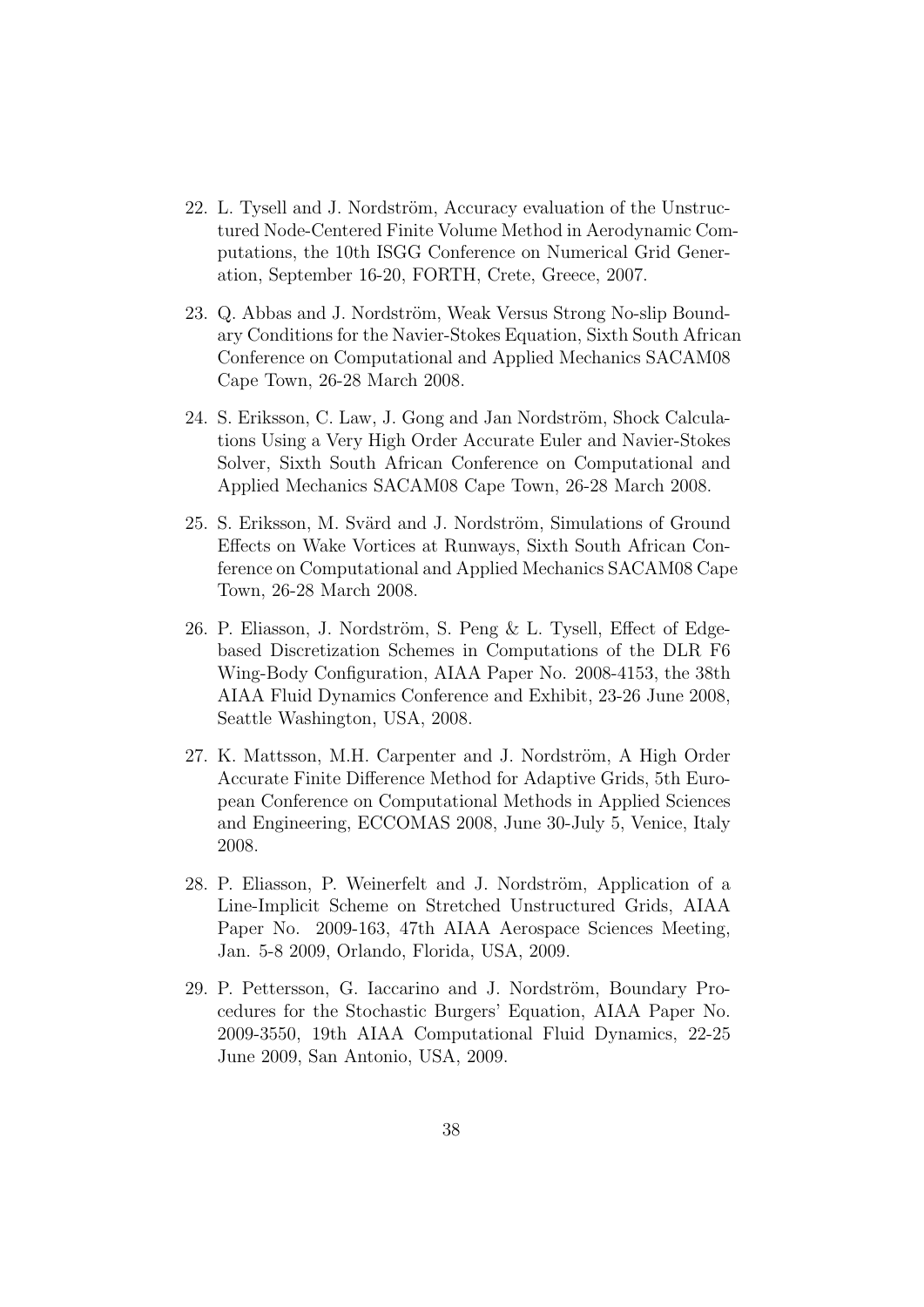- 30. P. Eliasson, S. Eriksson and J. Nordström, The Influence of Weak and Strong Solid Wall Boundary Conditions on the Convergence to Steady- State of the Navier- Stokes Equations, AIAA Paper No. 2009-3551, 19th AIAA Computational Fluid Dynamics, 22- 25 June 2009, San Antonio, USA, 2009.
- 31. S. Eriksson and J. Nordström, Analysis of Mesh and Boundary Effects on the Accuracy of Node-Centered Finite Volume Schemes, AIAA Paper No. 2009-3651, 19th AIAA Computational Fluid Dynamics, 22-25 June 2009, San Antonio, USA, 2009.
- 32. Q. Abbas, E. van der Weide and J. Nordström, Accurate and Stable Calculations Involving Shocks Using a New Hybrid Scheme, AIAA Paper No. 2009-3985, 19th AIAA Computational Fluid Dynamics, 22-25 June 2009, San Antonio, USA, 2009.
- 33. J. Lindström, J. Bejhed, and J. Nordström, Measurements and Numerical Modeling of Orifice Flow in Micro-channels, AIAA Paper No. 2009-4098, the 41st AIAA Thermophysics Conference, 22-25 June 2009, San Antonio, USA, 2009.
- 34. J.E. Kozdon and E.M. Dunham and J. Nordström, High-Order Treatment of Fault Boundary Conditions Using Summation-By-Parts Finite Difference Methods, Proceedings and Abstracts SCEC Annual Meeting, Vol.XIX, pp. 307-308, Palm Springs, California, USA, 2009.
- 35. J.E. Kozdon and E.M. Dunham and J. Nordström, High-Order Treatment of Fault Boundary Conditions Using Summation-By-Parts Finite Difference Methods, 2009 AGU Fall Meeting, San Francisco, USA, 2009.
- 36. J.E. Kozdon and E.M. Dunham and J. Nordström, Accurate and Stable Treatment of Nonlinear Fault Boundary Conditions with Higher-Order Finite Difference Methods, Annual meeting of the Seismological Society of America, Portland Oregon, 2010.
- 37. J. Lindström and J. Nordström, Stable and High Order Accurate Heat Transfer, Seventh South African Conference on Computational and Applied Mechanics SACAM10, Pretoria, 10-13 January 2010.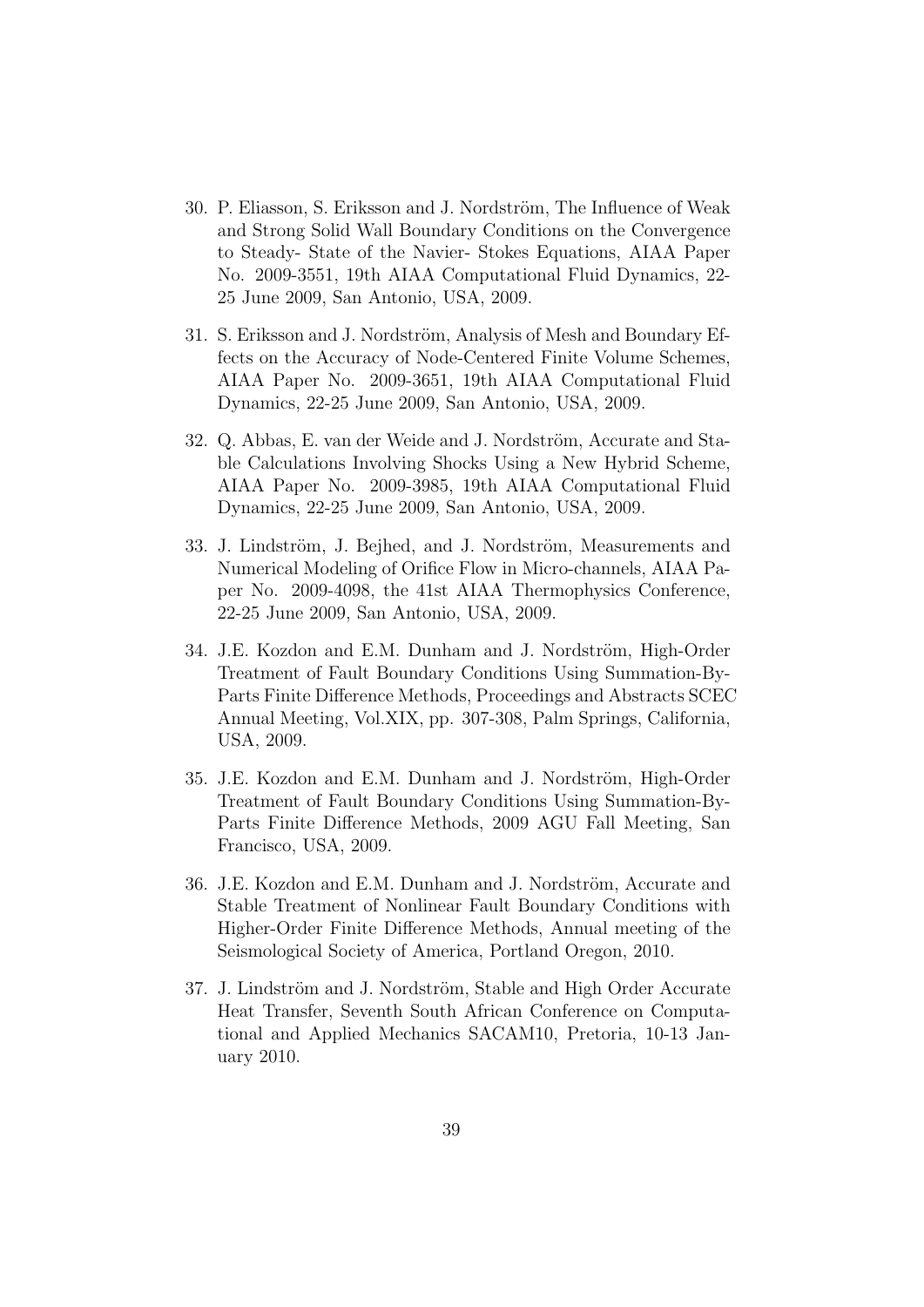- 38. S. Eriksson, Q. Abbas and J. Nordström, A stable and conservative method of locally adapting the design order of finite difference schemes, Seventh South African Conference on Computational and Applied Mechanics SACAM10, Pretoria, 10-13 January 2010.
- 39. P. Pettersson, Q. Abbas, G. Iaccarino and J. Nordström, Efficiency of shock capturing schemes for Burgers equation with boundary uncertainty, Seventh South African Conference on Computational and Applied Mechanics SACAM10, Pretoria, 10-13 January 2010.
- 40. C. Law, Q. Abbas, J. Nordström and B.W. Skews, The effect of Reynolds number in high order accurate calculation with shock diffraction, Seventh South African Conference on Computational and Applied Mechanics SACAM10, Pretoria, 10-13 January 2010.
- 41. Q. Abbas, E. van der Weide and J. Nordström, Energy stability of the MUSCL scheme, Seventh South African Conference on Computational and Applied Mechanics SACAM10, Pretoria, 10- 13 January 2010.
- 42. G. Efraimsson, N. Forsberg and J. Nordström, Simulations of Acoustic Waves in a Turbo-Fan Engine Air Intake, AIAA Paper No. 2010-3999, 16th AIAA/CEAS Aeroacoustics Conference, 7-9 June, Stockholm, Sweden, 2010.
- 43. G. Iaccarino, P. Pettersson, J. Nordström and J. Witteveen, Numerical Methods for Unceartainty Propagation in High Speed Flows, V European Conference on Computational Fluid Dynamics ECCOMAS CFD, J. C. F. Pereira and A. Sequeira (Eds) Lisbon, Portugal,14-17 June 2010.
- 44. P. Pettersson, Q. Abbas, G. Iaccarino, and J. Nordström, Efficiency of shock capturing schemes for Burgers' equation with boundary uncertainty, Numerical Mathematics and Advanced Applications, pp 737-745, Springer-Verlag, Berlin, 2010.
- 45. J. Lindström and J. Nordström, A stable and high order interface procedure for conjugate heat transfer problems, Numerical Mathematics and Advanced Applications, pp 599-607, Springer-Verlag, Berlin, 2010.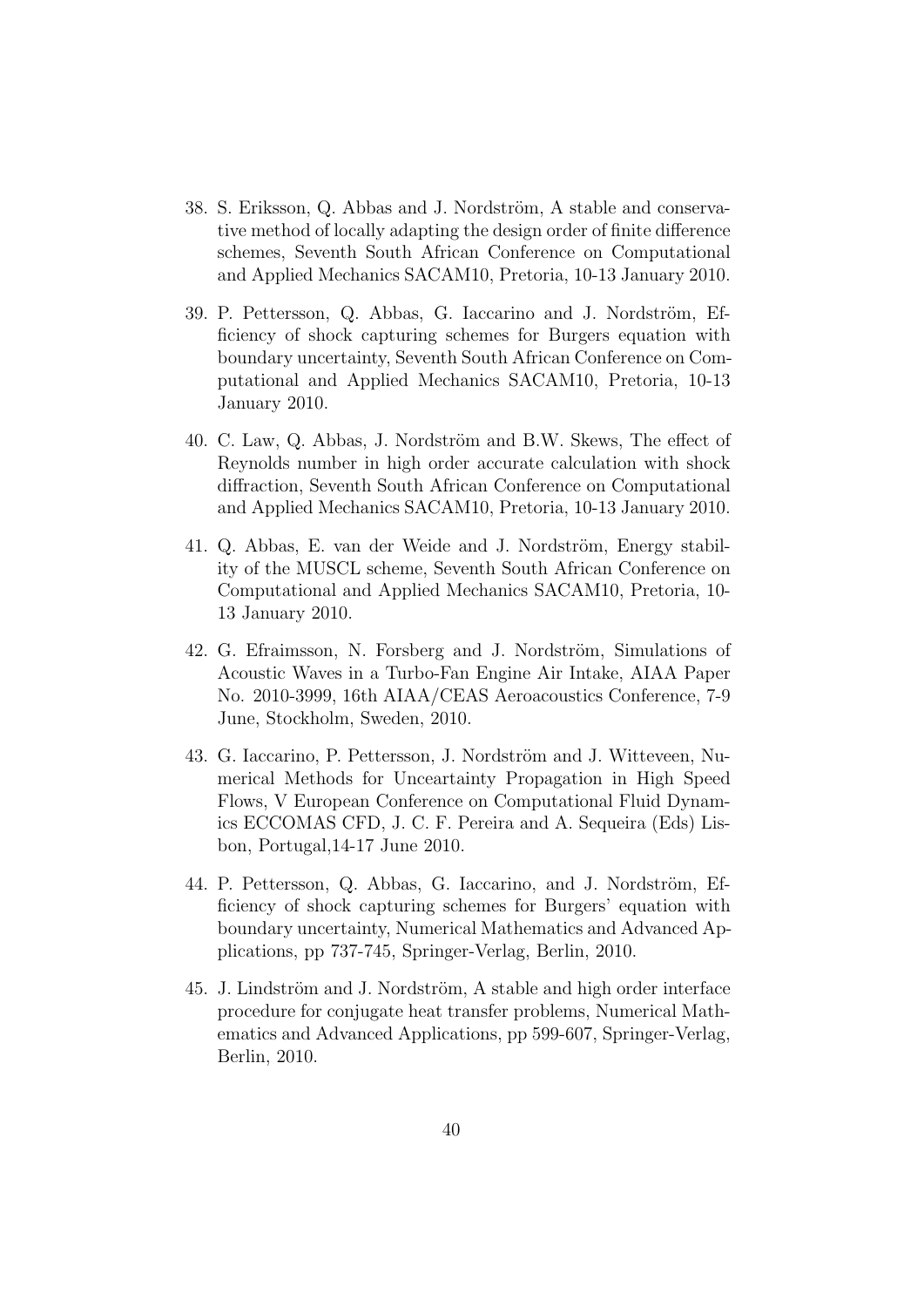- 46. Q. Abbas, E. van der Weide and J. Nordström, Energy stability of the MUSCL scheme, Numerical Mathematics and Advanced Applications, pp 61-68, Springer-Verlag, Berlin, 2010.
- 47. O. Oreilly, J.E. Kozdon and E.M. Dunham and J. Nordström, High-Order Finite Difference Methods for Earthquake Rupture Dynamics in Complex Geometries, 2010 AGU Fall Meeting, San Francisco, USA, 2010.
- 48. O. Oreilly, J.E. Kozdon and E.M. Dunham and J. Nordström, Coupled High-Order Finite Difference and Unstructured Finite Volume Methods for Earthquake Rupture Dynamics in Complex Geometries, SIAM Conference on Mathematical & Computational issues in the Geosciences March 21-24 Hilton Long Beach & Executive Meeting Center, Long Beach, California, USA, 2011.
- 49. O. O'Reilly, E. M. Dunham, J. E. Kozdon, and J. Nordström, Earthquake Rupture Dynamics in Complex Geometries using Coupled Summation-By-Parts High-order Finite Difference Methods and Node-Centered Finite Volume Methods, SCEC Annual Meeting – Palm Springs, California, USA, 2012.
- 50. J. Berg and J. Nordström, A stable and dual consistent boundary treatment using finite differences on summation-by-parts form. In Proc. ECCOMAS Congress 2012, p 14, Tech. Univ. Wien, Austria, 2012.
- 51. O. O'Reilly, E. M. Dunham, J. E. Kozdon, and J. Nordström, Earthquake Rupture dynamics in complex geometries using coupled high-order finite difference methods and finite volume methods, 2012 AGU Fall Meeting, 3-7 December 2012, at the Moscone Convention Center, San Francisco, California, USA, 2012.
- 52. S. Nikkar and J. Nordström, Energy Stable High Order Finite Difference Methods for Hyperbolic Equations in Moving Coordinate Systems, AIAA Paper No. 2013-2579, 21st AIAA Computational Fluid Dynamics Conference, San Diego, CA, June 24-27, 2013.
- 53. T. Lundquist and J. Nordström, The SBP-SAT Technique for Time-Discretization, AIAA Paper No. 2013-2834, 21st AIAA Computational Fluid Dynamics Conference, San Diego, CA, June 24-27, 2013.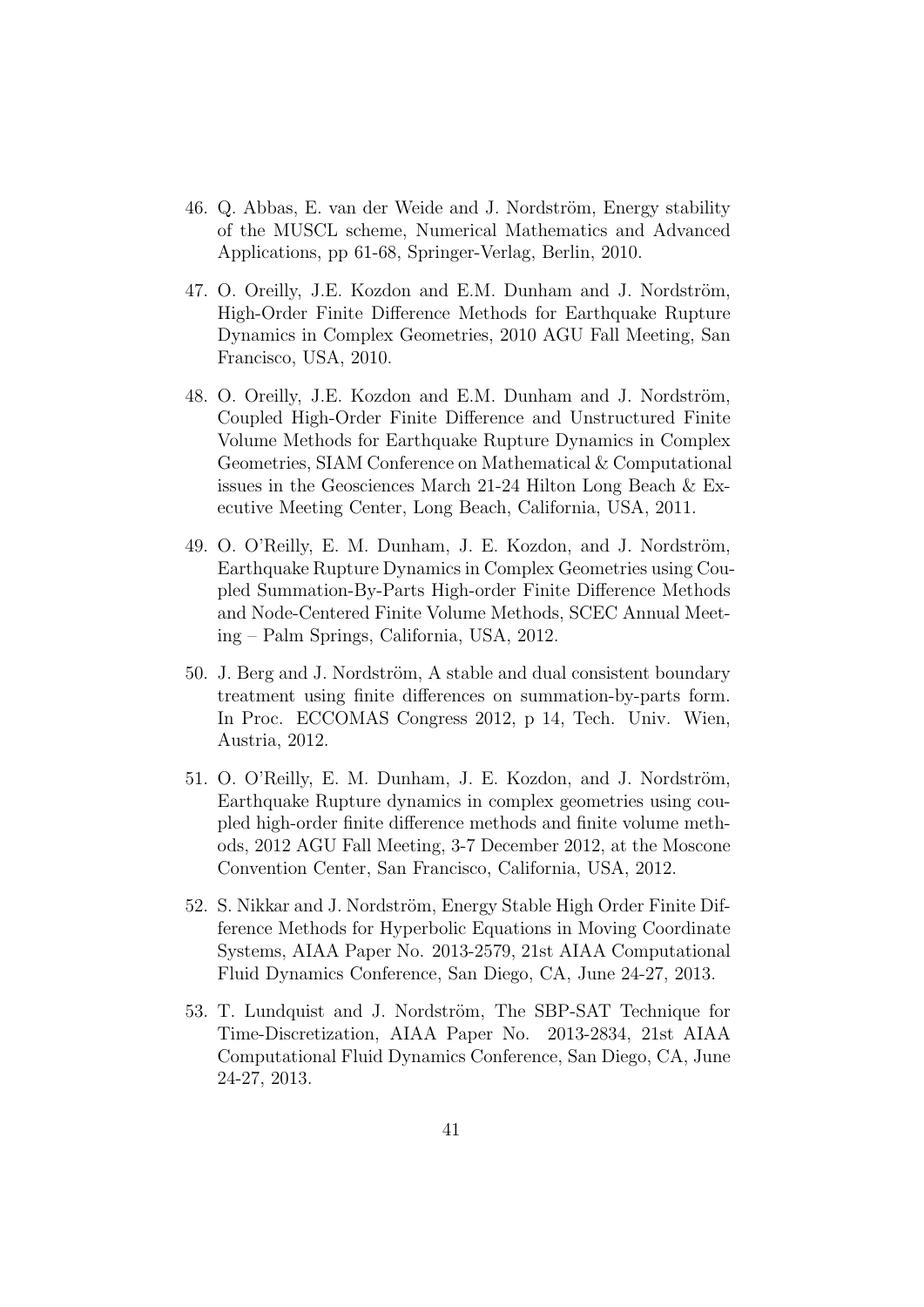- 54. P. Eliasson and J. Nordström, The Influence of Viscous Operator and Wall Boundary Conditions on the Accuracy of the Navier-Stokes Equations, AIAA Paper No. 2013-2956, 21st AIAA Computational Fluid Dynamics Conference, San Diego, CA, June 24- 27, 2013.
- 55. H. Frenander and J. Nordström, Increasing the convergence rate to steady-state by using multiple penalty terms applied in a domain, AIAA Paper No. 2013-2957, 21st AIAA Computational Fluid Dynamics Conference, San Diego, CA, June 24-27, 2013.
- 56. J. Berg and J. Nordström, Duality based boundary treatment for the Euler and Navier-Stokes equations, AIAA Paper No. 2013- 2956, 21st AIAA Computational Fluid Dynamics Conference, San Diego, CA, June 24-27, 2013.
- 57. S. Eriksson and J. Nordström, Well-posedness and Stability of Exact Non-reflecting Boundary Conditions, AIAA Paper No. 2013- 2960, 21st AIAA Computational Fluid Dynamics Conference, San Diego, CA, June 24-27, 2013.
- 58. J. Nordström and F. Ghasemi, Coupling Requirements for Well Posed and Stable Multi-physics Problems, Proceedings of the VI International Conference on Coupled Problems in Science and Engineering San Servolo, Venice, Italy May 18, 2015
- 59. J. Nordström, Well Posed Problems and Boundary Conditions in Computational Fluid Dynamics (Invited), AIAA Paper No. 2015- 3197, 22nd AIAA Computational Fluid Dynamics Conference, Dallas, Texas, USA, June 22-26, 2015.
- 60. M. Wahlsten and J. Nordström, An investigation of uncertainty due to stochastically varying geometry: An initial study, UNCE-COMP 2015 - 1st ECCOMAS Thematic Conference on Uncertainty Quantification in Computational Sciences and Engineering, pp. 898-907, Creta Maris Conference Centre Hersonissos, Crete; United Kingdom; 25 May 2015 through 27 May 2015.
- 61. V. Linders, M. Kupiainen, S. H. Frankel, Y. Delorme and J. Nordström, Summation-by-Parts Operators with Minimal Dispersion Error for Accurate and Efficient Flow Calculations, AIAA Paper No. 2016-1329, 54th AIAA Aerospace Sciences Meeting, San Diego, California, USA, 4-8 January 2016.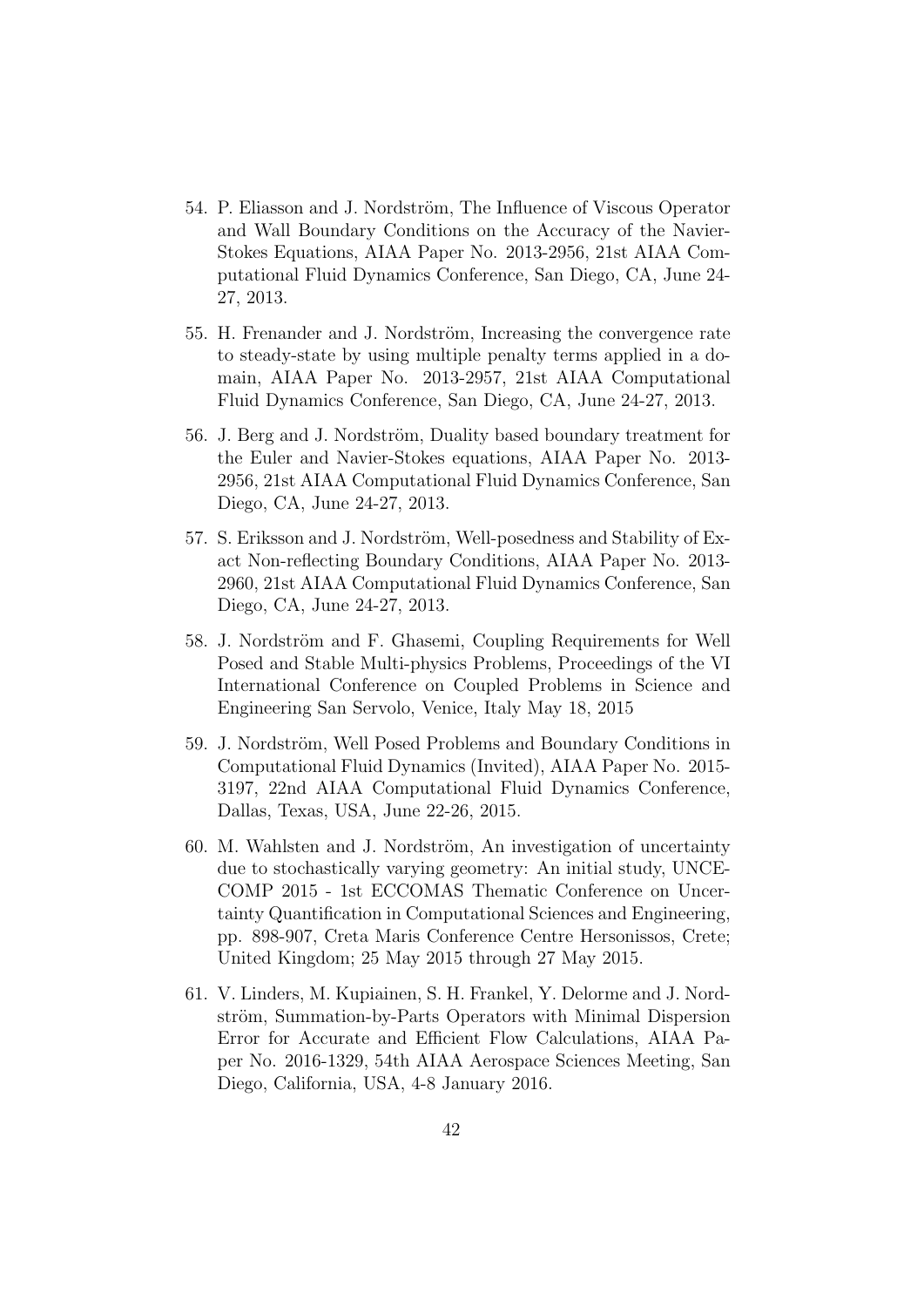- 62. P. Eliasson, T. Lundquist, and J. Nordström, A global time integration approach for realistic unsteady flow computations, AIAA Paper No. 2016-2016, 54th AIAA Aerospace Sciences Meeting, San Diego, California, USA, 4-8 January 2016.
- 63. O. O'reilly, T. Lundquist and J. Nordström, ENERGY STABLE HIGH ORDER FINITE DIFFERENCE METHODS ON STAG-GERED GRIDS: AN INITIAL INVESTIGATION, Proceedings of the VII European Congress on Computational Methods in Applied Sciences and Engineering M. Papadrakakis, V. Papadopoulos, G. Stefanou, V. Plevris (eds.) Crete Island, Greece, 510 June 2016.
- 64. S. Nikkar and J. Nordström, A STABLE AND CONSERVA-TIVE TIME-DEPENDENT INTERFACE FORMULATION ON SUMMATION-BY-PARTS FORM: AN INITIAL INVESTIGA-TION, Proceedings of the VII European Congress on Computational Methods in Applied Sciences and Engineering M. Papadrakakis, V. Papadopoulos, G. Stefanou, V. Plevris (eds.) Crete Island, Greece, 510 June 2016.
- 65. J. Nordström and A. Ruggiu, IMPROVED DUAL TIMESTEP-PING USING SECOND DERIVATIVES, Proceedings of the VII European Congress on Computational Methods in Applied Sciences and Engineering M. Papadrakakis, V. Papadopoulos, G. Stefanou, V. Plevris (eds.) Crete Island, Greece, 510 June 2016.
- 66. M. Wahlsten and J. Nordström, Stochastic Galerkin Projection and Numerical Integration for Stochastic Systems of Equations, Proceedings of the UNCECOMP 2017 – 2nd ECCOMAS Thematic Conference on Uncertainty Quantification in Computational Sciences and Engineering M. Papadrakakis, V. Papadopoulos, G. Stefanou (eds.) Rhodes Island, Greece, 1517 June 2017.
- 67. Peter Eliasson, Jing Gong and J. Nordström, A Stable and Conservative Coupling of the Unsteady Compressible Navier-Stokes Equations at Interfaces Using Finite Difference and Finite Volume Methods, AIAA Paper No. AIAA-2018-0597, AIAA Aerospace Sciences Meeting, Kissimmee, Florida, USA, 8-12 January 2018.
- 68. Oskar Ålund and J. Nordström, A Stable, High Order Accurate and Efficient Hybrid Method for Flow Calculations in Complex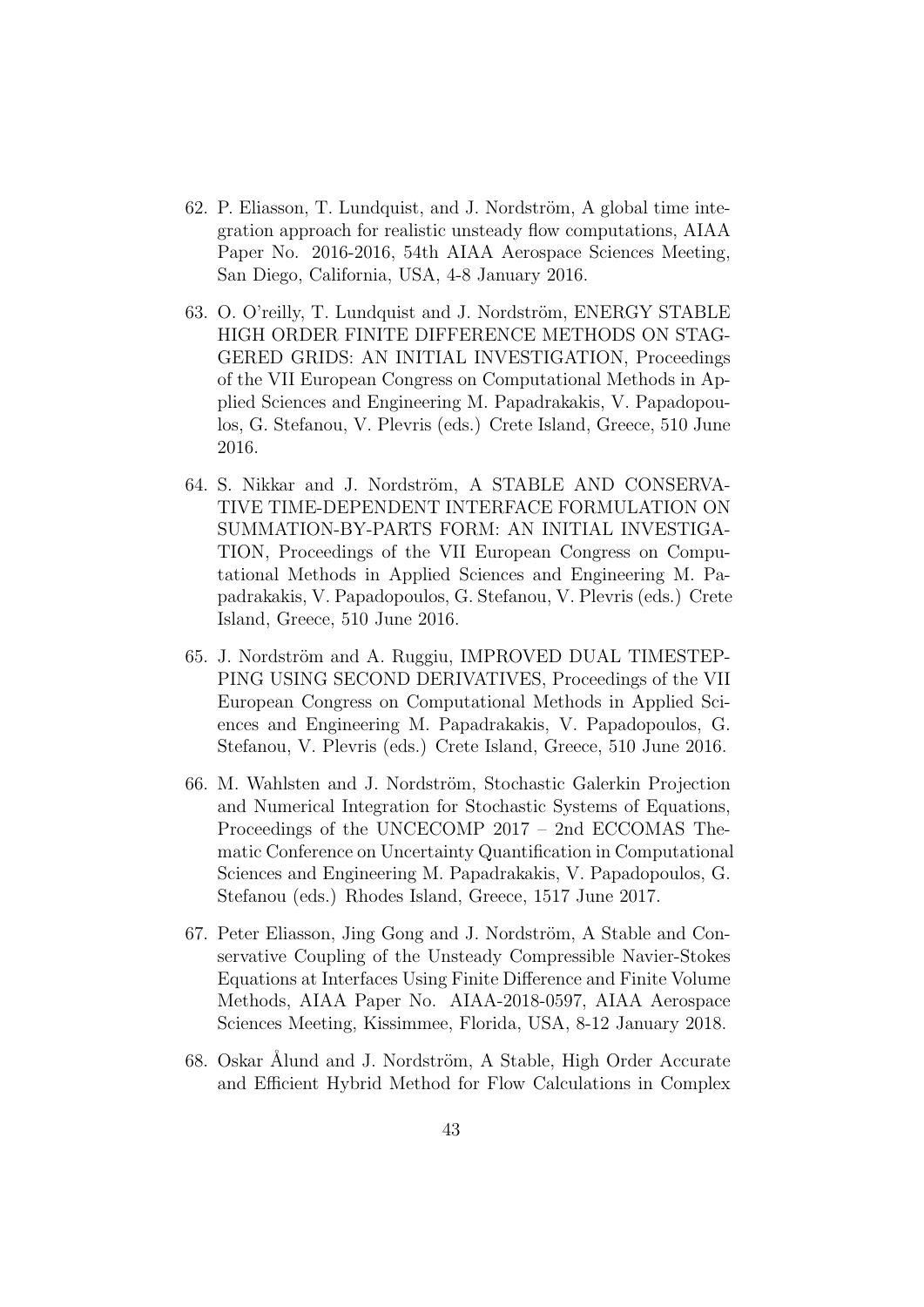Geometries, AIAA Paper No. AIAA-2018-1096, AIAA Aerospace Sciences Meeting, Kissimmee, Florida, USA, 8-12 January 2018.

69. Andrea A. Ruggiu and J. Nordström, Multigrid schemes for high order discretizations of hyperbolic problems, AIAA Scitech 2019 Forum, AIAA SciTech Forum, (AIAA 2019-0103), San Diego, California, USA, 7-11 January 2019.

#### Reports

- 1. J. Nordström, Wind Tunnel Calibration of a Hemispherical Head Angle-of-attack and Angle-of-sideslip Indicator, FFA TN 1984-11, Stockholm 1984.
- 2. J. Nordström, Stability Criteria for a Second Order Accurate, Time-split Finite Volume Scheme to Solve the Navier-Stokes Equations, FFA TN 1985-08, Stockholm 1985.
- 3. J. Nordström, The Evolution of a Wave Train in a Three-dimensional Boundary Layer, FFA TN 1985-54, Stockholm 1985.
- 4. J. Nordström, Open Boundary Conditions for the Navier-Stokes Equations, FFA Report 145, Stockholm 1988.
- 5. A. Bengtsson, E. Ziakouli  $& J.$  Nordström, The Influence of Open Boundary Conditions and Difference Operators on the Time-integration of the Burgers Equation, FFA TN 1988-57, Stockholm 1988.
- 6. B. Gustafsson  $&$  J. Nordström, Boundary Conditions for the Navier-Stokes Equations at an Artificial Boundary Intersecting a Solid Boundary, FFA TN 1990-11,Stockholm 1990.
- 7. B. Gustafsson & J. Nordström, Extrapolation Procedures at Outflow Boundaries for the Navier-Stokes Equations, FFA TN 1990-23, Stockholm 1990.
- 8. J. Nordström, Accurate Solutions of the Time-dependent Navier-Stokes Equations Despite Erroneous Outflow Boundary Data, Report No. 150/1993, Department of Scientific Computing, Uppsala University, Uppsala 1993.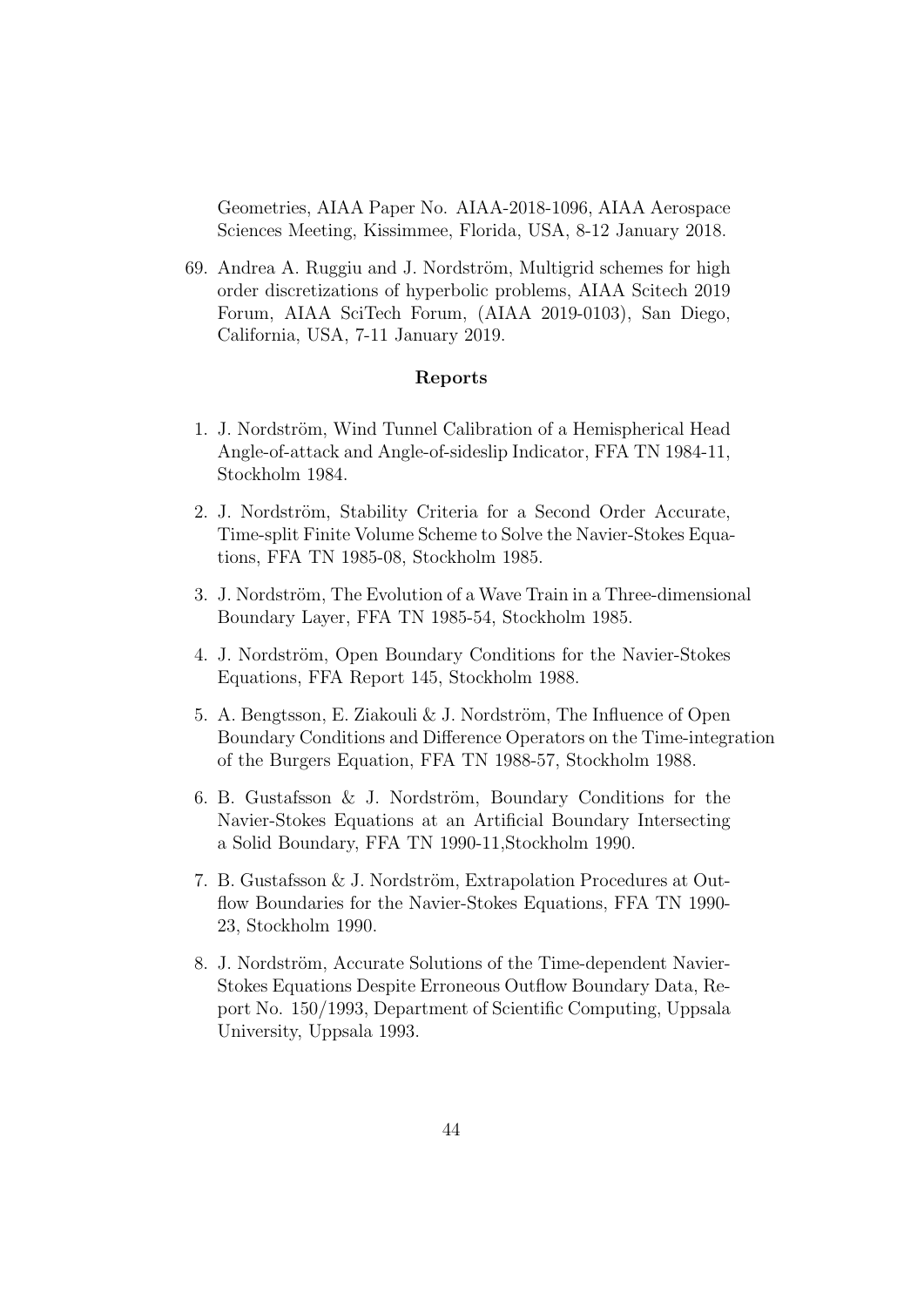- 9. J. Nordström, Accuracy and Stability of Extrapolation Procedures at Artificial Outflow Boundaries for the Time-dependent Navier-Stokes Equations, Report No. 151/1993, Department of Scientific Computing, Uppsala University, Uppsala 1993.
- 10. J. Nordström, Accurate Solutions of the Time-dependent Navier-Stokes Equations Despite Erroneous Outflow Boundary Data, FFA TN 1993-07, Stockholm 1993.
- 11. J. Nordström, Accuracy and Stability of Extrapolation Procedures at Artificial Outflow Boundaries for the Time-dependent Navier-Stokes Equations, FFA TN 1993-16, Stockholm 1993.
- 12. J. Nordström, Artificial Boundary Conditions for the Navier-Stokes Equations, Acta Univ. Ups., Comprehensive Summaries of Uppsala Dissertations from the Faculty of Science 449. ISBN 91-554-3111-9, ISSN 0282-7468, 1993.
- 13. J. Nordström, The Use of Characteristic Boundary Conditions for the Navier-Stokes Equations, FFA TN 1993-54, Stockholm 1993.
- 14. J. Nordström & N. Nordin, The Fringe Region Technique Used in the Direct Numerical Simulation of the Incompressible Navier-Stokes Equations, FFA TN 1995-04, Stockholm 1995.
- 15. F. Jansson & J. Nordström, Boundary Conditions for the Compressible Navier-Stokes Equations at a Subsonic Outflow Boundary, FFA TN 1995-05, Stockholm 1995.
- 16. N. Nordin  $& J.$  Nordström, Improved Far-field Boundary Conditions in EURANUS, FFA TN 1995-26, Stockholm 1995.
- 17. P. Eliasson & J. Nordström, The Development of an Unsteady Solver for Moving Meshes, FFA TN 1995-39, Stockholm 1995.
- 18. J. Nordström, On Flux-extrapolation at Supersonic Outflow Boundaries, FFA TN 1997-38, Stockholm 1997.
- 19. J. Nordström, N. Nordin & D. Henningson, The Fringe Region Technique and the Fourier-method Used in the Direct Numerical Simulation of Spatially Evolving Flows, FFA TN 1998-07, Stockholm 1998.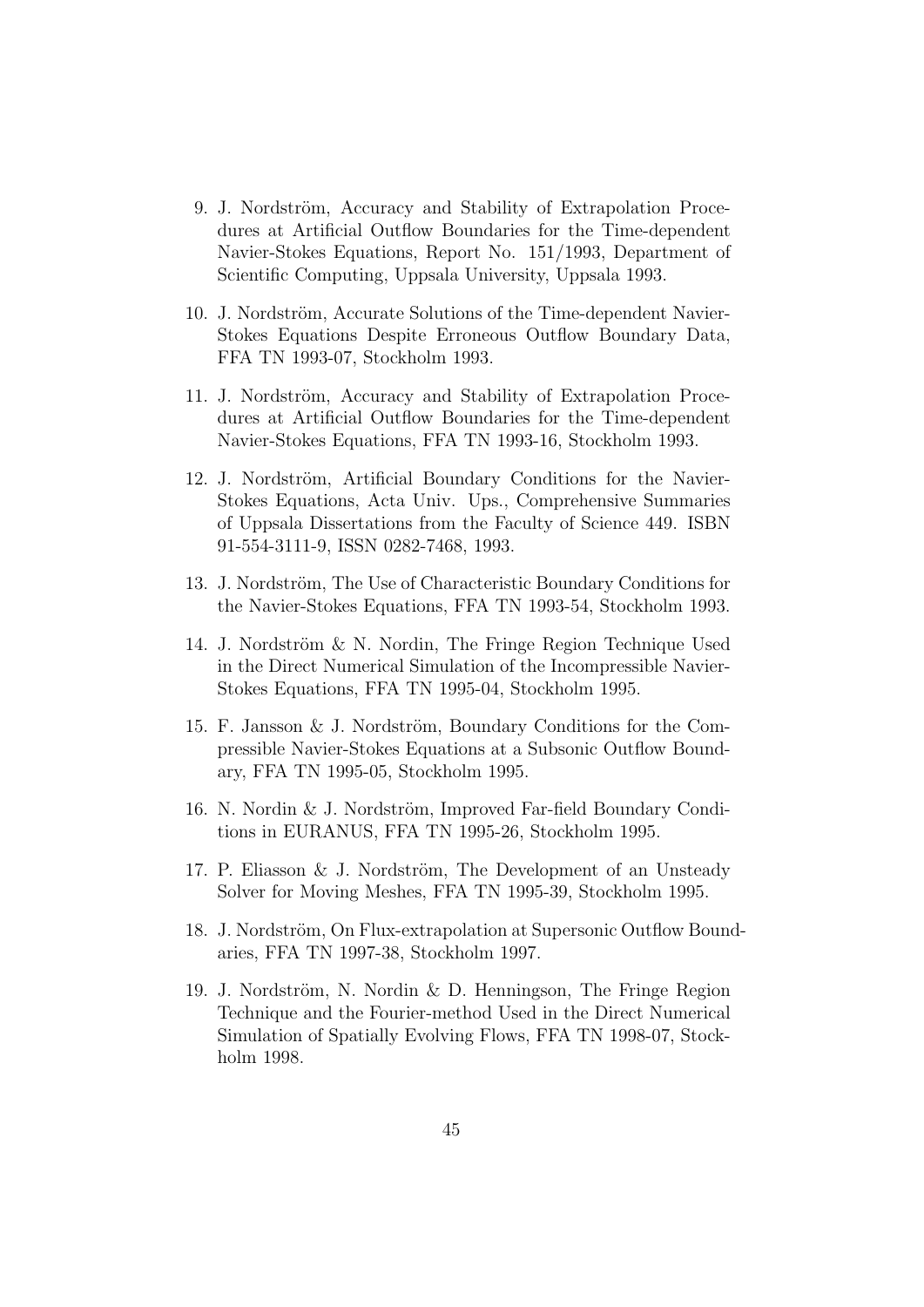- 20. M. H. Carpenter, J. Nordström & D. Gottlieb, A Stable and Conservative Interface Treatment of Arbitrary Spatial Accuracy, NASA/CR-1998-206921, ICASE Report No. 98-12, Langley Research Center, Hampton Virginia 23681-2199, USA, 1998.
- 21. N. Lindberg, G. Efraimsson  $\&$  J. Nordström, Numerical Investigation of Extrapolation Boundary Conditions for the Euler Equations, FFA TN 1998-03, Stockholm 1998.
- 22. J. Nordström & M. H. Carpenter, Boundary and Interface Conditions for High Order Finite Difference Methods Applied to the Euler and Navier Stokes Equations, NASA/CR-1998-207681, ICASE Report No. 98-19, Langley Research Center, Hampton Virginia 23681-2199, USA, 1998.
- 23. I. Karlsson & J. Nordström, Boundary Conditions in the  $\kappa \omega$ and  $\kappa - \epsilon$  Turbulence Models, FFA TN 1998-49, Stockholm 1998.
- 24. S. Tsynkov, S. Abarbanel, J. Nordström, V. Ryaben'kii & V. Vatsa, Global Artificial Boundary Conditions for Computation of External Flow Problems with Propulsive Jets, NASA/CR-1998- 208746, ICASE Report No. 98-52, Langley Research Center, Hampton Virginia 23681-2199, USA, 1998.
- 25. E. Petrini, G. Efraimsson & J. Nordström, A Numerical Study of the Introduction and Propagation of a 2-D Vortex, FFA TN 1998-66, Stockholm 1998.
- 26. G. Efraimsson, G Kreiss  $\&$  J. Nordström, Artificial Dissipation and Accuracy Downstream of Slightly Viscous Shocks, FFA TN 1998-70, Stockholm 1998.
- 27. Rickard Lindkvist & J. Nordström, Boundary Conditions for the Euler Equations, FFA TN 1999-31, Stockholm 1999.
- 28. J. Nordström & M. H. Carpenter, High Order Finite Difference Methods, Multidimensional Linear Problems and Curvilinear Coordintes, NASA/CR-1999-209834, ICASE Report No. 99-54, Langley Research Center, Hampton Virginia 23681-2199, USA, 1999.
- 29. Martin Björck & J. Nordström, Finite Volume Approximations and Strict Stability for Hyperbolic Problems, FFA TN 2000-35, Stockholm 2000.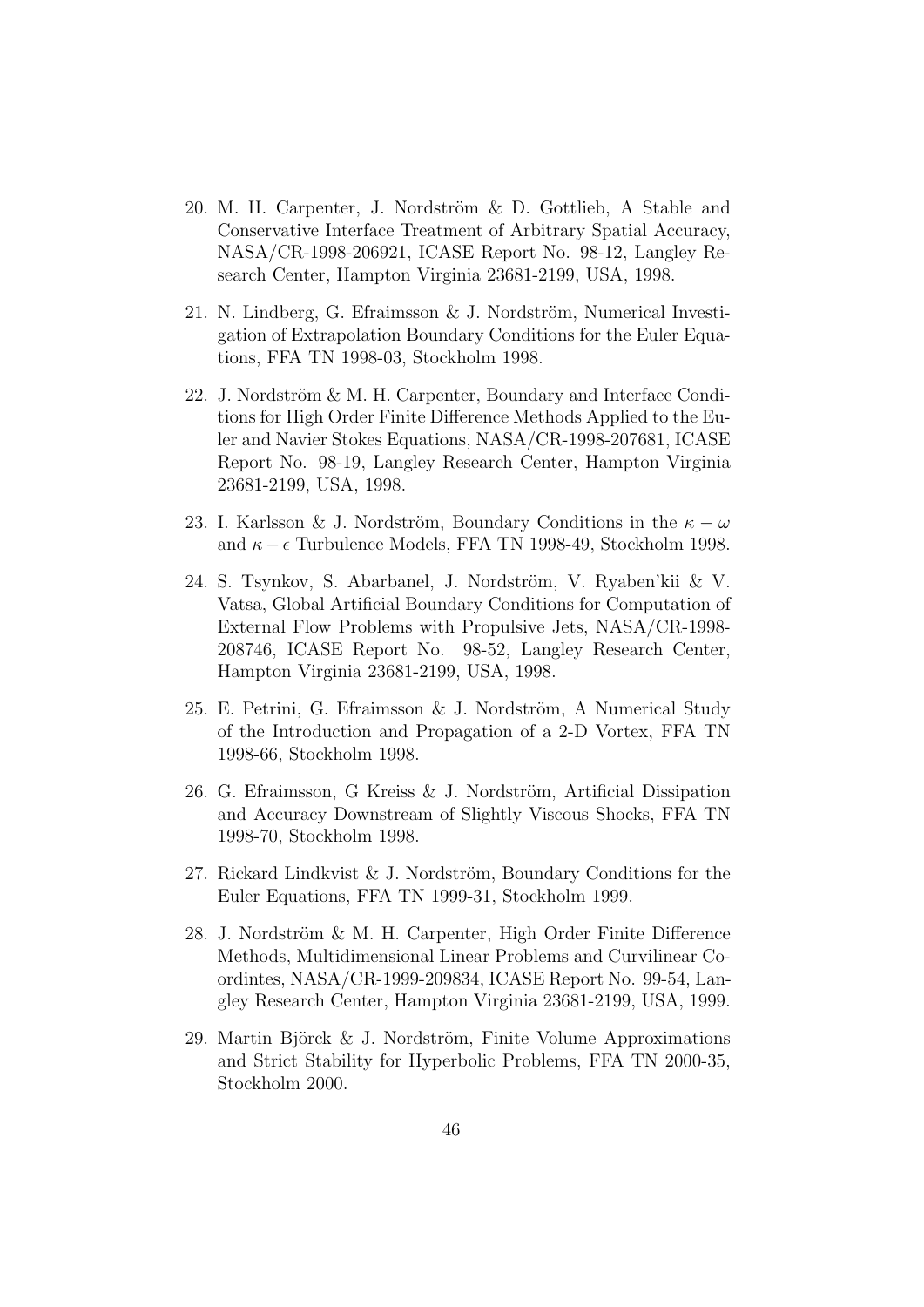- 30. Björn Bretz, Karl Forsberg & J. Nordström, High Order Finite Difference Approximations of Hyperbolic Problems, FFA TN 2000-09, Stockholm 2000.
- 31. J. Nordström, Model Problems and The Analysis of Boundary Procedures in CFD, FFA TN 2000-35, Stockholm 2000.
- 32. G. Kreiss, M. Siklosi, C. Johansson, M. Liefvendahl & J. Nordström, Stable and Accurate Boundary Conditions for Aerodynamic and Aeroacoustic Calculations, Trita-NA-0015, Stockholm 2000.
- 33. T Hagstrom & J. Nordström, Analysis of Extrapolation Boundary Conditions for the Linearized Euler Equations, FFA TN 2000-59, Stockholm 2000.
- 34. J. Persson  $&$  J. Nordström, Discrete Approximations of Electromagnetic Problems, Scientific Report FOI-R–0119-SE, Stockholm 2001.
- 35. R. Gustafsson & J. Nordström, High Order Finite Difference Approximations of Electromagnetic Wave Propagation Close to Material Discontinuities, Scientific Report FOI-R–0120-SE, Stockholm 2001.
- 36. C. Adamsson, K. Forsberg & J. Nordström, Finite Volume Methods, Unstructured Meshes and Strict Stability, Scientific Report FOI-R–0121-SE, Stockholm 2001.
- 37. O. Fogelklou  $&$  J. Nordström, Investigation of Time and Frequency Domain Based Methods for Radar Cross Section Calculations, Scientific Report FOI-R–0149-SE, Stockholm 2001.
- 38. A. Carlsson & J. Nordström, Conservative Difference Formulations, Energy Estimates and Artificial Dissipation, Scientific Report FOI-R–0509-SE, Stockholm 2002.
- 39. K. Mattson, M. Svärd, M. H. Carpenter & J. Nordström, Accuracy Requirements for Steady and Transient Aerodynamics, Technical Report 2002-0035, ISSN 1404-3203, Uppsala University, January 2002, Uppsala, Sweden.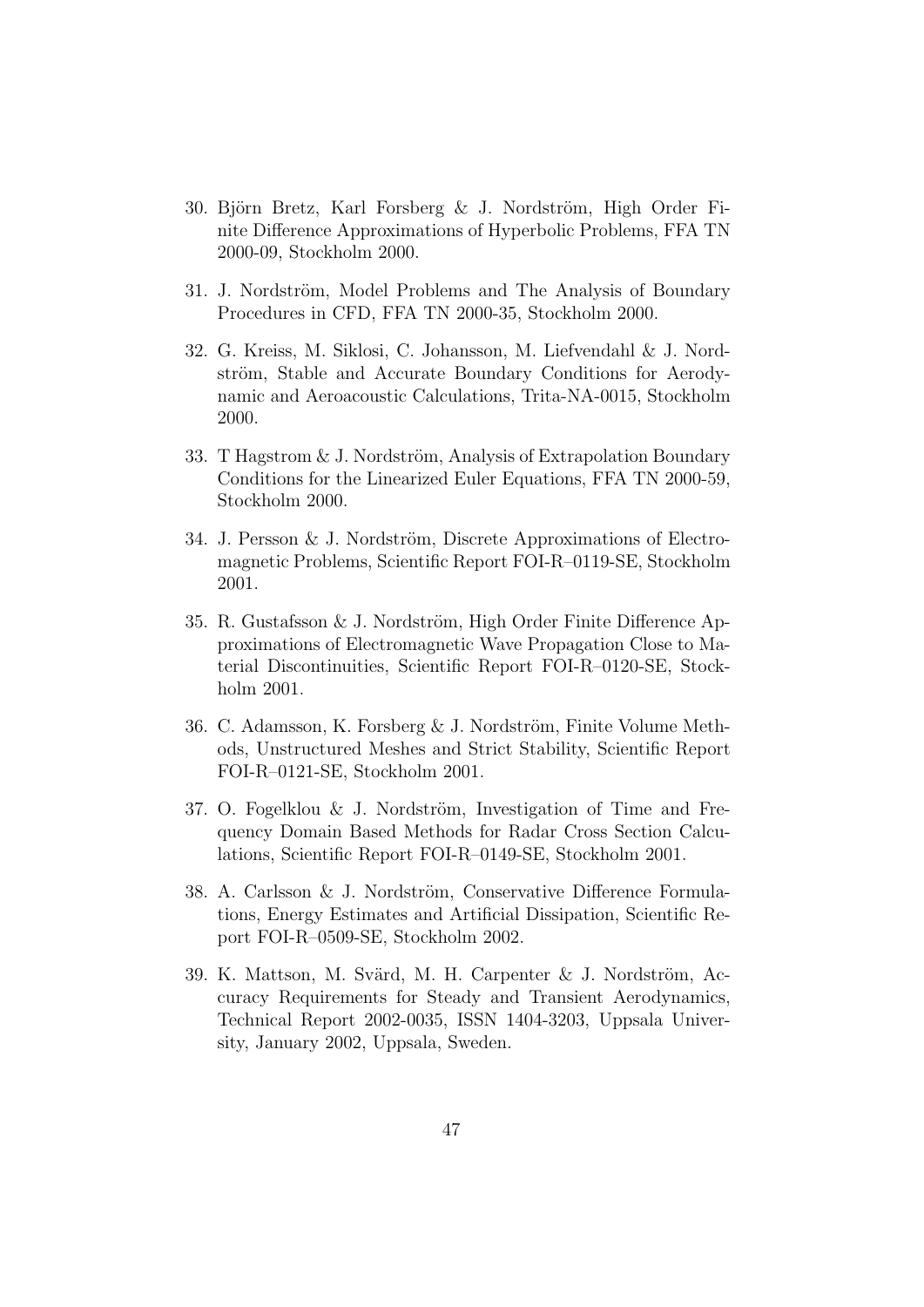- 40. M. Svärd & J. Nordström, A Stable and Accurate Summationby-Parts Finite Volume Formulation of The Laplacian Operator, Technical Report 2003-0003, Uppsala University, January 2003, Uppsala, Sweden.
- 41. K. Mattson & J. Nordström, Finite Difference Approximations of Second Derivatives on Summation by Parts Form, Technical Report 2003-0012, Uppsala University, February 2003, Uppsala, Sweden.
- 42. K. Mattson, M. Svärd  $\&$  J. Nordström, Stable artificial dissipation, Technical Report 2003-0013, Uppsala University, February 2003, Uppsala, Sweden.
- 43. M. Svärd, K. Mattsson & J. Nordström, Steady State Computations Using Summation-By-Parts Operators, Technical Report 2003-0018, Uppsala University, March 2003, Uppsala, Sweden.
- 44. M. Svärd & J. Nordström, Well Posed Boundary Conditions for the Navier-Stokes Equation, Technical Report 2003-052, Uppsala University, November 2003, Uppsala, Sweden.
- 45. J. Gong  $&$  J. Nordström, A Stable Hybrid Methods for Hyperbolic Problems, Technical Report 2004-039, Uppsala University, November 2004, Uppsala, Sweden.
- 46. M. Svärd  $& J.$  Nordström, On the Order of Accuracy for Difference Approximations of Initial-Boundary Value Problems, Technical Report 2004-040, Uppsala University, September 2004, Uppsala, Sweden.
- 47. J. Nordström & Shia-Hui Peng, Unsteady Pressure Forces in a Weapon Bay on a Stealth Vehicle, Technical Report FOI-D-0195- SE, Stockholm, 2004.
- 48. M. Svärd, J. Gong & J. Nordström, An Accuracy Evaluation of Unstructured Node-Centered Finite Volume Methods, NIA Report No. 2005-04, National Institute of Aerospace, Virginia, USA, 2005.
- 49. M. Svärd, J. Gong & J. Nordström, Stable Artificial Operators for Finite Volume Schemes on Unstructured Grids, NIA Report No. 2005-05, National Institute of Aerospace, Virginia, USA, 2005.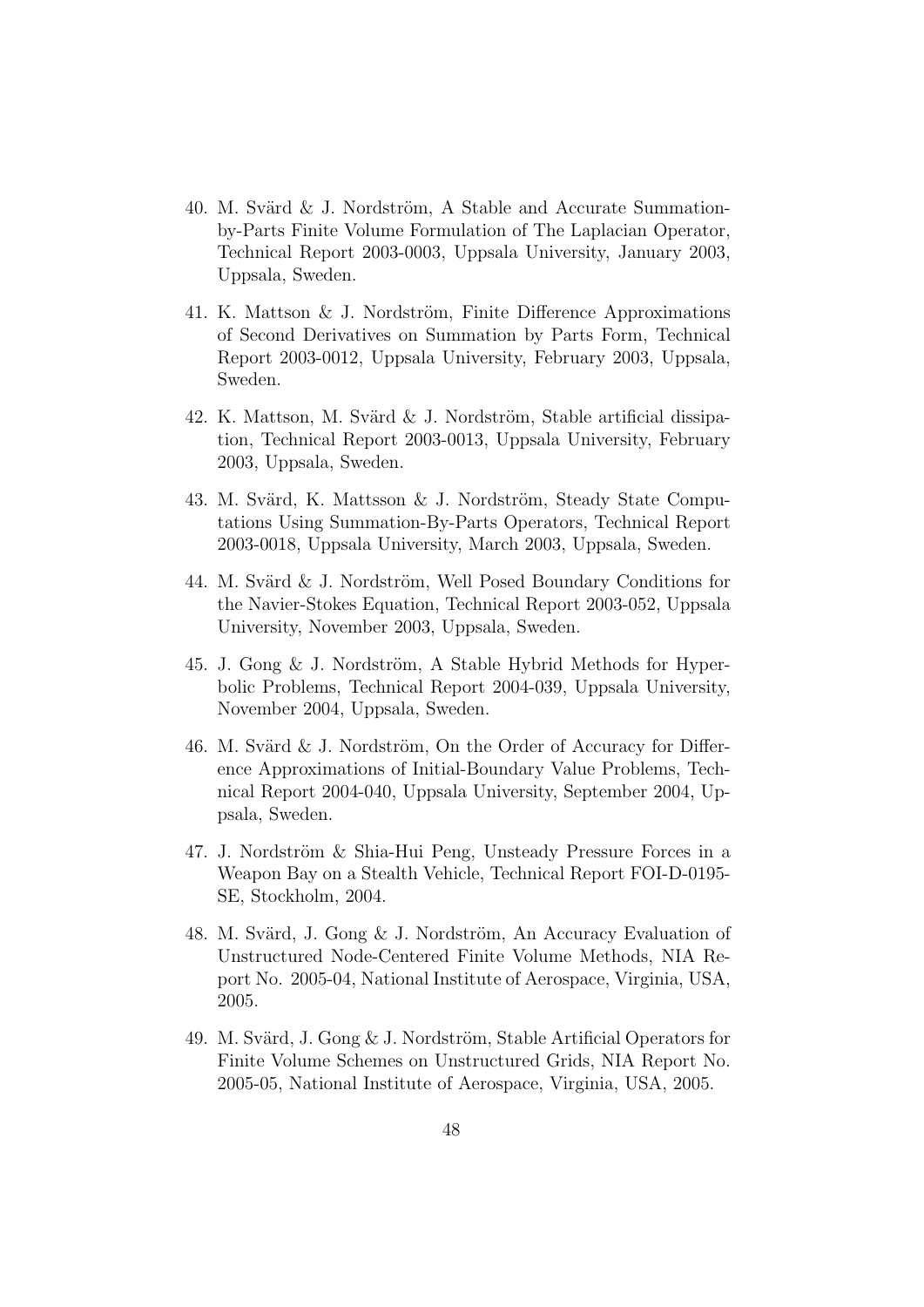- 50. J. Nordström & R. C. Swanson, Boundary Conditions for a Divergence Free Velocity-Pressure Formulation of the Incompressible Navier-Stokes Equations, Technical Report 2005-031, Uppsala University, November 2005, Uppsala, Sweden.
- 51. J. Gong and J. Nordström, Stable, Accurate and Efficient Interface Procedures for Viscous Problems, Technical Report 2006-019, Uppsala University, April, 2006, Uppsala, Sweden.
- 52. J. Nordström, Error Bounded Schemes for Time-Dependent Hyperbolic Problems, Technical Report 2006-027, Uppsala University, May, 2006, Uppsala, Sweden.
- 53. J Nordström, M. Svärd, M. Shoeybi, F. Ham, K. Mattsson, G. Iaccarino, E. van der Weide & J. Gong, A Stable, Efficient and Adaptive Hybrid Method for Unsteady Aerodynamics, Annual Research Briefs–2006, Center for Turbulence Research, December 2006.
- 54. J. Gong and J. Nordström, A Stable and Efficient Hybrid Scheme for Viscous Problems in Complex Geometries, Technical Report 2007-002 , Uppsala University, January 2007, Uppsala, Sweden.
- 55. S. Eriksson, M. Svärd & J. Nordström, Simulations of Ground Effects on Wake Vortices at Runways, Technical Report from the Department of Information Technology 2007-019, Uppsala University, 2007.
- 56. J. Nordström, F. Ham, M. Shoeybi, E. van der Weide, M. Svärd, K. Mattsson, G. Iaccarino, and J. Gong, A Hybrid Method for Unsteady Fluid Flow, Technical Report from the Department of Information Technology 2007-020, Uppsala University, 2007.
- 57. J.Gong, J. Nordström and E. van der Weide, A Hybrid Method for the Unsteady Compressible Navier-Stokes Equations, Technical Report from the Department of Information Technology 2007- 029, Uppsala University, 2007.
- 58. M.H. Carpenter, J. Nordström and D. Gottlieb, Revisiting and Extending Interface Penalties for Multi-Domain Summation-By-Parts Operators. NASA/TM-2007-214892, Langley Research Center, Hampton Virginia, USA, 2007.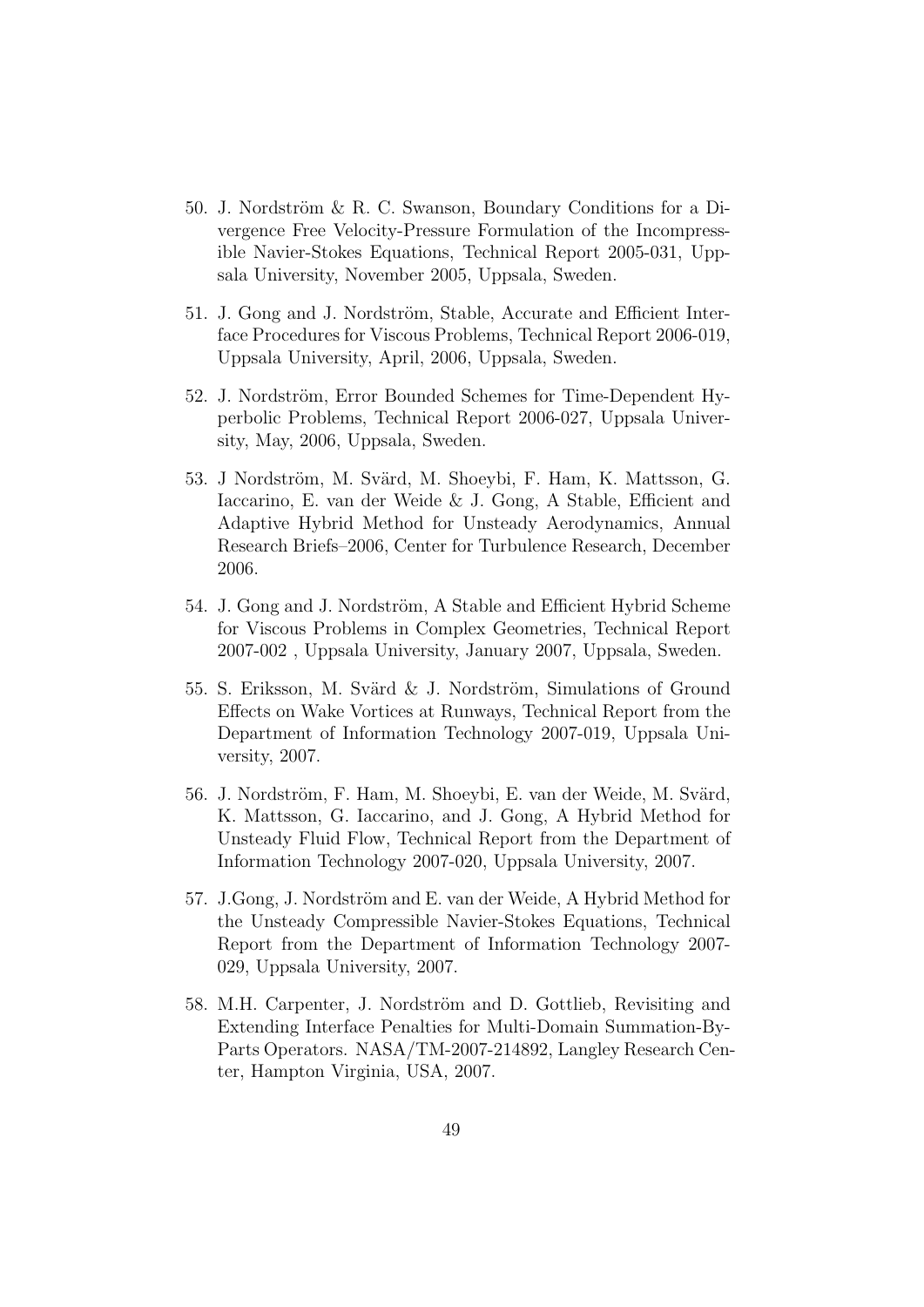- 59. J Nordström, J. Gong, E. van der Weide & M. Svärd, A Hybrid Method for the Unsteady Compressible Navier-Stokes Equations, Annual Research Briefs–2007, Center for Turbulence Research, Stanford University, December 2007.
- 60. S. Eriksson, Magnus Svärd  $&$  J Nordström, Simulation of Ground Effects on Wake Vortices at Runways, Annual Research Briefs– 2007, Center for Turbulence Research, Stanford University, December 2007.
- 61. P. Pettersson, G. Iaccarino  $\&$  J. Nordström, Numerical Analysis of Burgers' Equation with Uncertain Boundary Conditions Using the Stochastic Galerkin Method, Technical Report from the Department of Information Technology 2008-011, Uppsala University, 2008.
- 62. J. Nordström, J. Gong, E. van der Weide and M. Svärd, A Stable and Conservative High Order Multi-block Method for the Compressible Navier-Stokes Equations, Technical Report from the Department of Information Technology 2009-006, Uppsala University, 2009.
- 63. S. Eriksson  $& J.$  Nordström, Analysis of the Order of Accuracy for Node-Centered Finite Volume Schemes, Technical Report from the Department of Information Technology 2009-009, Uppsala University, 2009.
- 64. J. Nordström  $& S.$  Eriksson, Well Posed, Stable and Weakly Coupled Fluid Structure Interaction Problems, Technical Report from the Department of Information Technology 2009-011, Uppsala University, 2009.
- 65. M. H. Carpenter, J. Nordström  $&$  D. Gottlieb, Revisiting and Extending Interface Penalties for Multi-Domain Summation-By-Parts Operators, Technical Report from the Department of Information Technology 2009-014, Uppsala University, 2009.
- 66. J. Lindström  $&$  J. Nordström, A Stable and High Order Accurate Conjugate Heat Transfer Problem, Technical Report from the Department of Information Technology 2009-027, Uppsala University, 2009.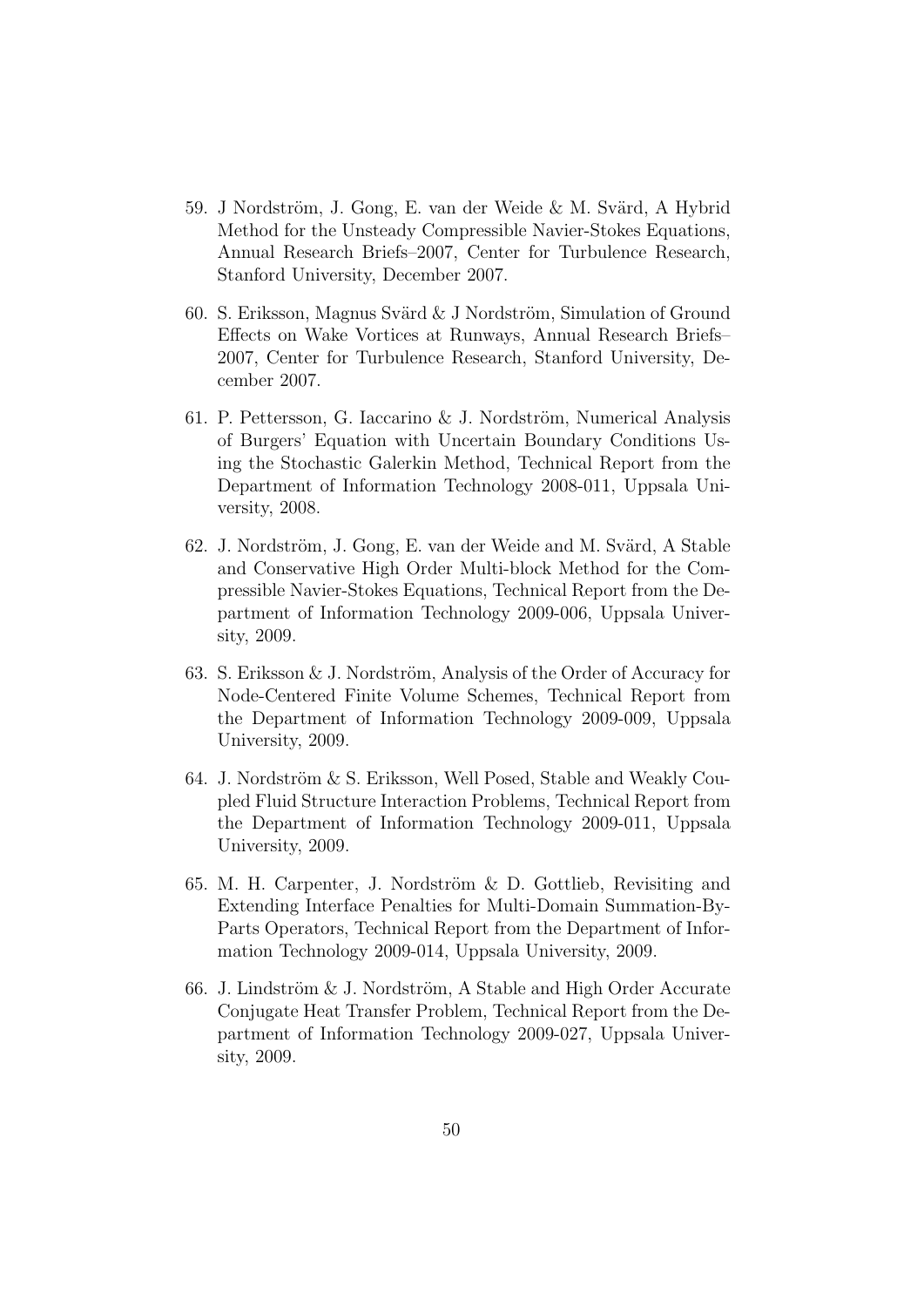- 67. P. Pettersson, G. Iaccarino & J. Nordström, Boundary procedures for the time-dependent stochastic Burgers equation, Annual Research Briefs–2009, Center for Turbulence Research, Stanford University, December 2009.
- 68. J. Lindström  $&$  J. Nordström, Well-posedness and stability of a coupled fluid flow and heat transfer problem, Annual Research Briefs–2009, Center for Turbulence Research, Stanford University, December 2009.
- 69. J. E. Kozdon, E. M. Dunham & J. Nordström, Interaction of Waves with Frictional Interfaces Using Summation-By-Parts Difference Operators, 1. Weak Enforcement of Nonlinear Boundary Conditions, Technical Report from the Department of Information Technology 2010-017, Uppsala University, 2010.
- 70. J. E. Kozdon, E. M. Dunham & J. Nordström, Interaction of Waves with Frictional Interfaces Using Summation-By-Parts Difference Operators, 2. Extension to Full Elastodynamics, Technical Report from the Department of Information Technology 2010- 018, Uppsala University, 2010.
- 71. J. Lindström  $&$  J. Nordström, Spectral analysis of the continuous and discretized heat and advection equation on single and multiple domains. Technical Report from the Department of Information Technology 2010-030, Uppsala University, 2010.
- 72. J. E. Kozdon, E. M. Dunham  $\&$  J. Nordström, Interaction of waves with frictional interfaces using summation-by-parts difference operators: Weak enforcement of nonlinear boundary conditions, LiTH-MAT-R, No. 2011:5, 2011.
- 73. J. Berg  $&$  J. Nordström, Stable Robin Boundary Conditions for the Navier-Stokes Equations. Technical Report from the Department of Information Technology 2011-012, Uppsala University, 2011.
- 74. Q. Abbas  $& J.$  Nordström, A weak boundary procedure for high order finite difference approximations of hyperbolic problem, Technical report from Department of Information Technology, Uppsala University nr 2011-019, 2011.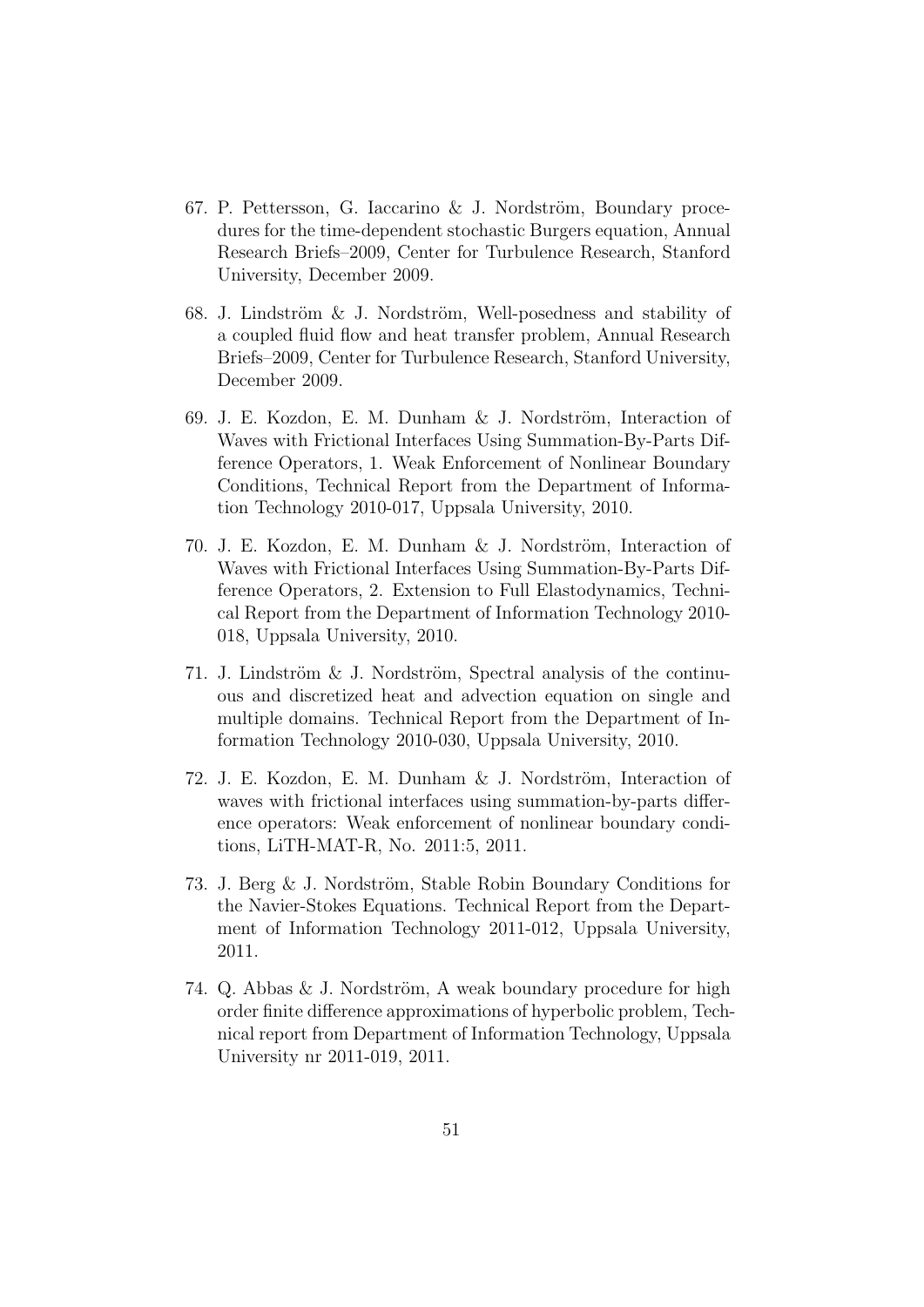- 75. J. Nordström, S. Eriksson & P. Eliasson, Weak and Strong Wall Boundary Procedures and Convergence to Steady-State of the Navier-Stokes Equations, LiTH-MAT-R–2011/15–SE, 2011.
- 76. J. Nordström  $&$  J. Berg, Conjugate heat transfer using modied interface conditions for the Navier-Stokes equations, LiTH-MAT-R–2011/18–SE, 2011.
- 77. T. C. Fisher, M. H. Carpenter, J. Nordström, N. Yamaleev & R. C. Swanson, Discretely Conservative Finite-Difference Formulations for Nonlinear Conservation Laws in Split Form: Theory and Boundary Conditions, NASA/TM-2011-217307, Langley Research Center, Hampton, Virginia, USA 2011.
- 78. J. E. Kozdon, E. M. Dunham & J. Nordström, Simulation of Dynamic Earthquake Ruptures in Complex Geometries Using High-Order Finite Difference Methods, LiTH-MAT-R, No. 2012:2, 2012.
- 79. J. Berg  $&$  J. Nordström, Superconvergent Functional Output for Time-Dependent Problems using Finite Differences on Summation-By-Parts Form, Technical report from Department of Information Technology, Uppsala University nr 2012-04, 2012.
- 80. J. Nordström & Tomas Lundquist, Summation-By-Parts Operators for Time Discretisation: Initial Investigations, LiTH-MAT-R-2012, Department of Mathematics, Linköping University, 2012.
- 81. J. Berg & J. Nordström, A Stable and Dual Consistent Boundary Treatment Using Finite Differences on Summation-By-Parts Form Technical Report from Department of Information Technology, Uppsala University 2012-014, 2012.
- 82. J. Berg & Nordström, On the Impact of Boundary Conditions on Dual Consistent Finite Difference Discretizations, Technical Report from Department of Information Technology, Uppsala University, 2012-025, 2012.
- 83. P. Pettersson, G. Iaccarino & J. Nordström, A Roe Variable Based Chaos Method for the Euler Equations under Uncertainty, Technical Report from Department of Information Technology, Uppsala University, 2012-021, 2012.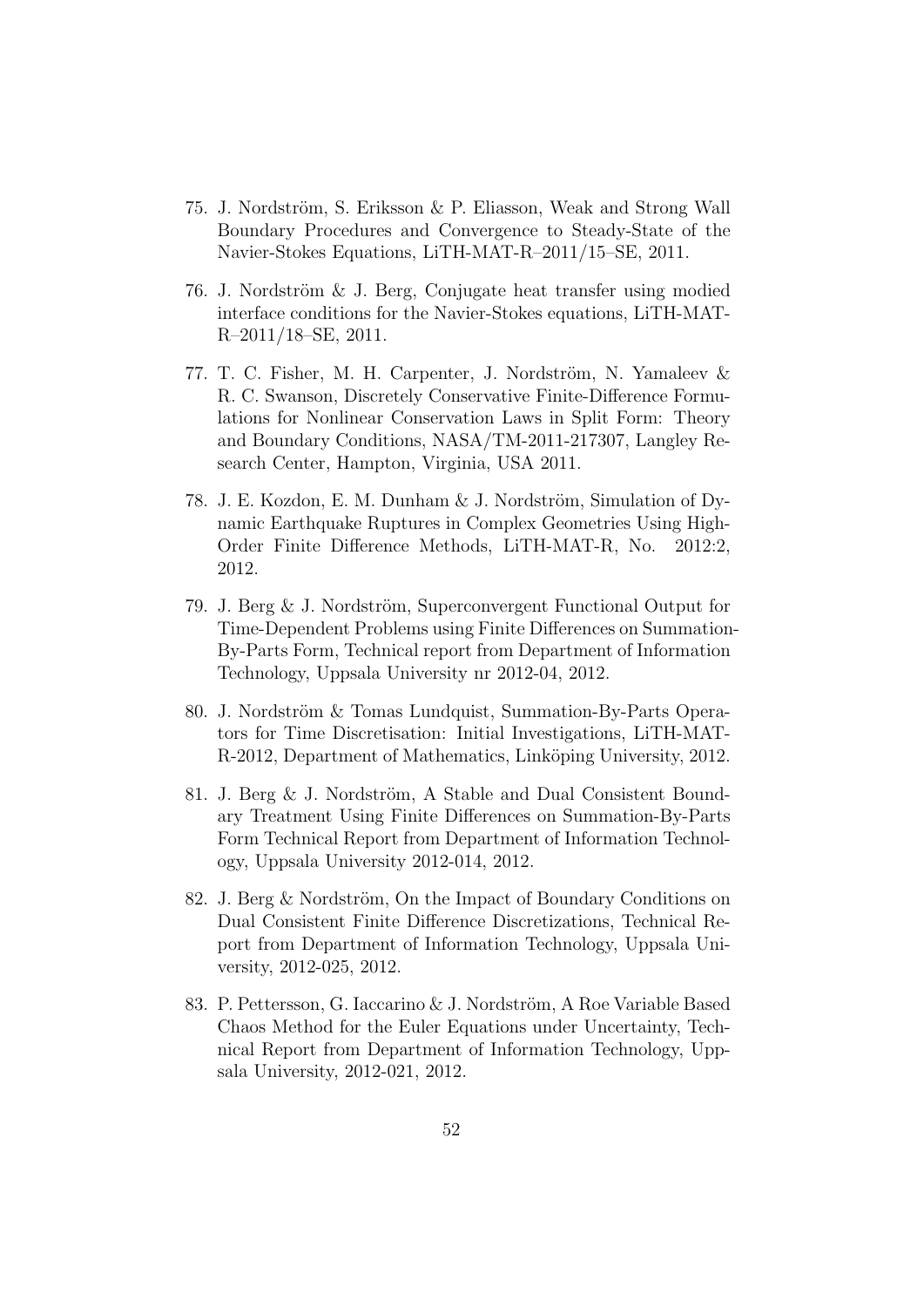- 84. P. Pettersson, A. Doostan & J. Nordström, On stability and monotonicity requirements of discretized stochastic conservation laws with random viscosity, Technical report from Department of Information Technology, Uppsala University, 2012-028, 2012.
- 85. S. Eriksson & J. Nordström, Exact Non-Reflecting Boundary Conditions Revisited: Well-Posedness and Stability, Technical Report from Department of Information Technology, Uppsala University, 2012-032, 2012.
- 86. P. Pettersson, G. Iaccarino & J. Nordström, A Stochastic Galerkin Method for the Euler Equations with Roe Variable Transformation, Technical Report from Department of Information Technology, Uppsala University, 2012-033, 2012.
- 87. P. Pettersson, G. Iaccarino & J. Nordström, An Intrusive Hybrid Method for Discontinuous Two-Phase Flow under Uncertainty, Technical Report from Department of Information Technology, Uppsala University, 2012-035, 2012.
- 88. D. Amsallem & J. Nordström, High-order accurate difference schmes for the Hodgkin-Huxley equations, LiTH-MAT-R, 9, Department of Mathematics, Linköping University, 2012.
- 89. S. Ghader  $&$  J. Nordström, Well-posed boundary conditions for the shallow water equations, LiTH-MAT-R, 4, Department of Mathematics, Linköping University, 2013.
- 90. J. Nordström, Qaisar Abbas, Brittany A. Erickson & Hannes Frenander, A Flexible Far Field Boundary Procedure for Hyperbolic Problems: Multiple Penalty Terms Applied in a Domain, Department of Mathematics, Linköping University, LiTH-MAT-R, 2013:2, 2013.
- 91. P. Pettersson, A. Doostan  $&$  J. Nordström, On Stability and Monotonicity Requirements of Finite Difference Approximations of Stochastic Conservation Laws with Random Viscosity, LiTH-MAT-R–2013/03–SE, Department of Mathematics, Linköping University, 2013.
- 92. J. Berg  $\&$  J. Nordström, Duality based boundary conditions and dual consistent finite difference discretizations of the Navier-Stokes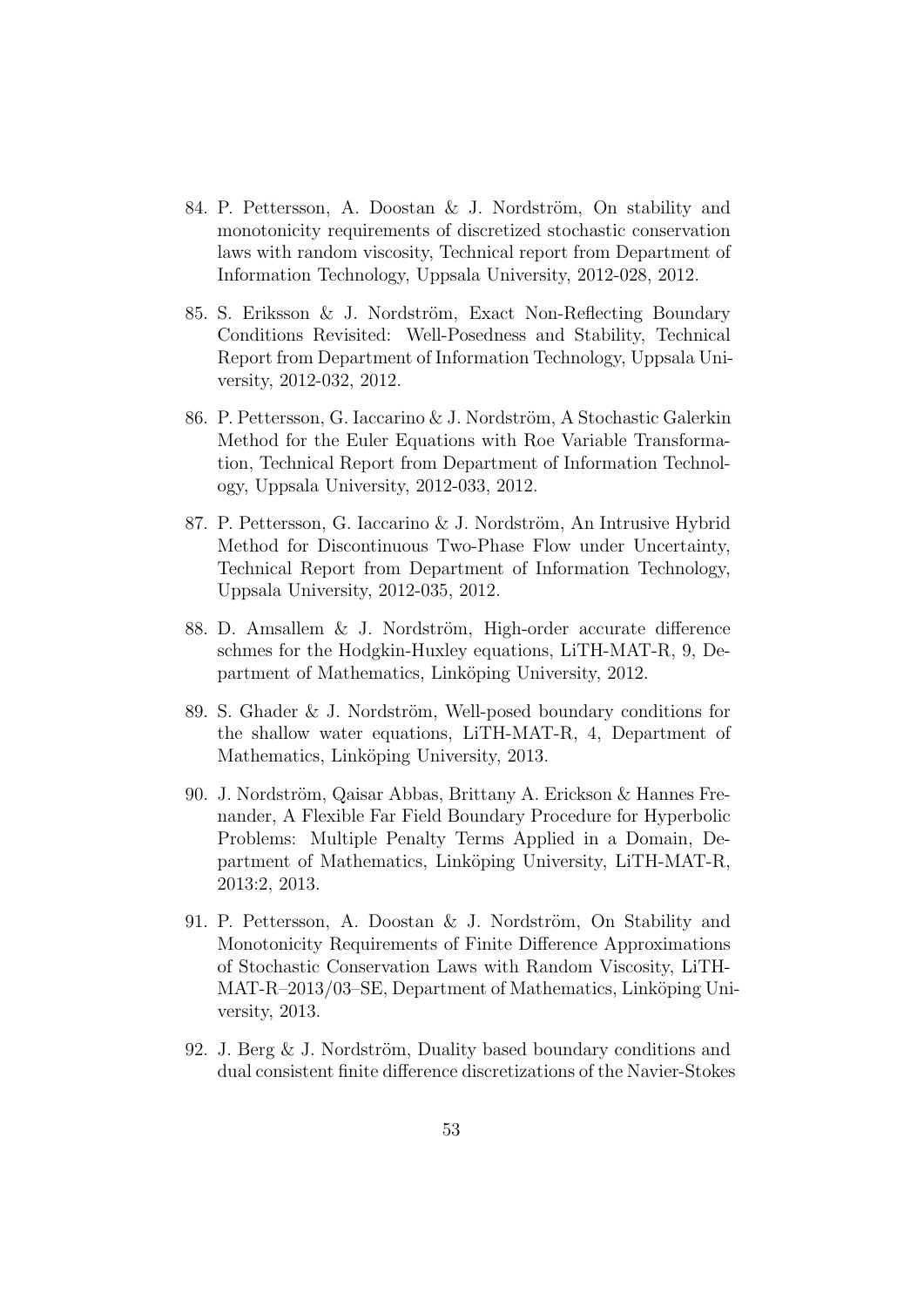and Euler equations, Technical Report from Department of Information Technology, Uppsala University, Technical Report 2013- 013.

- 93. S. Ghader & J. Nordström, High-order compact finite difference schemes for the spherical shallow water equations", LiTH-MAT-R–2013/9-SE, 2013, Department of Mathematics, Linköping University.
- 94. B. A. Erickson & J. Nordström, Stable, High Order Accurate Adaptive Schemes for Long Time, Highly Intermittent Geophysics Problems, LiTH-MAT-R–2013/10–SE, 2013, Department of Mathematics, Linköping University.
- 95. O. OReilly, J. Nordström, J. E. Kozdon & E. M. Dunham Simulation of Earthquake Rupture Dynamics in Complex Geometries Using Coupled Finite Difference and Finite Volume Methods, LITH-MAT-R, 11, 2013, Department of Mathematics, Linköping University.
- 96. T. Lundquist & J. Nordström, The SBP-SAT Technique for Initial Value Problems LiTH-MAT-R, 2013:14, 2013, Department of Mathematics, Linköping University.
- 97. M. Svärd  $& J.$  Nordström, Review of Summation-by-Parts Schemes for Initial-Boundary-Value Problems, LiTH-MAT-R, 2013:15, 2013, Department of Mathematics, Linköping University.
- 98. J. Nordström  $&$  M. Wahlsten, Variance reduction through robust design of boundary conditions for stochastic hyperbolic systems of equations, LiTH-MAT-R, 2014:03, 2014, Department of Mathematics, Linköping University.
- 99. H. Frenander & J. Nordström, "Spurious solutions for the advectiondiffusion equation using wide stencils for approximating the second derivative.", LiTH-MAT-R, No. 2014: 07, 2014, Department of Mathematics, Linköping University.
- 100. J. Nordström  $&\mathcal{T}$ . Lundquist, Summation-by-parts in Time: the Second Derivative, LiTH-MAT-R, 2014:11, 2014, Department of Mathematics, Linköping University.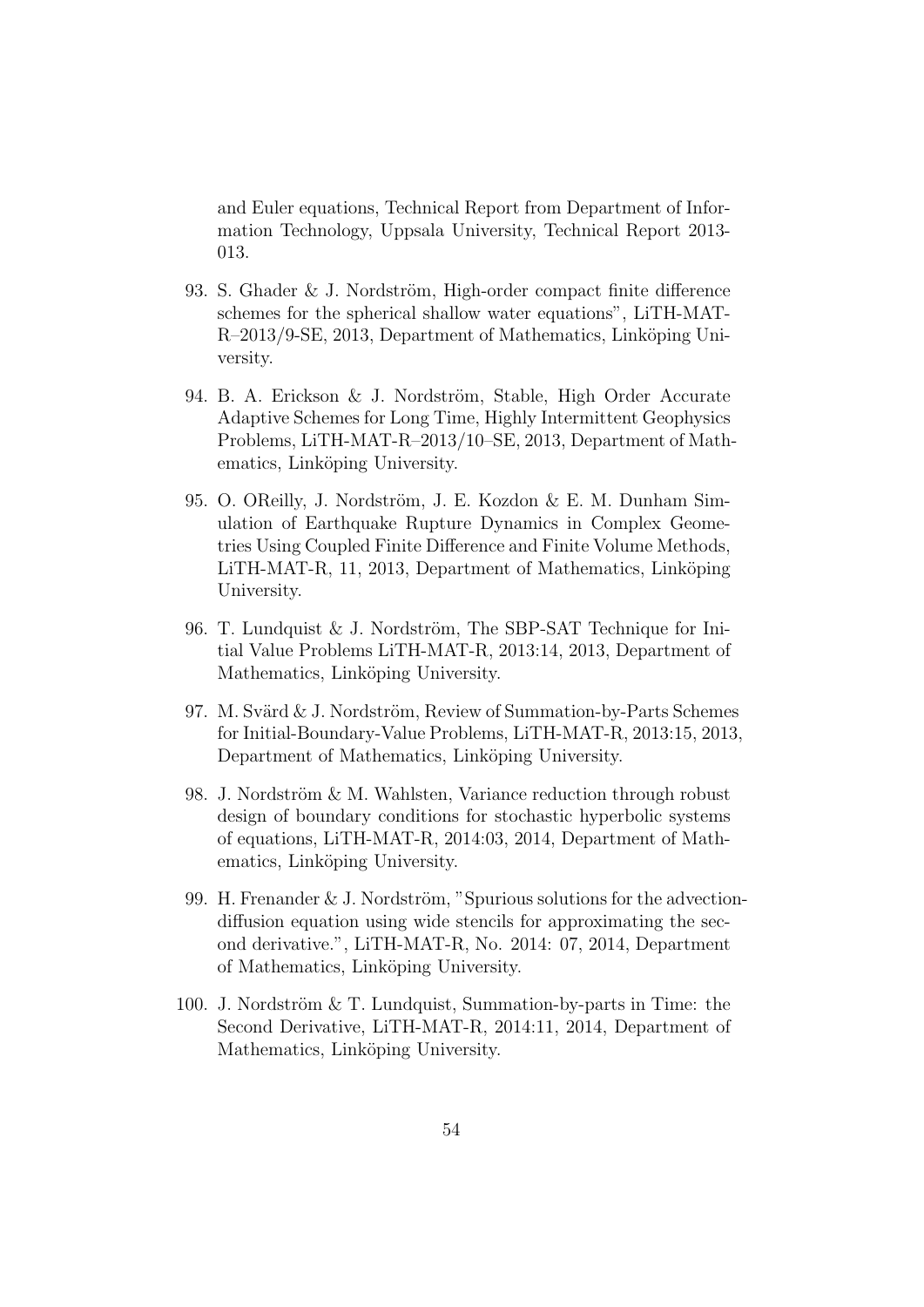- 101. J. Nordström, M. Wahlsten & S. Nikkar, Boundary Conditions for Hyperbolic Systems of Equations on Curved Domains, LiTH-MAT-R, 2014:12, 2014, Department of Mathematics, Linköping University.
- 102. C. La Cognata & J. Nordström, Well-posedness, Stability and Conservation for a Discontinuous Interface Problem, LiTH-MAT-R, 2014:16, 2014. Department of Mathematics, Linköping University.
- 103. H. Frenander  $&$  J. Nordström, A Provable Stable and Accurate Davies-like Relaxation Procedure Using Multiple Penalty Terms for Lateral Boundaries in Weather Prediction, LiTH-MAT-R, 2014:19, 2014, Department of Mathematics, Linköping University.
- 104. T. Lundquist  $& J.$  Nordström, Efficient Fully Discrete Summationby-parts Schemes for Unsteady Flow Problems, LiTH-MAT-R, 2014:18, 2014. Department of Mathematics, Linköping University.
- 105. S. Nikkar & J. Nordström, Fully Discrete Energy Stable High Order Finite Difference Methods for Hyperbolic Problems in Deforming Domains, LiTH-MAT-R, 2014:15, 2014. Department of Mathematics, Linköping University.
- 106. J. Nordström  $&$  S. Ghader, A new well-posed vorticity divergence formulation of the shallow water equations, LiTH-MAT-R, 2014:20, 2014. Department of Mathematics, Linköping University.
- $107.$  V. Linders  $& J.$  Nordström, Uniformly Best Wavenumber Approximations by Spatial Central Difference Operators, LiTH-MAT-R, 2014:17, 2015.
- 108. P. Pettersson, J. Nordström & A. Doostan, A Well-posed and Stable Stochastic Galerkin Formulation of the Incompressible Navier-Stokes Equations with Random Data", LiTH-MAT-R, No. 2015:06, 2015.
- 109. C. Sorgentone, C. La Cognata & J. Nordström, "A New High Order Energy and Enstrophy Conserving Arakawa-like Jacobian Differential Operator", LiTH-MAT-R, No. 2015:05, 2015.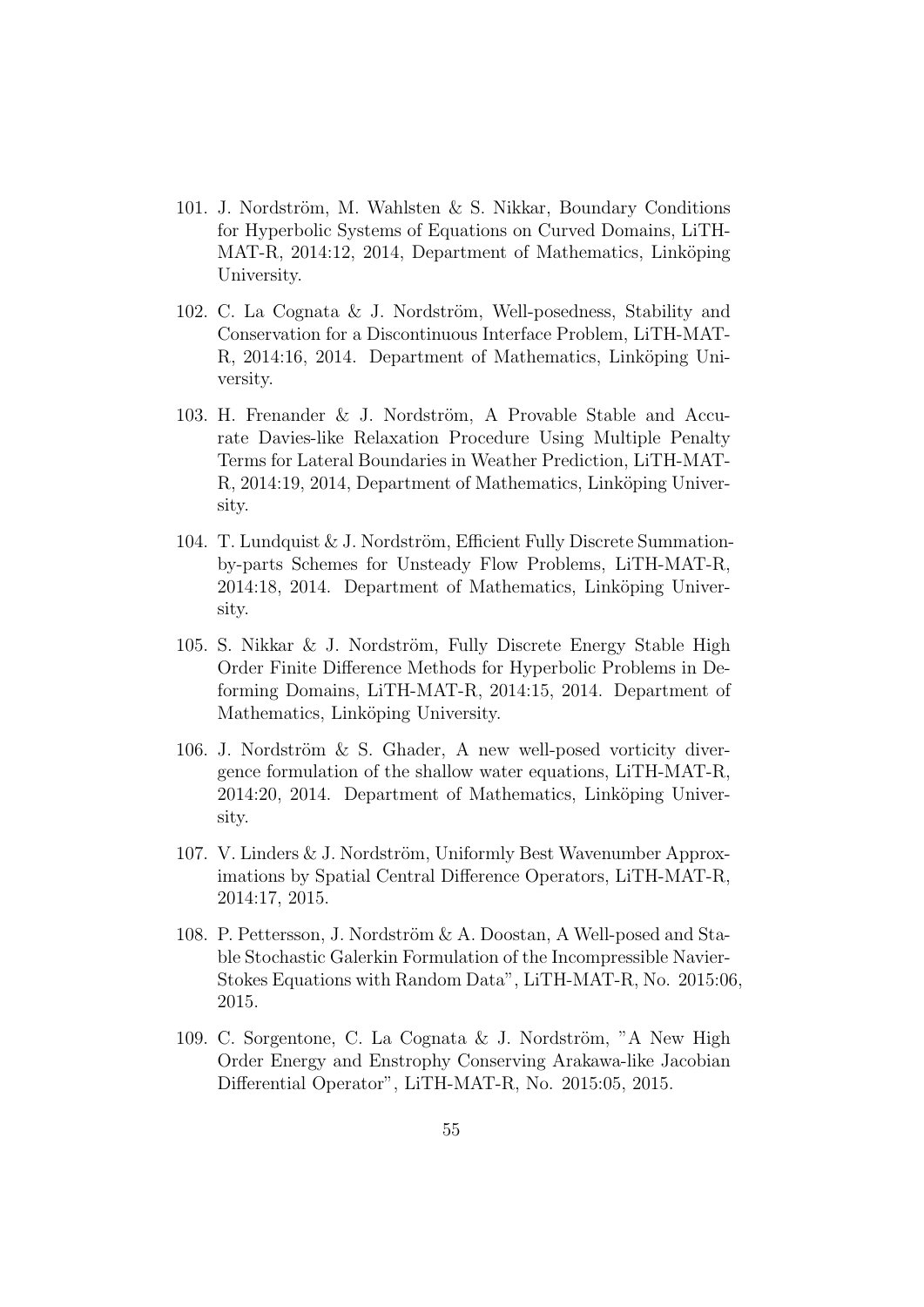- 110. T. Lundquist & J. Nordström, On the Suboptimal Accuracy of Summation-by-parts Schemes with Non-conforming Block Interfaces, LiTH-MAT-R, 2015:16, 2015, Department of Mathematics, Linköping University.
- 111. T. Lundquist & J. Nordström, An Energy Stable Summation-byparts Formulation for General Multi-block and Hybrid Meshes, LITH-MAT-R, 2016:03, 2016, Department of Mathematics, Linköping University.
- 112. V. Linders, M. Kupiainen & J. Nordström, Summation-by-Parts Operators with Minimal Dispersion Error for Coarse Grid Flow Calculations, LiTH-MAT-R, 2016:7, 2016, Department of Mathematics, Linköping University.
- 113. F. Ghasemi  $&$  J. Nordström, Coupling Requirements for Multiphysics Problems, LiTH-MAT-R, No. 2016:08, 2016, Department of Mathematics, Linköping University.
- 114. S. Nikkar  $\&$  J. Nordström, A fully discrete, stable and conservative summation-by-parts formulation for deforming interfaces, LiTH-MAT-R, No. 2016:9, 2016, Department of Mathematics, Linköping University.
- 115. S. Nikkar  $&$  J. Nordström, Dual consistent summation-by-parts formulation for the linearized incompressible Navier-Stokes equations posed on deforming domains, LiTH-MAT-R, No. 2016:10, 2016, Department of Mathematics, Linköping University.
- 116. S. Nikkar & J. Nordström, Summation-by-parts operators for non-simply connected domains, LiTH-MAT-R, No. 2016:11, 2016, Department of Mathematics, Linköping University.
- 117. D. Kopriva, J. Nordström & G. Gassner, Error Boundedness of Discontinuous Galerkin Spectral Element Approximations of Hyperbolic Problems, LiTH-MAT-R, No. 2016:13, 2016, Department of Mathematics, Linköping University.
- 118. O. Oreilly, E. M. Dunham  $& J.$  Nordström, Simulation of wave propagation along fluid-filled cracks using high-order summationby-parts operators and implicit-explicit time stepping, LiTH-MAT-R, No. 2016:16, 2016.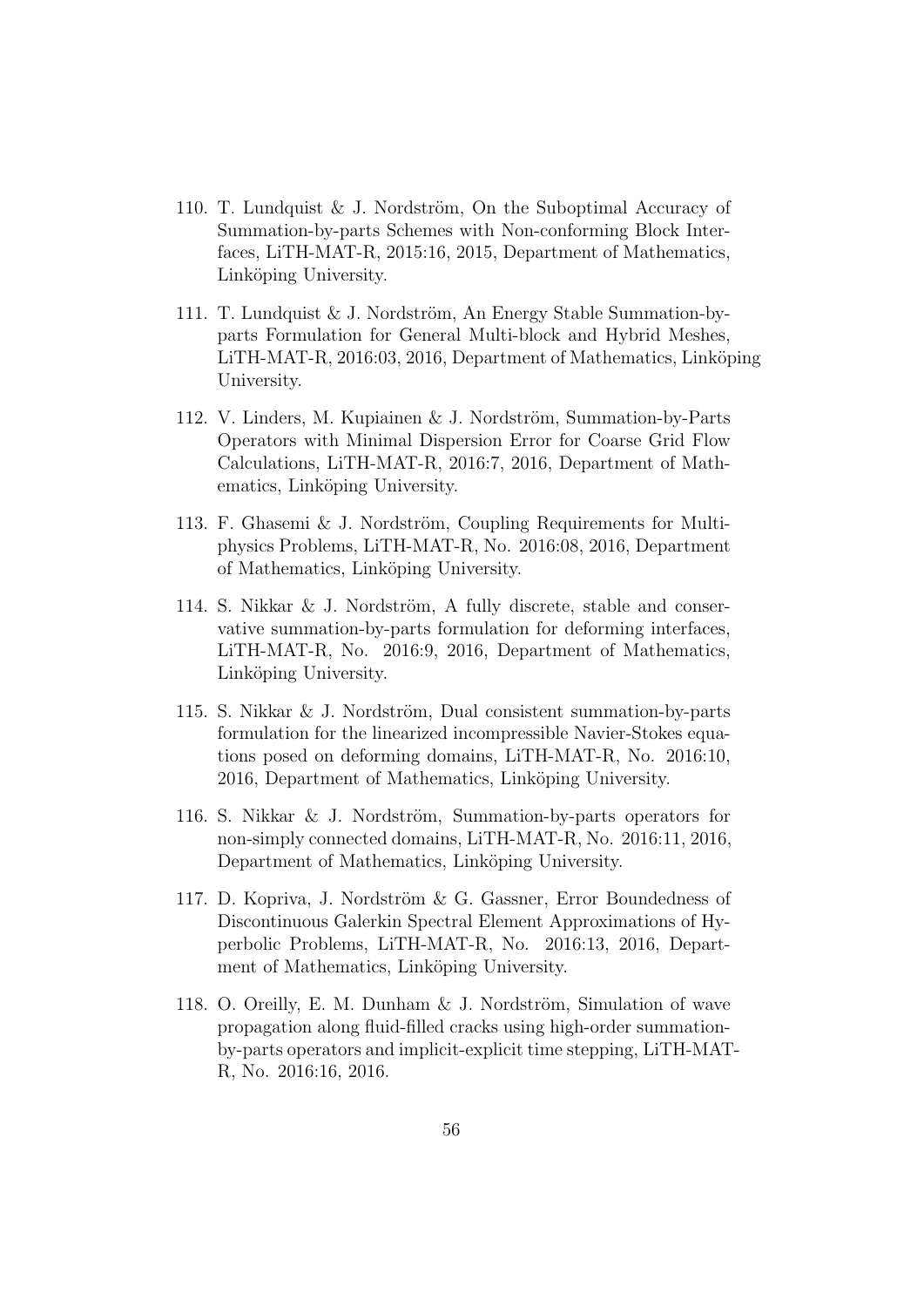- 119. O. Alund & J. Nordström, A provably stable, non-iterative domain decomposition technique for the advection-diffusion equation, LiTH-MAT-R, No. 2016:15, 2016.
- 120. H. Frenander & J. Nordström, Constructing non-reflecting boundary conditions using summation-by-parts in time, LiTH-MAT-R, No. 2016:14, 2016.
- 121. O. OReilly, T. Lundquist, J. J. Nordström & Eric M. Dunham, Energy stable and high-order-accurate finite difference methods on staggered grids, LiTH-MAT-R, No. 2016:17, 2016.
- 122. H. Frenander & J. Nordström, A stable and accurate data assmimilation technique using multiple penalty terms in space and time, LiTH-MAT-R, No. 18, 2016.
- 123. M. Wahlsten & J. Nordström, Robust Boundary Conditions for Stochastic Incompletely Parabolic Systems of Equations, LiTH-MAT-R, No. 19, 2016.
- 124. M. Wahlsten  $&$  J. Nordström, The effect of uncertain geometries on advection-diffusion of scalar quantities, LiTH-MAT-R, No. 20, 2016.
- 125. J. Nordström  $\&$  H. Frenander, Long time error bounds for the wave equation on second order form, LiTH-MAT-R, No. 2017:1, 2017.
- 126. T. Lundquist & J. Nordström, An analysis of non-conforming grid techniques for high order summation-by-parts metods, LiTH-MAT-R, No. 2017:2, 2017.
- 127. A. A. Ruggiu, P. Weinerfelt  $\&$  J. Nordström, A New Multigrid Formulation for High Order Finite Difference Methods on Summation-by-Parts Form, LiTH-MAT-R, No. 2017:08, 2017.
- 128. C. La Cognata & J. Nordström, Spectral analysis of the incompressible Navier-Stokes equations with different boundary conditions, LiTH-MAT-R, No. 2017:10, 2017.
- 129. J. Nordström & Cristina La Cognata, Energy Stable Boundary Conditions for the Nonlinear Incompressible Navier-Stokes Equations, LiTH-MAT-R, No. 2017:9, 2017.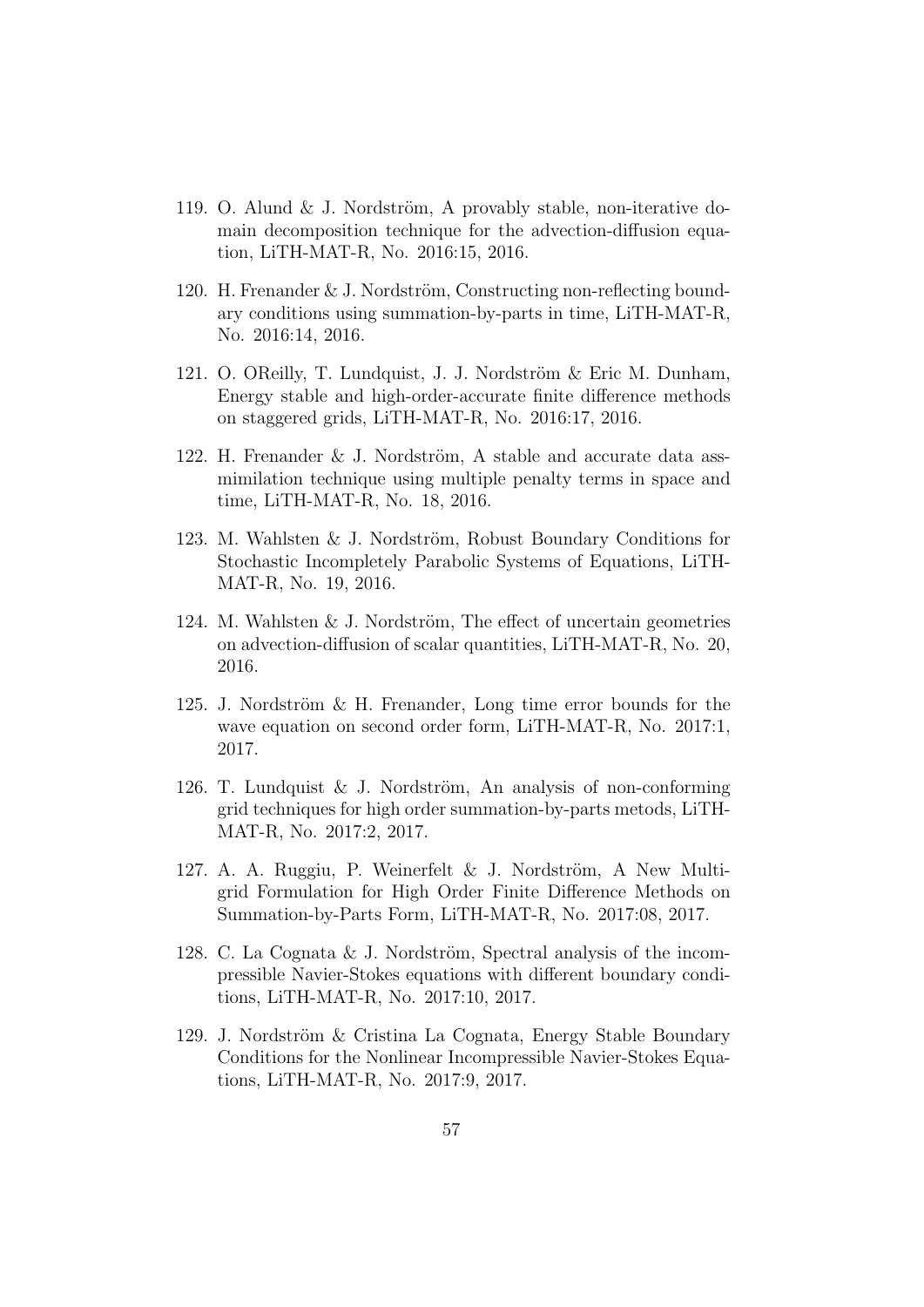- 130. V. Linders, T. Lundquist & J. Nordström, On the order of Accuracy of Finite Difference Operators on Diagonal Norm Based Summation-By-Parts Form, LiTH-MAT-R, No. 2017:11, 2017.
- 131. M. Svärd & J Nordström, ON THE CONVERGENCE RATES OF ENERGY-STABLE FINITE-DIFFERENCE SCHEMES, LiTH-MAT-R, No. 2017/14, 2017.
- 132. J. Nordström  $& V.$  Linders, Well-posed and Stable Transmission Problems, LiTH-MAT-R, No. 15, 2017.
- 133. Sofia Eriksson  $\&$  Jan Nordström, Finite difference schemes with transferable interfaces for parabolic problems, LiTH-MAT-R–2018/01– SE, 2018.
- 134. Markus Wahlsten & Jan Nordström, Stochastic Galerkin Projection and Numerical Integration for Stochastic Investigations of the Viscous Burgers Equation, LiTH-MAT-R–2018/02–SE, 2018.
- 135. Markus Wahlsten  $&$  Jan Nordström, An efficient hybrid method for uncertainty quantification, LiTH-MAT-R–2018/03–SE, 2018.
- 136. Per Pettersson, Alireza Doostan & Jan Nordström, Level Set Methods for Stochastic Discontinuity Detection in Nonlinear Problems, LiTH-MAT-R–2018/11–SE, 2018.
- 137. Viktor Linders, Jan Nordström & Steven H. Frankel, Convergence and stability properties of summation-by-parts in time, LiTH-MAT-R–2019/04–SE, 2019.
- 138. Fatemeh Ghasemi & Jan Nordström, On conservation and dual consistency for summation-by-parts based approximations of parabolic problems, LiTH–MAT–R–2019/5–SE 2019.
- 139. Fatemeh Ghasemi & Jan Nordström, The Relation Between Primal and Dual Boundary Conditions for Hyperbolic Systems of Equations, LiTH–MAT–R–2019/6–SE 2019.
- 140. Fatemeh Ghasemi  $\&$  Jan Nordström, An Energy Stable Coupling Procedure for the Compressible and Incompressible Navier-Stokes Equations, LiTH–MAT–R–2019/7–SE 2019.